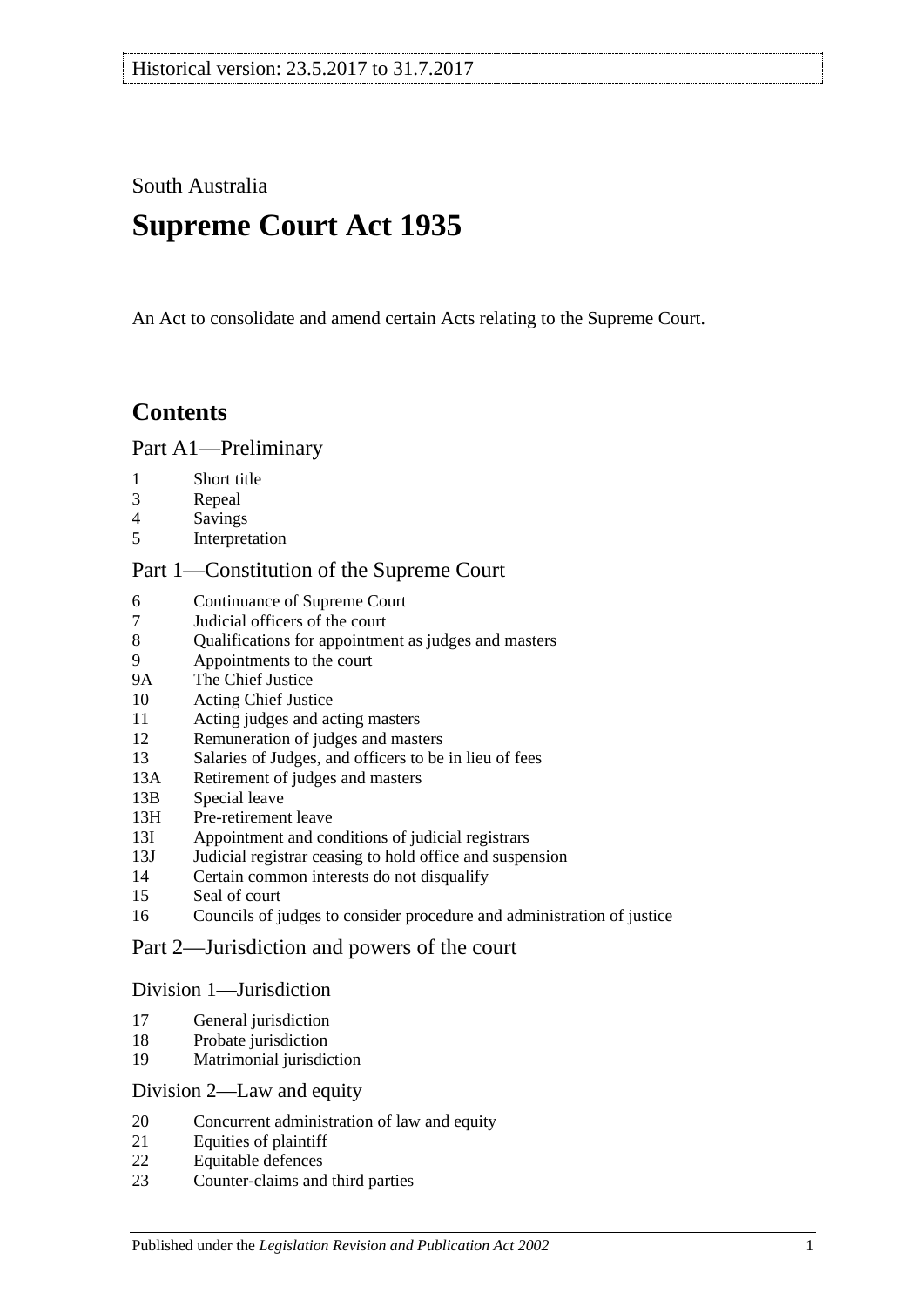#### 24 [Equities appearing incidentally](#page-13-2)

- 25 [Defence instead of injunction or prohibition](#page-13-3)
- 26 [Common law and statutory rights and duties](#page-14-0)
- 27 [Court to do complete justice in cause so as to avoid multiplicity of suits](#page-14-1)
- 28 [Rules of equity to prevail where in conflict with common law](#page-14-2)

#### [Division 3—Miscellaneous powers](#page-14-3)

- 29 [Court may make orders to have effect of mandamus or injunction, and may appoint](#page-14-4)  [receivers](#page-14-4)
- 30 [Damages in certain cases](#page-15-0)
- 30A [Power to direct payment to infant](#page-15-1)
- 30B [Power to make interim assessment of damages](#page-15-2)
- 30BA [Consent orders for structured settlements](#page-18-0)
- 30C [Power to award interest](#page-18-1)
- 31 [Declaratory orders](#page-19-0)
- 32 [Court may order mortgage instead of sale in certain cases](#page-19-1)
- 34 [Court may direct sale of mortgaged property etc](#page-19-2)
- 35 [Power to require attendance of witnesses and production of evidentiary material](#page-19-3)
- 36 [Appointment of commissioners for taking affidavits](#page-20-0)
- 38 [Inspection of property in legal proceedings](#page-20-1)<br>39 Vexations proceedings
- [Vexatious proceedings](#page-20-2)
- 40 [Power of court with regard to costs](#page-21-0)
- 41 [Power to revive orders on abatement of cause](#page-21-1)

### [Part 3—Sittings and distribution of business](#page-21-2)

- 42 [Abolition of terms](#page-21-3)
- 43 [Reference to terms for computing time](#page-21-4)
- 44 Sitting [in vacation](#page-21-5)
- 45 [Time and place of sittings](#page-22-0)
- 46 [Adjournment from time to time and place to place](#page-22-1)
- 46A [Sittings in open court or in chambers](#page-22-2)
- 46B [Sittings required by proclamation](#page-22-3)
- 47 [Power to sit in several jurisdictions at one time](#page-22-4)
- 48 [Jurisdiction of Full Court, single judge, master, etc](#page-22-5)
- 48A [Jurisdiction of judicial registrar](#page-23-0)
- 49 [Questions of law reserved for Full Court](#page-23-1)
- 50 [Appeals](#page-23-2)

### [Part 3A—The Land and Valuation Court](#page-25-0)

- 62A [Interpretation](#page-25-1)
- 62B [Transitional provisions](#page-25-2)
- 62C [Establishment of Land and Valuation Court](#page-25-3)
- 62D [Jurisdiction of the Court](#page-26-0)
- 62E [Reference of matters involving question of valuation](#page-27-0)
- 62F [Appeals and cases stated](#page-27-1)
- 62G [Right of crown](#page-27-2)
- 62H [Rules of Court](#page-27-3)
- 62I [Sittings of Court](#page-28-0)

### [Part 4—Procedure generally](#page-28-1)

- 63 [Criminal procedure](#page-28-2)
- 64 [Saving of existing procedure](#page-28-3)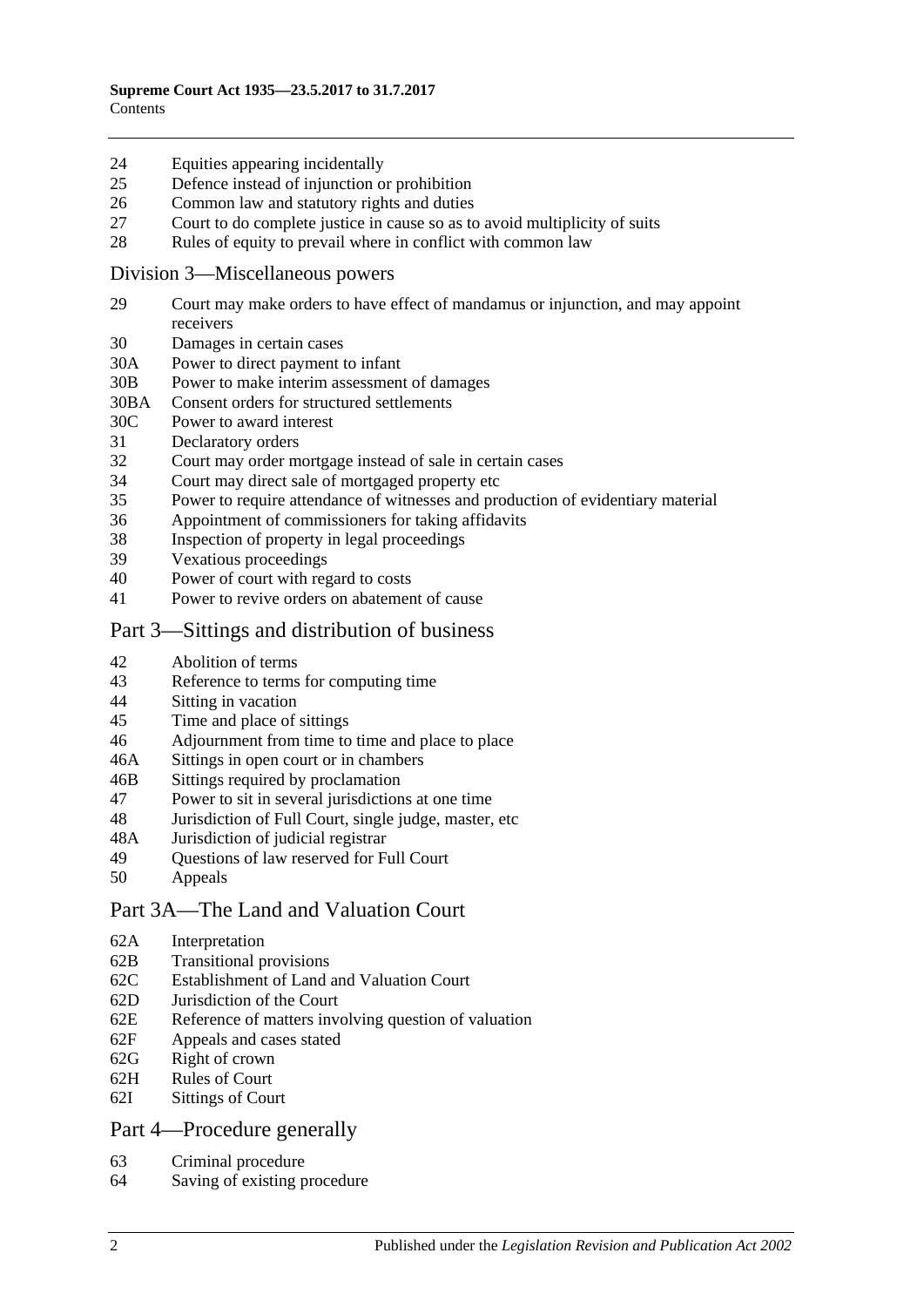- [Mediation and conciliation](#page-28-4)
- [Trial of issues by arbitrator](#page-29-0)
- [Expert reports](#page-29-1)
- [Assessors](#page-29-2)
- [Rules of court](#page-29-3)

### [Part 6—Officers of the court](#page-31-0)

#### [Division 1—Registrar](#page-31-1)

[The registrar](#page-31-2)

#### [Division 2—Tipstaves](#page-31-3)

- [Appointment of tipstaves](#page-31-4)
- [Duty of tipstaves](#page-31-5)
- [Other duties](#page-31-6)

#### [Division 3—Further provisions as to officers](#page-32-0)

- [Appointment of other officers](#page-32-1)
- [Duties of officers](#page-32-2)
- 110A [Administrative and ancillary staff](#page-32-3)
- 110B [Responsibilities of non-judicial staff](#page-32-4)

#### [Part 7—Miscellaneous provisions](#page-32-5)

- 110C [Immunities](#page-32-6)
- Rules as to division [of loss upon collision at sea](#page-33-0)
- [Damages for personal injuries](#page-33-1)
- [Right of contribution](#page-33-2)
- [Interest on judgment debts](#page-34-0)
- [Orders to bring prisoners for examination](#page-34-1)
- [Legal process](#page-34-2)
- 118A [Service](#page-34-3)
- [Suitors' funds to vest in master](#page-34-4)
- [Securities in court](#page-35-0)
- [Liability of Treasurer for default of master](#page-35-1)
- [Banking and investment of suitors' funds](#page-35-2)
- [Investments made under order of the court](#page-35-3)
- [Validity of payments etc pursuant to rules of court](#page-35-4)
- [Remittances by post](#page-35-5)
- [Power to appoint deputies](#page-36-0)
- 126A [Certain trials of sexual offences to be given priority](#page-36-1)
- [Rules of Court](#page-36-2)
- [Payment to the Treasurer of unclaimed suitors' funds](#page-37-0)
- [Party subsequently claiming may petition the Supreme Court etc](#page-37-1)
- [Court fees](#page-37-2)
- [Accessibility to court records](#page-37-3)

### [Schedule—Acts repealed](#page-39-0)

### [Legislative history](#page-41-0)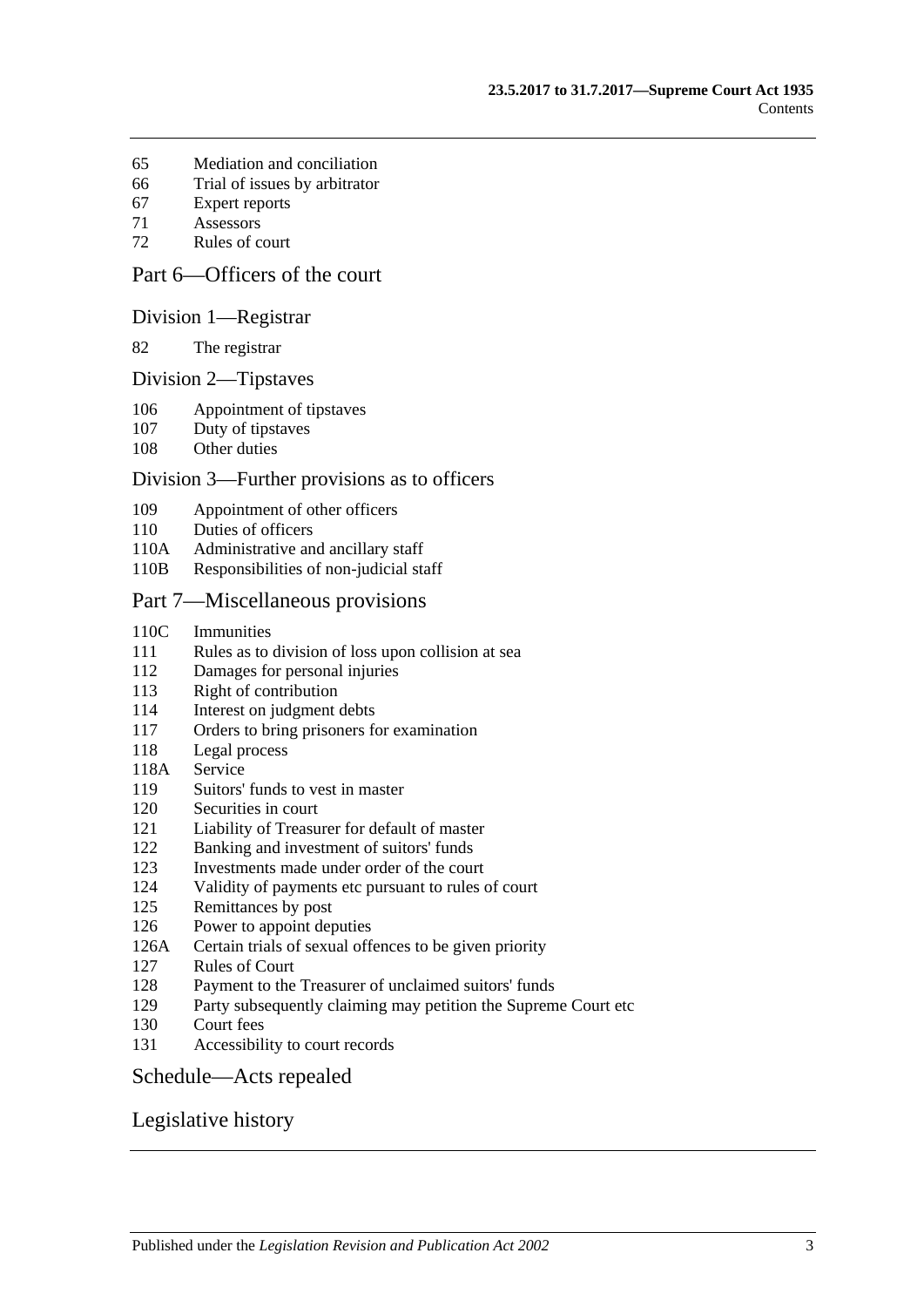### <span id="page-3-0"></span>**The Parliament of South Australia enacts as follows:**

# **Part A1—Preliminary**

### <span id="page-3-1"></span>**1—Short title**

This Act may be cited as the *Supreme Court Act 1935*.

### <span id="page-3-2"></span>**3—Repeal**

The Acts mentioned in the [Schedule](#page-39-0) to this Act are repealed to the extent shown in that [Schedule:](#page-39-0)

Provided that—

- (a) the repeal shall not affect any principle or rule of law, or any established jurisdiction, notwithstanding that the same may have been affirmed by, or derived from, any of the repealed enactments; and
- (b) any rule, order, or regulation made, and any commission issued, direction given, or thing done, under any enactment repealed by this Act shall continue in force so far as it could have been made, issued, given, or done under this Act, and shall have effect as if it had been so made, issued, given, or done.

### <span id="page-3-3"></span>**4—Savings**

- (1) Nothing in this Act shall—
	- (a) take away or impair any substantive right or privilege of any person:
	- (b) affect any rule of practice or procedure existing at the time of the passing of this Act except to the extent expressly mentioned in this Act or in any rules of court made under this Act:
	- (c) revive any law, enactment, regulation, or rule of court not in force at the time of the passing of this Act:
	- (d) affect in any way anything done or suffered before the passing of this Act under any Act repealed by this Act:
	- (e) affect in any way any proceedings pending at the time of the passing of this Act.
- (2) Save as otherwise expressly provided, nothing in this Act shall affect the operation of any enactment, which is in force at the commencement of this Act, and is not repealed by this Act.

### <span id="page-3-4"></span>**5—Interpretation**

(1) In this Act, unless the context otherwise requires, or some other meaning is clearly intended—

*court* means the Supreme Court of South Australia;

*cause* includes any action, suit, or other original proceeding between a plaintiff and a defendant;

*defendant* includes every person served with any writ of summons or process or served with notice of, or entitled to attend any proceeding;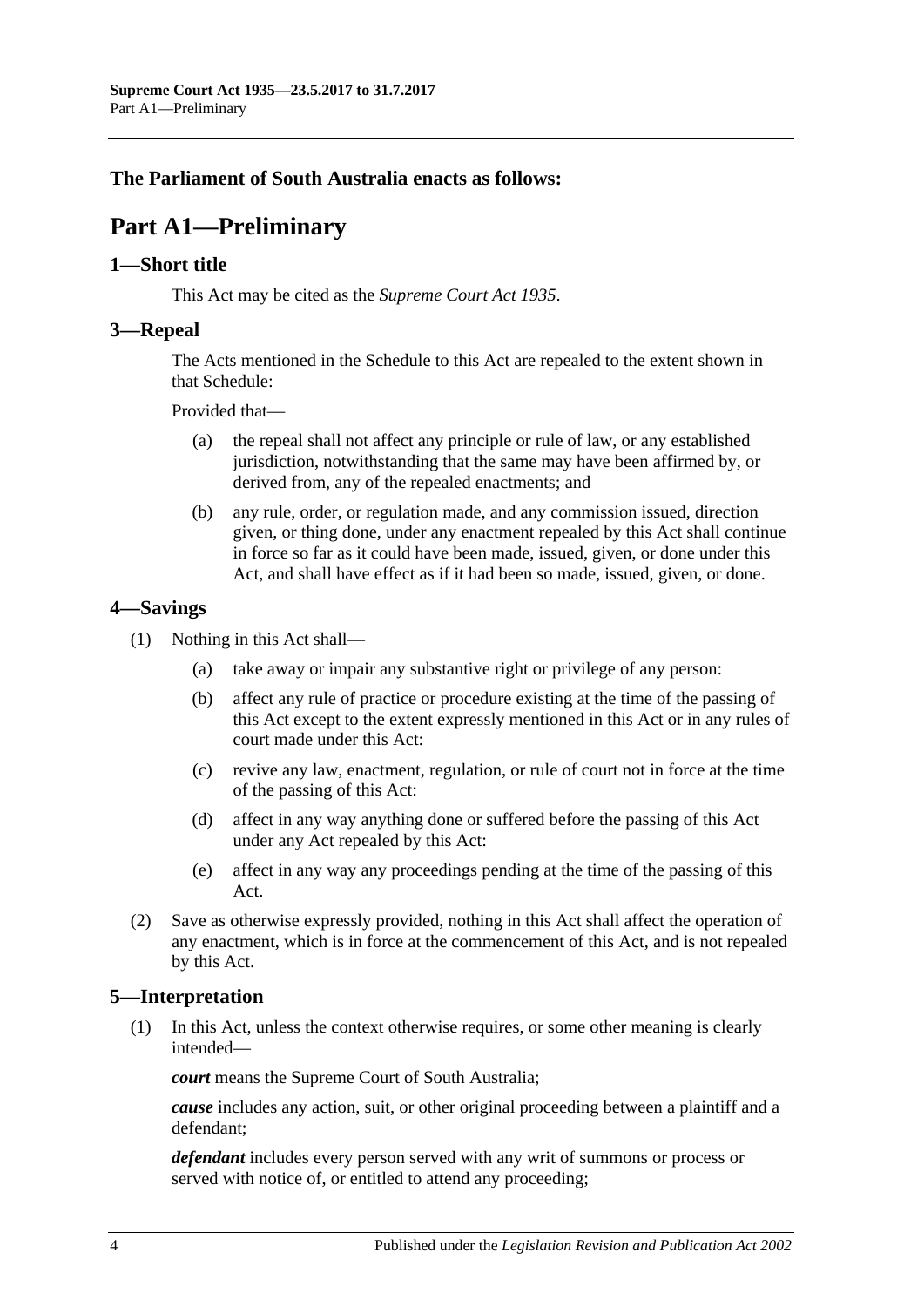*evidentiary material* means any document, object or substance of evidentiary value in proceedings before the court and includes any document, object or substance that should, in the opinion of the court, be produced for the purpose of enabling the court to determine whether or not it has evidentiary value;

*existing* means existing at the time of the passing of this Act;

*formerly*, when used in relation to the courts or the law or practice in England, means prior to the *[Supreme Court of Judicature Act](http://www.legislation.sa.gov.au/index.aspx?action=legref&type=act&legtitle=Supreme%20Court%20of%20Judicature%20Act%201873) 1873* and when used in relation to the court or the law or practice in South Australia, means before the passing of the *[Supreme Court Act](http://www.legislation.sa.gov.au/index.aspx?action=legref&type=act&legtitle=Supreme%20Court%20Act%201878) 1878*;

*Full Court* means the Supreme Court consisting of—

- (a) not less than three judges; or
- (b) not less than 2 judges if—
	- (i) 3 judges are not available to sit in the Full Court; or
	- (ii) the Chief Justice has made a determination under—
		- (A) section 357(3) of the *[Criminal Law Consolidation Act](http://www.legislation.sa.gov.au/index.aspx?action=legref&type=act&legtitle=Criminal%20Law%20Consolidation%20Act%201935) 1935*; or
		- (B) section 42(2a) of the *[Magistrates Court Act](http://www.legislation.sa.gov.au/index.aspx?action=legref&type=act&legtitle=Magistrates%20Court%20Act%201991) 1991*; or
		- (C) section 22(2a) of the *[Youth Court Act](http://www.legislation.sa.gov.au/index.aspx?action=legref&type=act&legtitle=Youth%20Court%20Act%201993) 1993*;

*judge* includes the Chief Justice and any puisne judge of the court;

*judgment* includes decree;

*judicial registrar* means a Supreme Court judicial registrar;

*jurisdiction* of the court includes powers and authorities (whether of a judicial, ministerial or administrative nature) vested in the court, a judge, or a master by law or custom;

*master* means a person holding the office of master of the court;

*matter* includes every proceeding in the court not in a cause;

*order* includes rule;

*parties* includes as well as the plaintiff and defendant in the action any person not originally a party against whom any counterclaim is set up, or who has been served with notice to appear under any of the rules of court; and also every person served with notice of or attending any proceeding, although not named on the record;

*plaintiff* means a person who brings any form of proceeding in the court (other than an appeal)—

- (a) asserting a right to any form of relief against another; or
- (b) asking the court to exercise a power or discretion,

and includes a defendant making a claim against another by way of counterclaim or third-party claim;

*pleading* includes any summons, and also the statement in writing of the claim or demand of any plaintiff and of the defence of any defendant thereto, and also any other matter by rules of court to be included under the term *pleading*;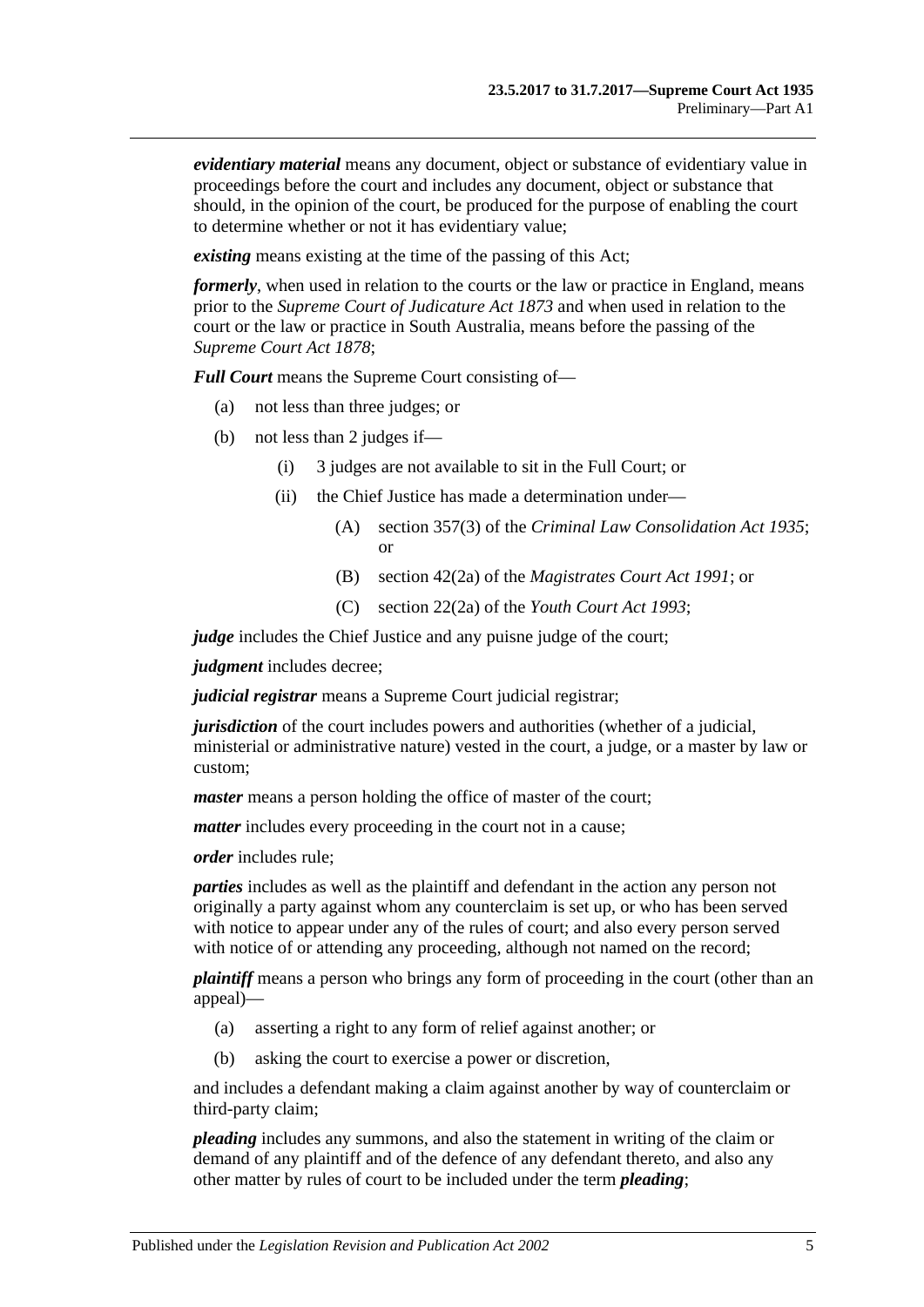*registrar* means a person holding, or acting in, the office of registrar of the court, but does not include a judicial registrar;

*rules of court* includes forms;

*suit* includes action;

*suitors' funds* means moneys in the custody or charge of the court that have been paid into the court for or on account of, or to the use or credit of, any person in a cause or matter, and includes interest and accretions upon any such moneys.

- (2) Subject to the rules of court, a reference in an Act, or in any regulation, by-law, or instrument made under an Act, to the master or a deputy master of the court shall—
	- (a) where the reference occurs in connection with the performance of an act of a judicial nature—be construed as a reference to a master; and
	- (b) where the reference occurs in connection with the performance of an act of an administrative nature—be construed as a reference to the registrar.

## <span id="page-5-0"></span>**Part 1—Constitution of the Supreme Court**

### <span id="page-5-1"></span>**6—Continuance of Supreme Court**

The Supreme Court of South Australia as by law established is hereby continued as the superior court of record, in which has been vested all such jurisdiction (whether original or appellate) as is at the passing of this Act vested in, or capable of being exercised by that court.

### <span id="page-5-2"></span>**7—Judicial officers of the court**

- (1) The court is constituted of the following judicial officers:
	- (a) the Chief Justice;
	- (b) the puisne judges;
	- (c) the masters;
	- (d) the judicial registrars.
- (2) Subject to this Act or any other Act, the judges, masters and judicial registrars have the power, authority and jurisdiction conferred on them under this Act or any other Act, and the rules of court made under this Act or any other Act.
- (3) The puisne judges shall be styled "Justices of the Supreme Court of South Australia".
- (4) A Master is, while holding that office, also a District Court Judge.

### <span id="page-5-3"></span>**8—Qualifications for appointment as judges and masters**

- (1) No person shall be qualified for appointment as a puisne judge of the court unless he is a practitioner of the court of not less than ten years' standing.
- (2) No person shall be qualified for appointment as Chief Justice unless he is a practitioner of the court of not less than fifteen years' standing or a puisne judge of the court.
- (3) No person shall be qualified for appointment as a master unless he is a practitioner of the court of not less than seven years standing.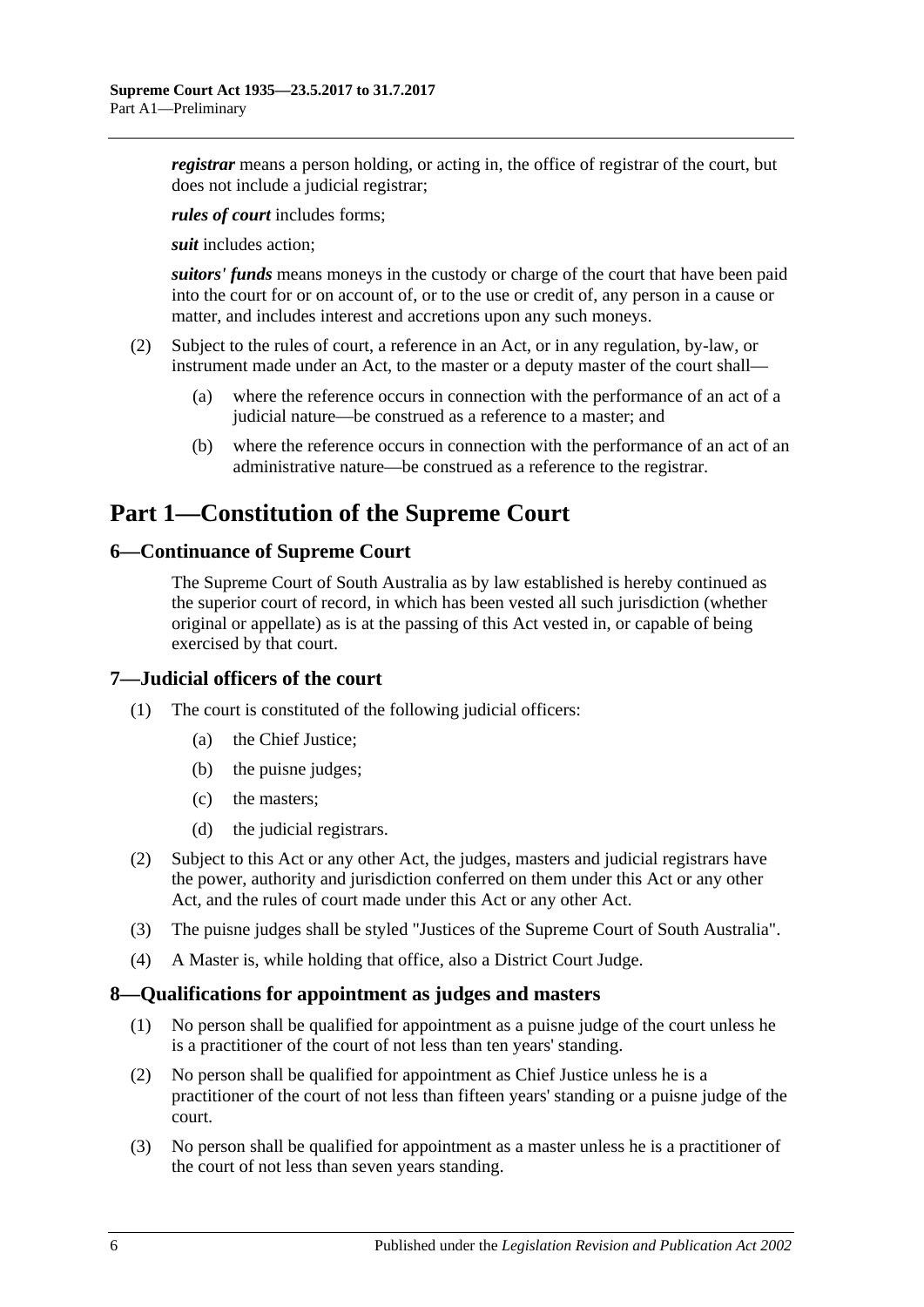(4) For the purpose of determining whether a practitioner of the court has the standing necessary for appointment as a judge or master, periods of legal practice and (where relevant) judicial service within and outside the State will be taken into account.

### <span id="page-6-0"></span>**9—Appointments to the court**

- (1) Whenever necessary, the Governor shall appoint a qualified person to hold the office of judge of the court with the tenure prescribed by the *[Constitution Act](http://www.legislation.sa.gov.au/index.aspx?action=legref&type=act&legtitle=Constitution%20Act%201934) 1934*, but subject to the provisions of this Act as to retirement.
- (2) Appointments to the office of master shall be made by the Governor whenever necessary.
- (3) Subject to the provisions of this Act as to retirement, the commission of a master shall remain in full force during his good behaviour but the Governor may, upon the address of both Houses of Parliament, remove a master from office and revoke his commission.

### <span id="page-6-1"></span>**9A—The Chief Justice**

- (1) The Chief Justice is the principal judicial officer of the court.
- (2) The Chief Justice is responsible for the administration of the court.

### <span id="page-6-2"></span>**10—Acting Chief Justice**

- $(1)$  If—
	- (a) the Chief Justice is absent or, for any reason, is unable for the time being to carry out the duties of the office; or
	- (b) the office of the Chief Justice becomes vacant,

the Governor may appoint a puisne judge of the court to be Acting Chief Justice until—

- (c) the Chief Justice returns to official duties; or
- (d) a person is appointed to the office of the Chief Justice,

as the case requires.

- (2) Any power or duty attached to the office of the Chief Justice by or under this or any other Act—
	- (a) on the appointment of a judge to be Acting Chief Justice—devolves on the judge so appointed; or
	- (b) if no such appointment is made—devolves (during the absence or inability of the Chief Justice, or until the vacancy is filled) on the most senior of the puisne judges available to undertake those responsibilities.

### <span id="page-6-4"></span><span id="page-6-3"></span>**11—Acting judges and acting masters**

- (1) Where it appears necessary or desirable to do so in the interests of the administration of justice, the Governor may, subject to [subsection](#page-7-4) (6)—
	- (a) appoint a person who is qualified for appointment as a puisne judge as an acting judge; or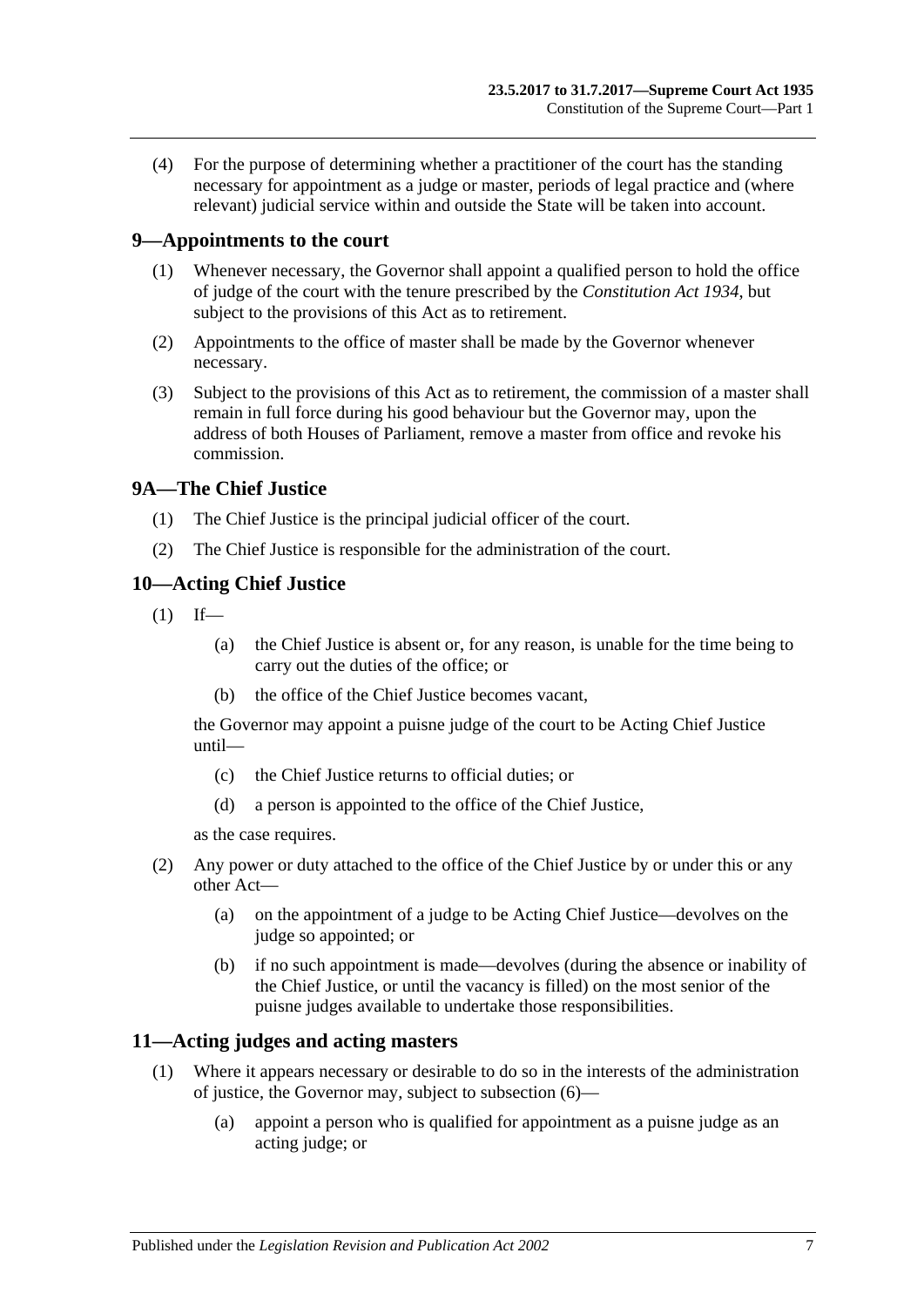- (b) appoint a person who is qualified for appointment as a master as an acting master.
- (1a) A former judge or master who has retired from office is eligible for appointment as an acting judge or an acting master.
- (1b) An appointment under this section will be for a term not exceeding 12 months.
- (2) The jurisdiction of the court is exercisable by an acting judge to the same extent as by a judge, and by an acting master to the same extent as by a master.
- (3) An acting judge or acting master has the same privileges and immunities as a judge or master.
- (5) An acting judge or an acting master may, notwithstanding the expiration of the period of his appointment, complete the hearing of any proceedings part-heard by him before the expiration of that period and, in relation to any such proceedings, shall be deemed to continue as an acting judge, or acting master.
- <span id="page-7-4"></span>(6) A Deputy President of the Industrial Court or a District Court Judge shall not be appointed as an acting judge under [subsection](#page-6-4) (1) except on the recommendation of the Chief Justice made with the concurrence of the President of the Industrial Court or the Senior Judge of the District Court, as the case requires.

### <span id="page-7-0"></span>**12—Remuneration of judges and masters**

- (1) The Chief Justice and each puisne judge are entitled to salary and allowances at rates determined by the Remuneration Tribunal in relation to the respective offices.
- (2) A master is entitled to salary and allowances at the rates applicable to a District Court Judge.
- (3) A rate of salary for a judge or master cannot be reduced by determination of the Remuneration Tribunal.
- (4) The remuneration of the judges and masters is payable from the General Revenue of the State, which is appropriated to the necessary extent.

### <span id="page-7-1"></span>**13—Salaries of Judges, and officers to be in lieu of fees**

The salaries of the judges, and of the officers of the court, shall be in lieu of all fees or other emoluments whatsoever, it being the intent of this Act that the judges and the officers of the court shall derive no emolument from any fees payable under the authority of this Act, but that such fees shall be paid to the Treasurer in aid of the general revenue of the State.

### <span id="page-7-2"></span>**13A—Retirement of judges and masters**

- (1) A judge or master shall retire on reaching the age of seventy years.
- (2) Section 74 of the *[Constitution Act](http://www.legislation.sa.gov.au/index.aspx?action=legref&type=act&legtitle=Constitution%20Act%201934) 1934* shall be read subject to this section.
- (3) A judge or master who retires or resigns may nevertheless complete the hearing and determination of proceedings part-heard by him before his retirement or resignation and, in relation to any such proceedings, shall be deemed to continue as a judge or master (as the case may require).

### <span id="page-7-3"></span>**13B—Special leave**

(1) A judge may apply to the Chief Justice for special leave without remuneration.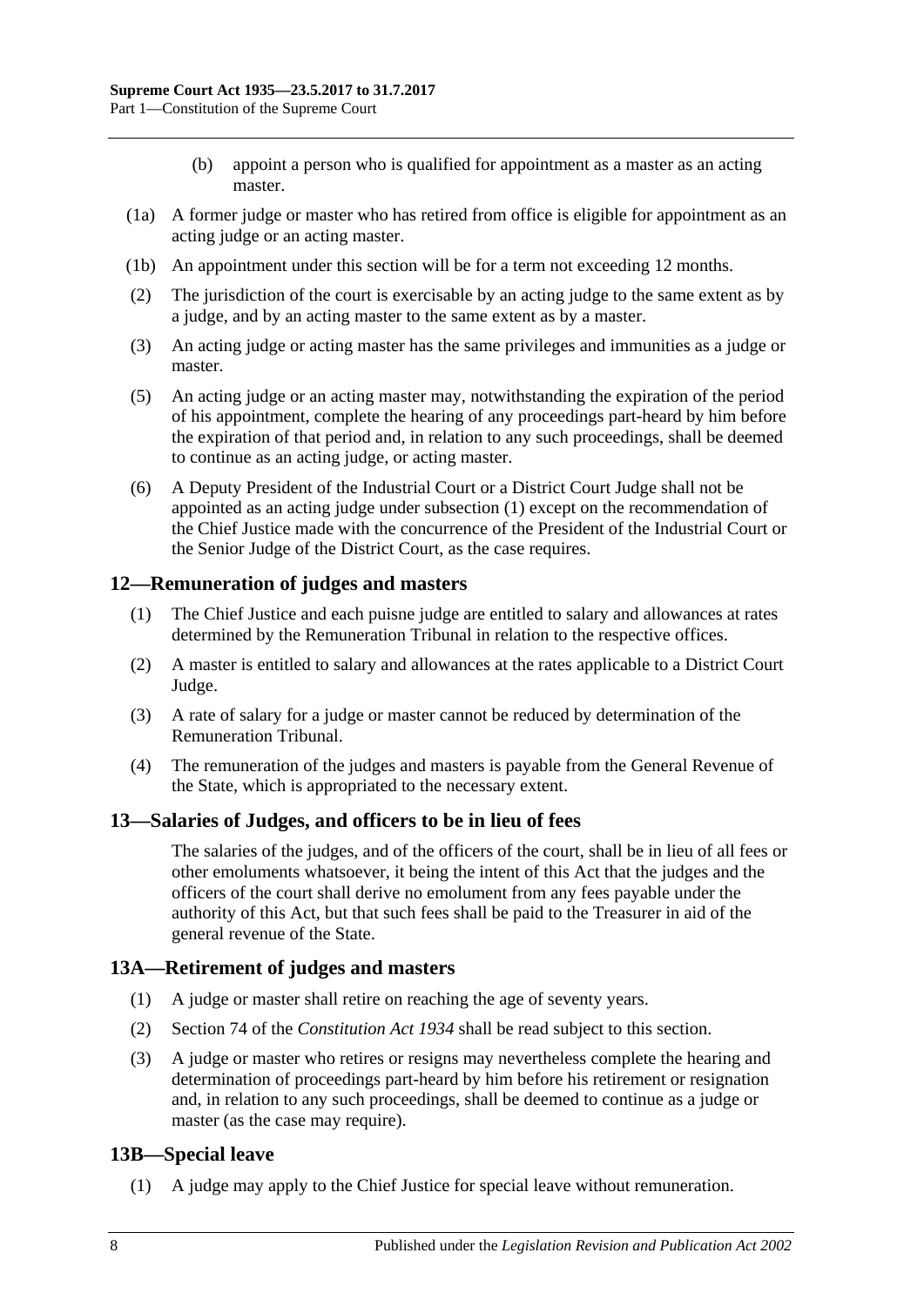- (2) The Governor may, on the recommendation of the Chief Justice, grant an application for special leave under this section.
- (3) A period of special leave under this section will not be taken to be judicial service within the meaning of the *[Judges' Pensions Act](http://www.legislation.sa.gov.au/index.aspx?action=legref&type=act&legtitle=Judges%20Pensions%20Act%201971) 1971*.

### <span id="page-8-1"></span><span id="page-8-0"></span>**13H—Pre-retirement leave**

- (1) Subject to this section, the Governor may grant to any judge or master immediately prior to his retirement not more than six months leave of absence on full salary.
- <span id="page-8-2"></span>(2) Where a judge or master retires or resigns without taking any leave which had been or could have been granted to him under [subsection](#page-8-1) (1) of this section, the Governor may direct that a cash payment be made to him in lieu of the leave not so taken. The payment shall not exceed the amount of the salary of the judge or master for a period equal to the period of the leave not so taken, calculated at the rate at which he was being paid at the time of the retirement or resignation.
- (3) A direction under [subsection](#page-8-2) (2) of this section may be given before or after the retirement or resignation of the judge or master and a payment under that subsection may be made before or after that retirement or resignation.
- (4) If any judge or master dies before the commencement or during the currency of any leave granted or before such leave has been granted pursuant to [subsection](#page-8-1) (1) of this section the Governor may, in respect of the period of the leave so granted or the unexpired portion thereof, or in respect of the period of the leave which might have been granted (according to the circumstances of the case), pay to the dependants (if any) of such judge or master the amounts of salary which would have been payable to such judge or master himself if he had survived.
- (4a) If the judge or master died without leaving any dependants the Governor may pay the said amounts of salary to his personal representatives.
- (4b) Any question as to—
	- (a) whether there are any dependants in any particular case, or who are the dependants;
	- (b) what dependant or dependants shall be entitled to the benefit of payments made under this subsection, and in what proportions if more than one dependant,

shall be settled by the Governor, as he deems proper.

(4c) In this section—

*dependants* means those members of the family of a judge or master who were wholly or in part dependent upon his earnings at the time of his death;

*domestic partner*, in relation to a deceased judge or master, means a person declared under the *[Family Relationships Act](http://www.legislation.sa.gov.au/index.aspx?action=legref&type=act&legtitle=Family%20Relationships%20Act%201975) 1975* to have been the domestic partner of that judge or master (as the case may be) as at the date of his or her death;

*members of the family* includes spouse, domestic partner, parents, grandparents, step-parents, children, grandchildren, step-children, brothers, sisters, half-brothers and half-sisters;

*spouse*—a person is the spouse of another if they are legally married.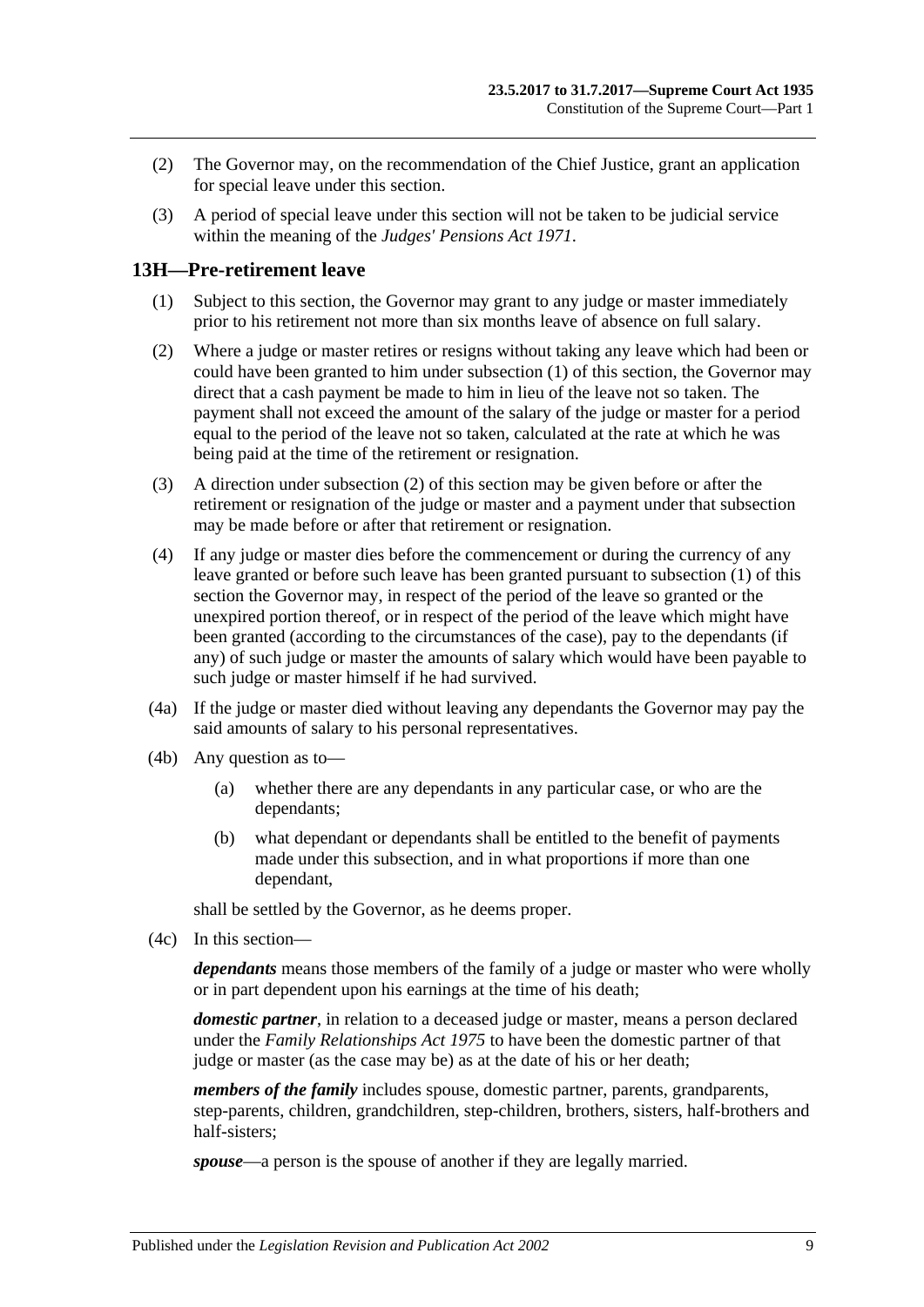- (5) Where leave is granted to any judge or master under this section, that judge or master may, at the commencement of such leave, be paid the total salary which would be payable to him during the currency of the leave.
- (6) This section shall not apply to a master who was, immediately before the commencement of the *[Statutes Amendment \(Administration of Courts and Tribunals\)](http://www.legislation.sa.gov.au/index.aspx?action=legref&type=act&legtitle=Statutes%20Amendment%20(Administration%20of%20Courts%20and%20Tribunals)%20Act%201981)  Act [1981](http://www.legislation.sa.gov.au/index.aspx?action=legref&type=act&legtitle=Statutes%20Amendment%20(Administration%20of%20Courts%20and%20Tribunals)%20Act%201981)*, the master or a deputy master of the court.

### <span id="page-9-0"></span>**13I—Appointment and conditions of judicial registrars**

- (1) The Governor may, on the recommendation of the Attorney-General and with the concurrence of the Chief Justice, appoint a legal practitioner of at least 5 years standing to be a Supreme Court judicial registrar.
- (2) The term of appointment (which must be for at least 7 years), the remuneration and the conditions of service applicable to a person holding an appointment under this section will be as determined by the Governor with the concurrence of the Chief Justice, and specified in the instrument of appointment.
- (3) An appointment of a judicial registrar under this section will be taken to be on a full-time basis unless the instrument of appointment provides that the appointment is on a part-time basis.
- <span id="page-9-1"></span>(4) However, a judicial registrar not appointed on a part-time basis may, by written agreement with the Chief Justice made with the approval of the Attorney-General, perform the duties of office on a part-time basis for a period specified in the agreement.
- (5) An instrument appointing a judicial registrar on a part-time basis or an agreement under [subsection](#page-9-1) (4) must specify the hours of duty the judicial registrar will ordinarily be required to work, expressed as a proportion of the time a judicial registrar appointed on a full-time basis is ordinarily required to work.
- (6) The hours of duty specified in an instrument of appointment or an agreement under [subsection](#page-9-1) (4) may be varied by written agreement between the judicial registrar and the Chief Justice made with the approval of the Attorney-General.
- (7) The remuneration determined by the Governor with the concurrence of the Chief Justice and specified in the instrument of appointment may not be reduced by subsequent determination.
- (8) However, a judicial registrar (whether appointed on a full-time or part-time basis) is, while performing the duties of the office on a part-time basis, entitled to remuneration on a pro-rata basis in respect of the hours of duty at the rate determined by the Governor under this section in relation to a judicial registrar appointed on a full-time basis.
- (9) For the purpose of determining whether a legal practitioner has the standing necessary for appointment to the office of judicial registrar, periods of legal practice within and outside the State will be taken into account.
- (10) A person appointed as a judicial registrar is, on the recommendation of the Attorney-General and with the concurrence of the Chief Justice eligible for reappointment at the expiration of a term of office.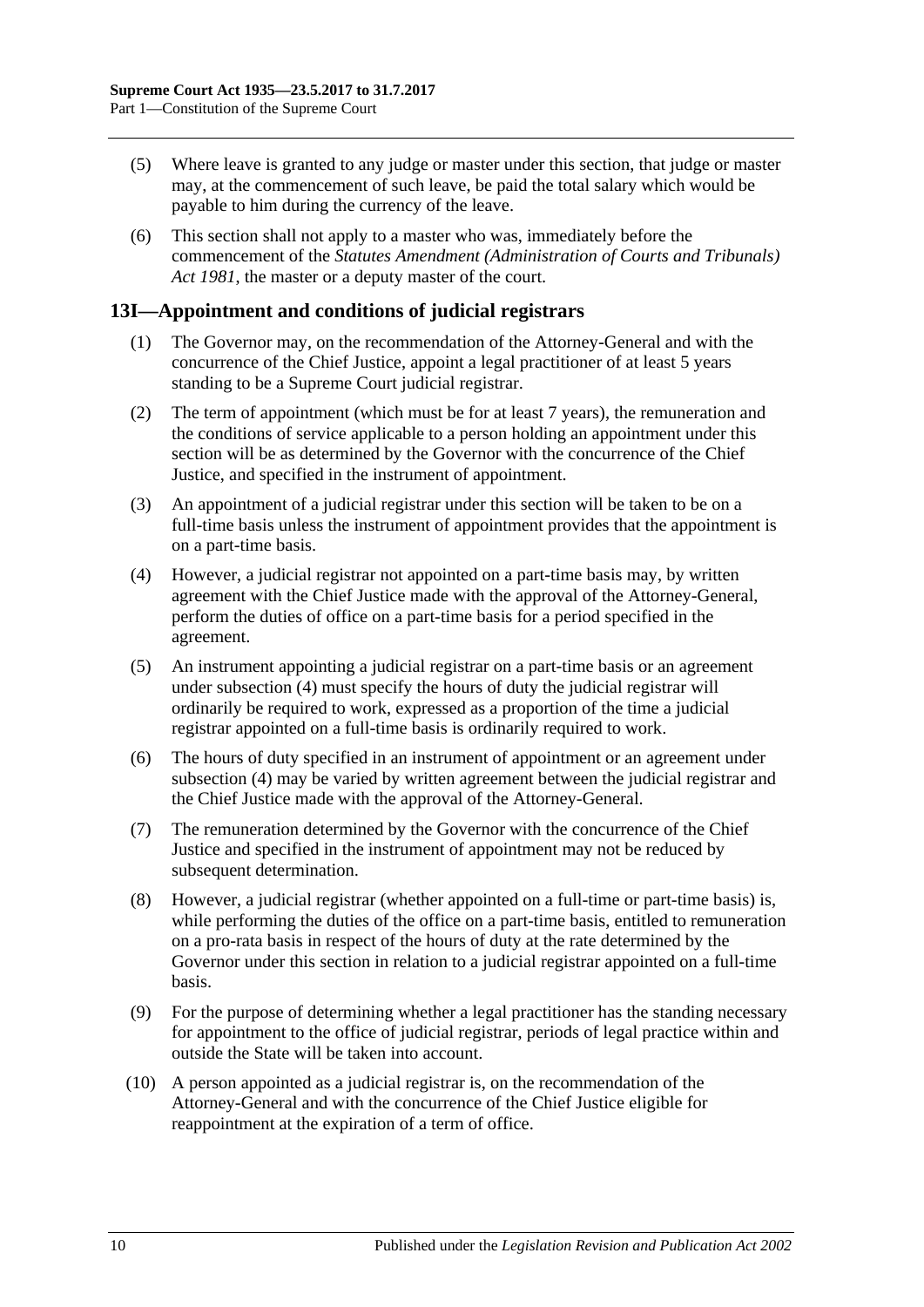(11) A judicial registrar may, with the approval of the Attorney-General and the concurrence of the Chief Justice, concurrently hold office as a member of the court's non-judicial staff if the non-judicial office is compatible with the judicial office.

### <span id="page-10-3"></span><span id="page-10-0"></span>**13J—Judicial registrar ceasing to hold office and suspension**

- (1) The Governor may, on the recommendation of the Attorney-General, remove a judicial registrar from office for—
	- (a) mental or physical incapacity to carry out official duties satisfactorily; or
	- (b) neglect of duty; or
	- (c) dishonourable conduct.
- (2) A judicial registrar ceases to hold office if the judicial registrar—
	- (a) dies; or
	- (b) completes a term of office and is not reappointed; or
	- (c) resigns by written notice to the Attorney-General; or
	- (d) ceases to satisfy any qualification by virtue of which the person was eligible for appointment to the office of judicial registrar; or
	- (e) is removed from office under [subsection](#page-10-3) (1).
- (3) The Attorney-General may only make a recommendation under [subsection](#page-10-3) (1) with the concurrence of the Chief Justice.
- <span id="page-10-4"></span>(4) The Chief Justice may, on the Chief Justice's own initiative or at the request of the Attorney-General, suspend a judicial registrar from office if it appears that there may be grounds for the removal of the judicial registrar from office.
- (5) If a judicial registrar is suspended under [subsection](#page-10-4) (4), the judicial registrar remains entitled to the judicial registrar's usual remuneration and allowances during the period of suspension.

### <span id="page-10-1"></span>**14—Certain common interests do not disqualify**

A judge, master or judicial registrar of the court is not incapable of acting in judicial office in any proceeding by reason of being 1 of several ratepayers or taxpayers or 1 of any other class of persons liable in common with others to contribute to or be benefited by a rate or tax which may be increased, diminished or in any way affected by that proceeding.

### <span id="page-10-2"></span>**15—Seal of court**

- (1) The court shall continue to have and use a seal bearing a device or impression of the Royal Arms, within an exergue or label surrounding the same, and with the following inscription: "Supreme Court, South Australia"; and the said seal shall be kept in the custody of the registrar.
- (2) There shall also be kept and used such other seals as are required for the business of the court, and such seals shall be in such form and kept in such custody as the Chief Justice directs.
- (3) All documents and exemplifications and copies thereof purporting to be sealed with any such seal shall be receivable in evidence without further proof of the seal.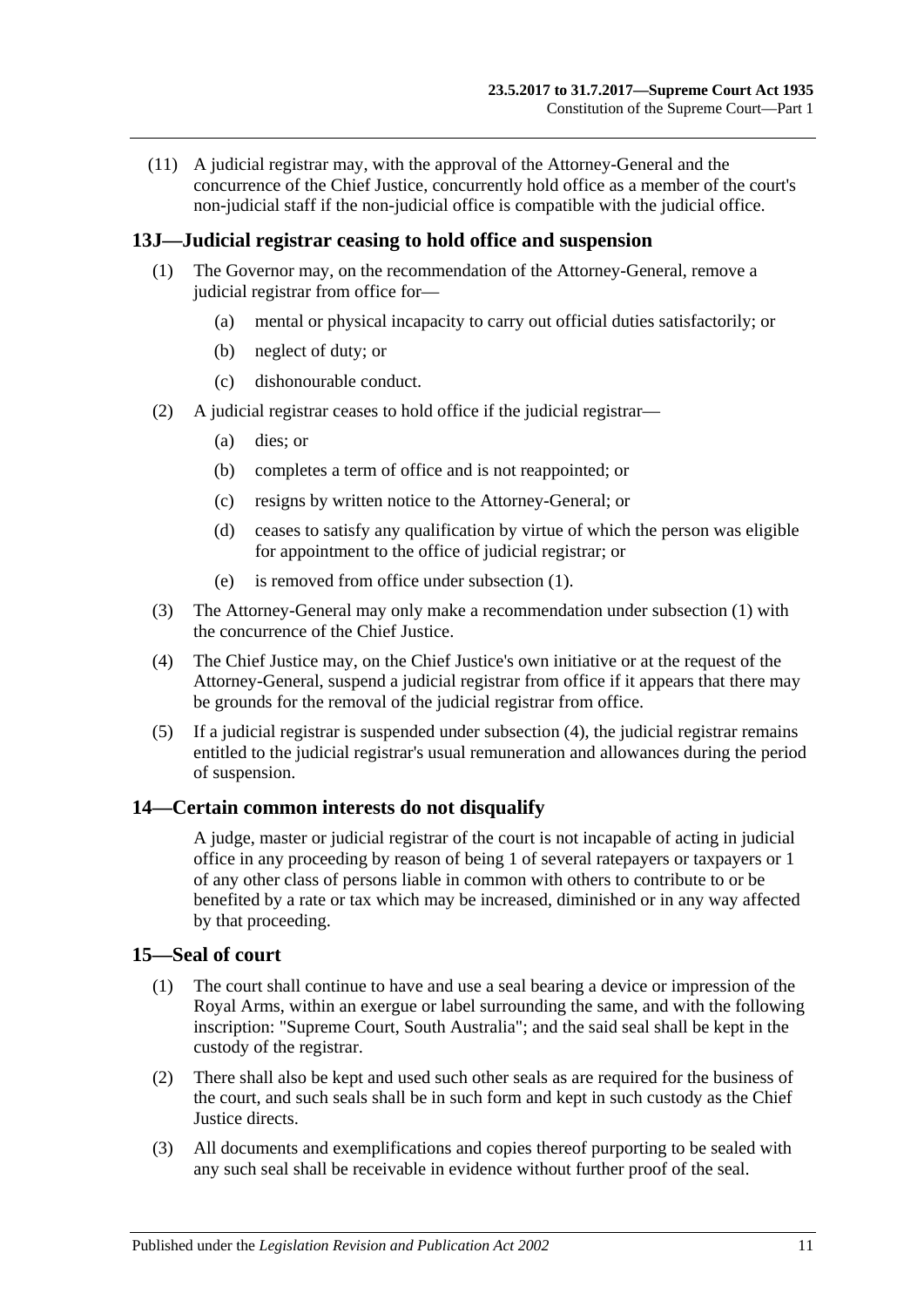### <span id="page-11-0"></span>**16—Councils of judges to consider procedure and administration of justice**

The judges shall—

- (a) assemble once at least in every year for the purpose of considering the operation of this Act and of the rules of court for the time being in force, and also the working of the several offices, and the arrangements relative to the duties of the officers of the court respectively, and of inquiring and examining into any defects which appear to exist in the system of procedure or the administration of the law in the said court; and
- (b) report annually to the Attorney-General of the State what (if any) amendments it would, in their judgment, be expedient to make in this Act, or otherwise relating to the administration of justice, and what other provisions (if any) which cannot be carried into effect without the authority of Parliament, it would be expedient to make for the better administration of justice.

# <span id="page-11-1"></span>**Part 2—Jurisdiction and powers of the court**

## <span id="page-11-2"></span>**Division 1—Jurisdiction**

### <span id="page-11-3"></span>**17—General jurisdiction**

- (1) The court shall be a court of law and equity.
- (2) There shall be vested in the court—
	- (a) the like jurisdiction, in and for the State, as was formerly vested in, or capable of being exercised by, all or any of the courts in England, following:
		- (i) The High Court of Chancery, both as a common law court and as a court of equity:
		- (ii) The Court of Queen's Bench:
		- (iii) The Court of Common Pleas at Westminster:
		- (iv) The Court of Exchequer both as a court of revenue and as a court of common law:
		- (v) The courts created by commissions of assize:
	- (b) such other jurisdiction, whether original or appellate, as is vested in, or capable of being exercised by the court:
	- (c) such other jurisdiction as is in this Act conferred upon the court.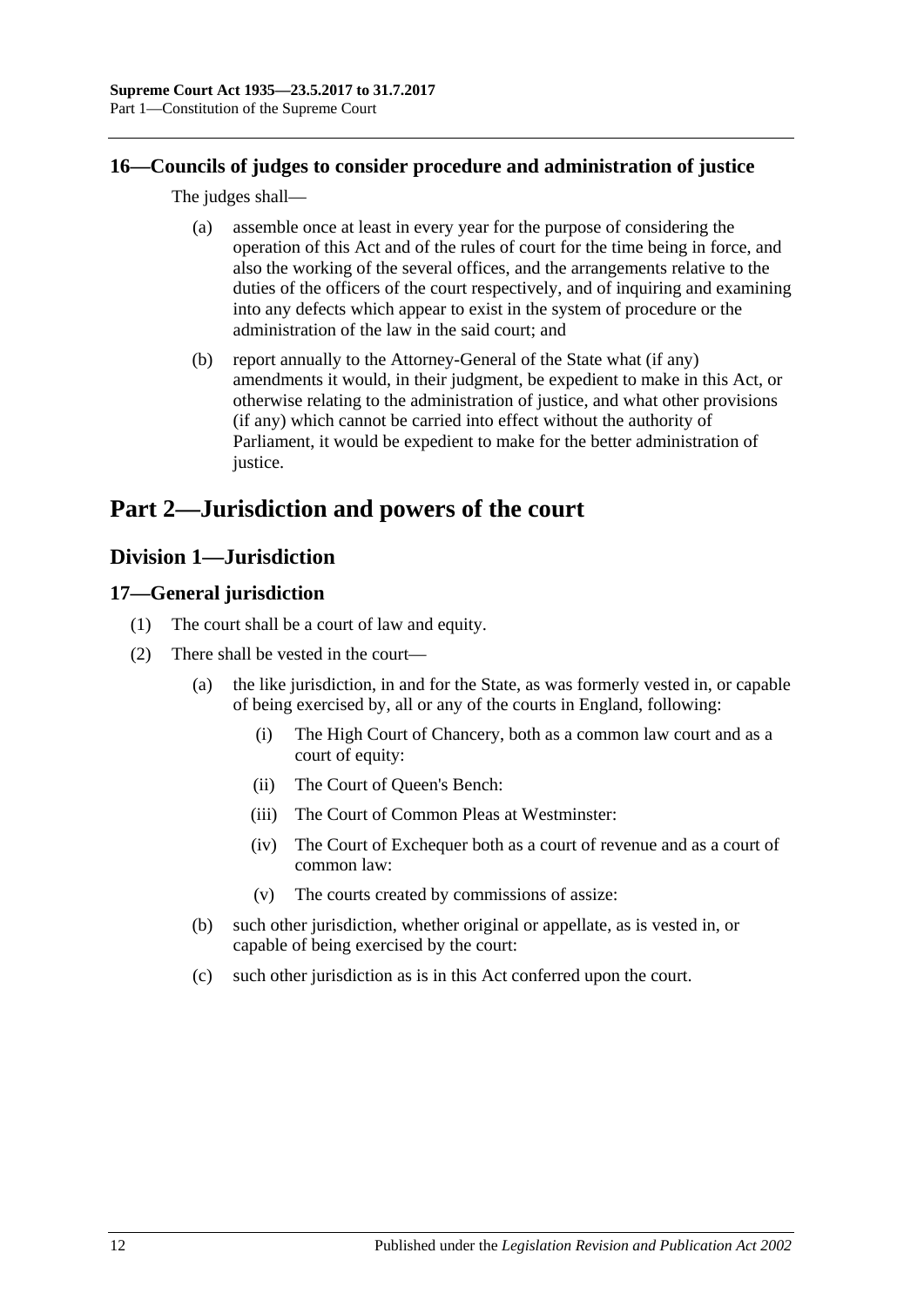### <span id="page-12-0"></span>**18—Probate jurisdiction**

The court shall, in relation to probates and letters of administration, have the following jurisdiction, that is to say:

- (a) The like voluntary and contentious jurisdiction and authority in and for the State in relation to the granting or revoking of probate of wills, and administration of the effects of deceased persons, as was vested in or exercisable by the Court of Probate established in England under the *[Court of](http://www.legislation.sa.gov.au/index.aspx?action=legref&type=act&legtitle=Court%20of%20Probate%20Act%201857)  [Probate Act](http://www.legislation.sa.gov.au/index.aspx?action=legref&type=act&legtitle=Court%20of%20Probate%20Act%201857) 1857*, together with full authority to hear and determine all questions relating to testamentary causes and matters:
- (b) The like jurisdiction and powers with respect to the real estate of deceased persons as it has with respect to the personal estate of deceased persons:
- (c) All probate jurisdiction which, under or by virtue of any enactment not repealed by this Act, is vested in or capable of being exercised by the court.

### <span id="page-12-1"></span>**19—Matrimonial jurisdiction**

There shall be vested in the court—

- (a) the like jurisdiction in relation to matrimonial causes and matters as was immediately before the commencement of the *[Matrimonial Causes Act](http://www.legislation.sa.gov.au/index.aspx?action=legref&type=act&legtitle=Matrimonial%20Causes%20Act%201857) 1857* vested in or exercisable by any ecclesiastical court or person in England in respect of divorce *a mensa et thoro*, nullity of marriage, jactitation of marriage or restitution of conjugal rights, and in respect of any matrimonial cause or matter except marriage licences:
- (b) all such jurisdiction in relation to matrimonial causes and matters as under or by virtue of any enactment not repealed by this Act, is vested in or capable of being exercised by the court.

### <span id="page-12-2"></span>**Division 2—Law and equity**

### <span id="page-12-3"></span>**20—Concurrent administration of law and equity**

In every civil cause or matter commenced in the court, law and equity shall be administered by the court according to the provisions of the seven sections of this Act next following.

### <span id="page-12-4"></span>**21—Equities of plaintiff**

If a plaintiff claims to be entitled to any equitable estate or right, or to relief upon any equitable ground against any deed, instrument, or contract, or against any right, title, or claim whatsoever, asserted by any defendant or respondent in the cause or matter, or to any relief founded upon a legal right which formerly could only have been given by the court in its equitable jurisdiction, the court shall give to the plaintiff the same relief as ought formerly to have been given by the court in its equitable jurisdiction in a suit or proceeding properly instituted for the like purpose.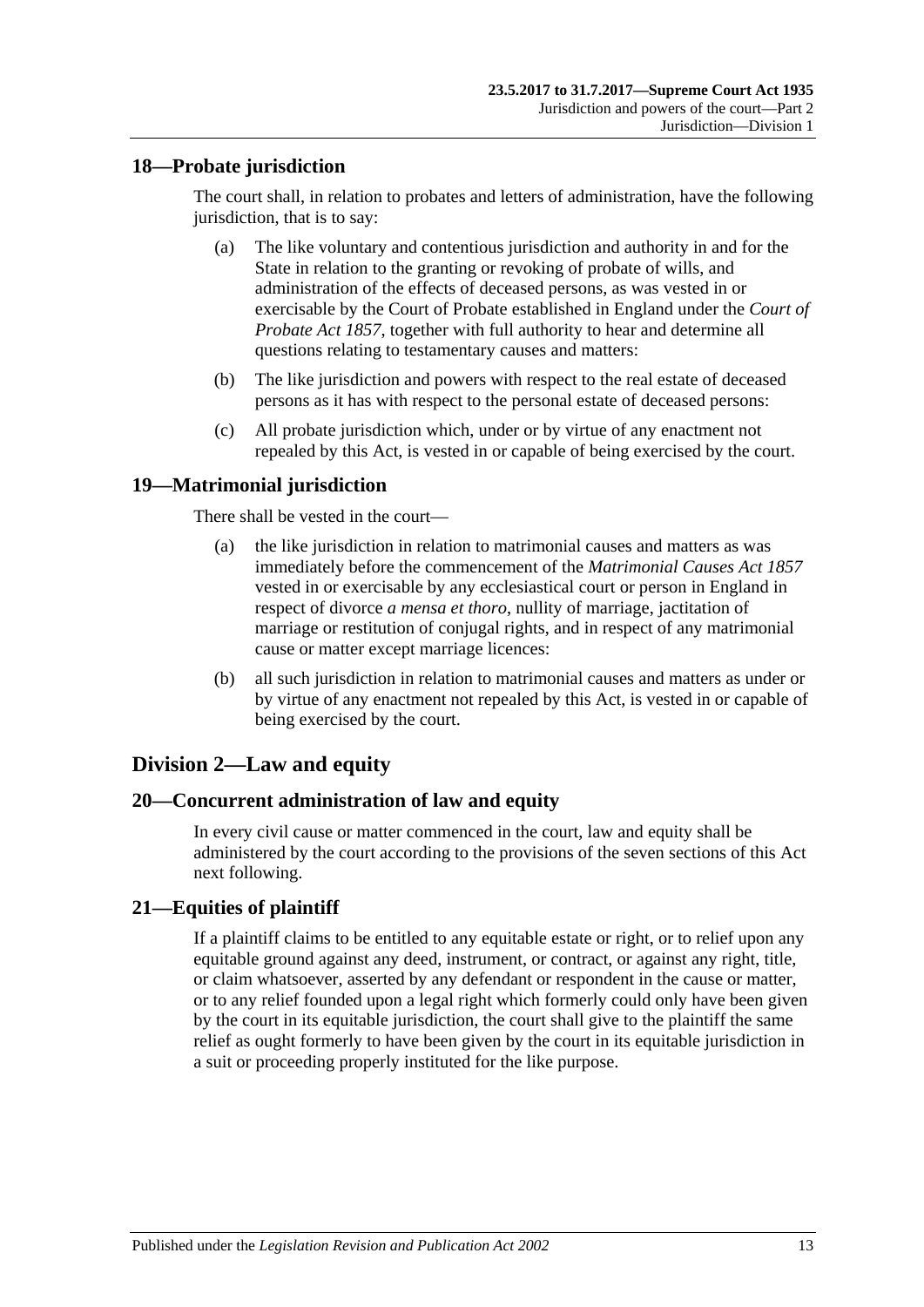### <span id="page-13-0"></span>**22—Equitable defences**

If a defendant claims to be entitled to any equitable estate or right, or to relief upon any equitable ground against any deed, instrument, or contract, or against any right, title, or claim asserted by any plaintiff in the cause or matter, or alleges any ground of equitable defence to any such claim of the plaintiff, the court shall give to every equitable estate, right, or ground of relief so claimed, and to every equitable defence so alleged the same effect by way of defence against the claim of the plaintiff as the court in its equitable jurisdiction ought formerly to have given if the same or the like matters had been relied on by way of defence in a suit or proceeding instituted in that court for the like purpose.

### <span id="page-13-1"></span>**23—Counter-claims and third parties**

- (1) The court shall have power to grant to any defendant, in respect of any equitable estate or right, or other matter of equity, and also in respect of any legal estate, right, or title claimed or asserted by him—
	- (a) all such relief against any plaintiff as the defendant has properly claimed by his pleading, and as the court or judge might have granted in any suit instituted for that purpose by the same defendant against the same plaintiff; and
	- (b) all such relief relating to or connected with the original subject of the cause or matter, and in like manner claimed against any other person, whether already a party to the same cause or matter or not, who has been duly served with notice in writing of such claim, pursuant to any rules of court, as might properly have been granted against that person if he had been made a defendant to a cause duly instituted by the same defendant for the like purpose.
- (2) Every person served with any such notice shall thenceforth be deemed a party to the cause or matter with the same rights in respect of his defence against the claim, as if he had been duly sued in the ordinary way by the defendant.

### <span id="page-13-2"></span>**24—Equities appearing incidentally**

The court shall recognise and take notice of all equitable estates, titles, and rights, and all equitable duties and liabilities appearing incidentally in the course of any cause or matter pending before it, in the same manner in which the said court in its equitable jurisdiction would formerly have recognised and taken notice of the same in any suit or proceeding duly instituted therein.

### <span id="page-13-3"></span>**25—Defence instead of injunction or prohibition**

No cause or proceeding at any time pending in the court shall be restrained by prohibition or injunction, but every matter of equity on which an unconditional injunction against the prosecution of any such cause or proceeding might formerly have been obtained, may be relied on by way of defence thereto:

### Provided that—

(a) nothing in this Act shall disable the court, if it thinks fit, from directing a stay of proceedings in any cause or matter pending before it; and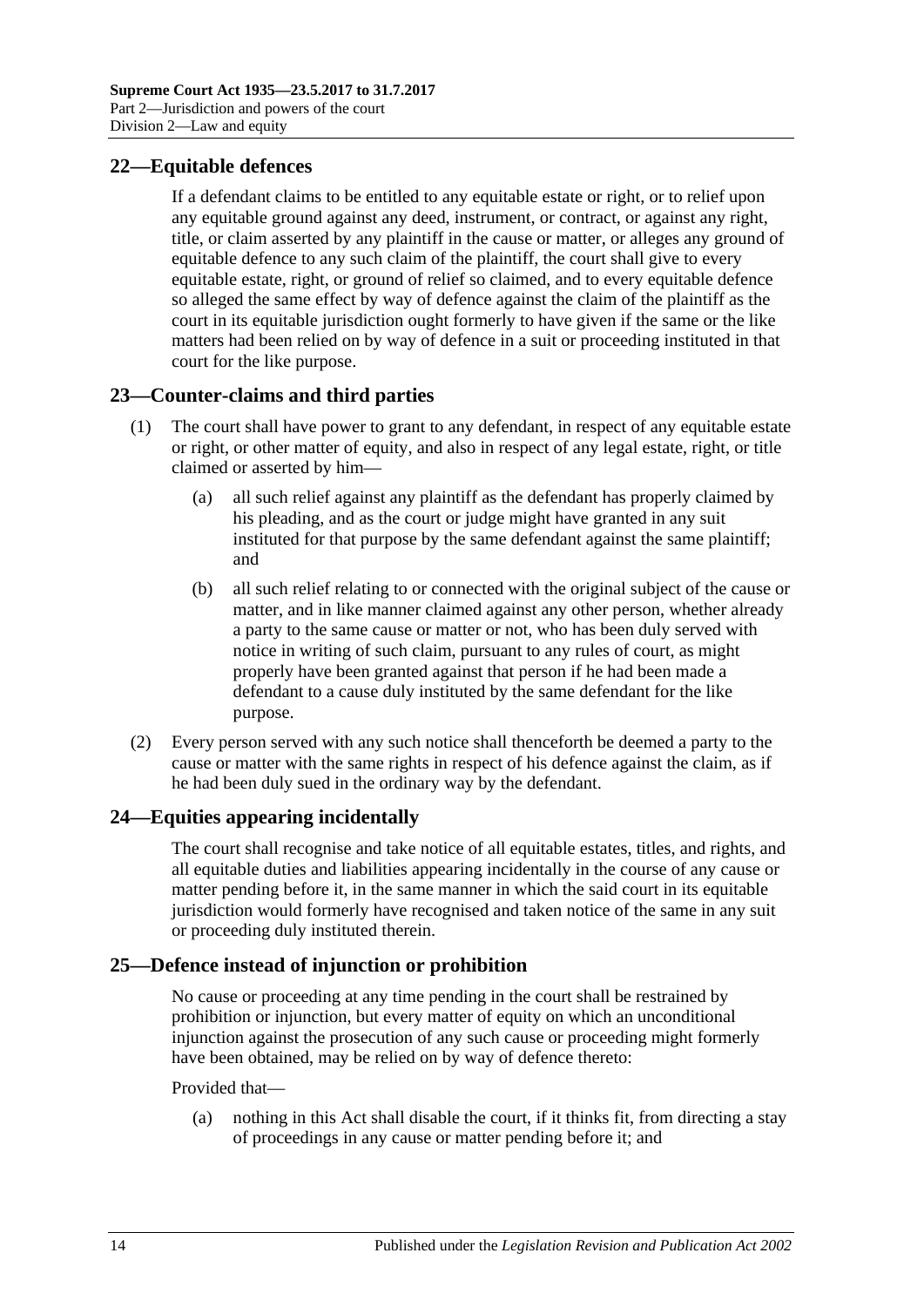(b) any person, whether a party or not to any such cause or matter, who would formerly have been entitled to apply to the court, in any of its jurisdictions, to restrain the prosecution thereof, or who may be entitled to enforce, by attachment or otherwise, any judgment, decree, rule, or order, in contravention of which all or any part of the proceedings in such cause or matter may have been taken, shall be at liberty to apply to the court, in a summary way, for a stay of proceedings in the cause or matter, either generally or so far as may be necessary for the purposes of justice, and the court shall thereupon make such order as is just.

### <span id="page-14-0"></span>**26—Common law and statutory rights and duties**

Subject to the provisions of this Act for giving effect to equitable rights and other matters of equity, the court shall recognise and give effect to all legal claims and demands, and all estates, titles, rights, duties, obligations, and liabilities, existing by the common law, or by any custom, or created by any statute, in the same manner as those matters would formerly have been recognised and given effect to by the court in any branch of its jurisdiction.

### <span id="page-14-1"></span>**27—Court to do complete justice in cause so as to avoid multiplicity of suits**

The court in every cause or matter pending before it shall have power to grant, and shall grant, either absolutely or on such reasonable terms and conditions as it deems just, all such remedies whatsoever as any of the parties thereto may appear to be entitled to in respect of every legal or equitable claim properly brought forward by them respectively, in such cause or matter, so that, as far as possible, all matters so in controversy between the parties may be completely and finally determined, and all multiplicity of legal proceedings concerning any of such matters avoided.

### <span id="page-14-2"></span>**28—Rules of equity to prevail where in conflict with common law**

Subject to the express provisions of any other Act, in questions relating to the custody and education of infants, and generally in all matters not particularly mentioned in this Act in which there was formerly any conflict or variance between the rules of equity and the rules of common law with reference to the same matter, the rules of equity shall prevail in all the courts of the State, so far as the matters to which those rules relate, are cognizable by those courts.

### <span id="page-14-3"></span>**Division 3—Miscellaneous powers**

### <span id="page-14-4"></span>**29—Court may make orders to have effect of mandamus or injunction, and may appoint receivers**

- (1) The court may grant a mandamus, or an injunction, or appoint a receiver, by an interlocutory order in all cases in which it appears to the court to be just or convenient so to do.
- (2) Any such order may be made either unconditionally or upon such terms and conditions as the court thinks just.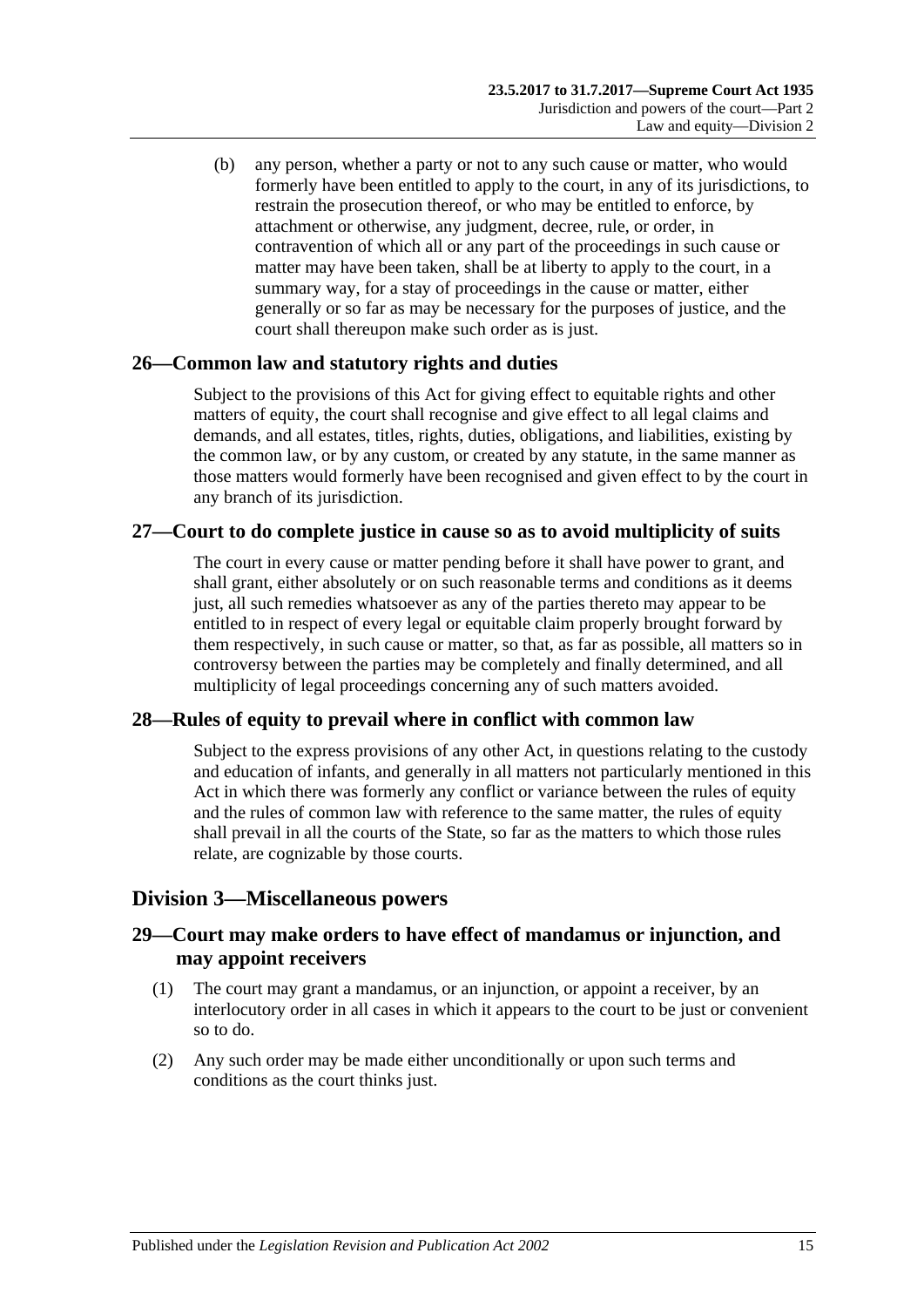(3) If an application is made (whether before, or at, or after the hearing of any cause or matter for an injunction) to prevent any threatened or apprehended waste or trespass, the injunction may be granted, if the court thinks fit, whether the person against whom the order is sought is or is not in possession under any claim of title or otherwise, or (if out of possession) does or does not claim a right to do the act sought to be restrained under any colour of title, and whether the estates claimed by both or by either of the parties are legal or equitable.

### <span id="page-15-0"></span>**30—Damages in certain cases**

In any action arising out of the breach of any covenant, contract, or agreement, or instituted to prevent the commission or continuance of any wrongful act or for the specific performance of any covenant, contract, or agreement, the court shall have power to award damages to the party injured either in addition to or substitution for the injunction or specific performance, and those damages may be assessed by the court or in such manner as it directs.

### <span id="page-15-1"></span>**30A—Power to direct payment to infant**

Where in any action the court determines that a party (being an infant) is entitled to recover damages from another party, the court may by final or declaratory judgment finally determining the question of liability between the parties order payment of any amount or amounts of damages, direct to the plaintiff. Any acknowledgment or receipt in writing of any moneys paid on account of any such amount or amounts pursuant to a judgment under this section shall not if the court so orders be invalid merely on the ground that the person giving the same was under the age of twenty-one years at the time of his signing or giving the same.

### <span id="page-15-2"></span>**30B—Power to make interim assessment of damages**

- (1) Where in any action the court determines that a party is entitled to recover damages from another party, it shall be lawful for the court to enter declaratory judgment finally determining the question of liability between the parties, in favour of the party who is entitled to recover damages as aforesaid, and to adjourn the final assessment thereof.
- <span id="page-15-3"></span>(2) It shall be lawful for the court when entering declaratory judgment and for any judge of the court at any time or times thereafter—
	- (a) to make orders that the party held liable make such payment or payments on account of the damages to be assessed as to the court seems just; and
	- (b) in addition to any such order or in lieu thereof, to order that the party held liable make periodic payments to the other party on account of the damages to be assessed during a stated period or until further order: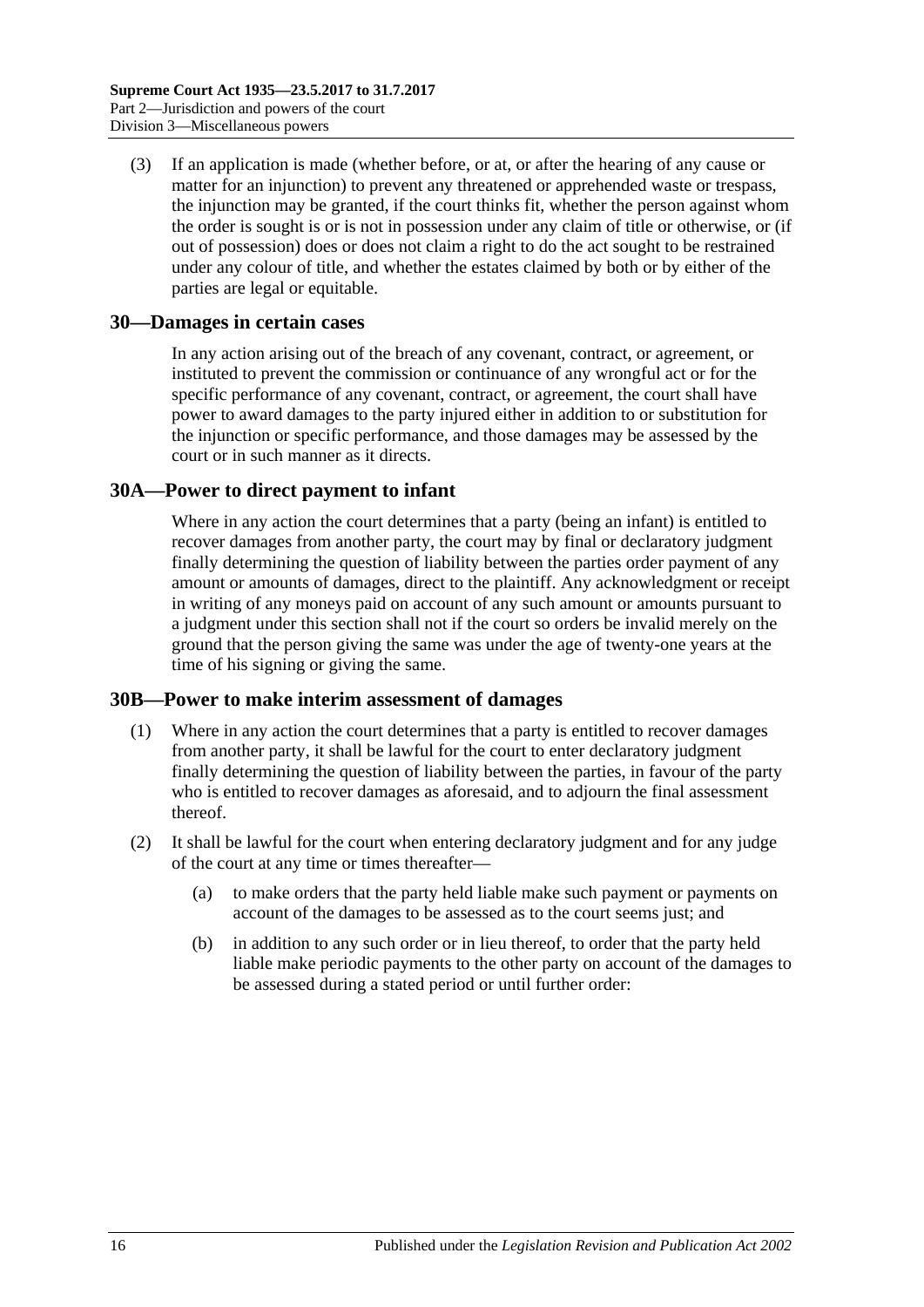Provided, however, that where the declaratory judgment has been entered in an action for damages for personal injury, such payment or payments shall not include an allowance for pain or suffering or for bodily or mental harm (as distinct from pecuniary loss resulting therefrom) except where serious and continuing illness or disability results from the injury or except that, where the party entitled to recover damages is incapacitated or partially incapacitated for employment and being in part responsible for his injury is not entitled to recover the full amount of his present or continuing loss of earnings, or of any hospital, medical or other expenses resulting from his injury, the court may order payment or payments not to exceed such loss of earnings and expenses and such payment or payments may be derived either wholly or in part from any damages to which the party entitled to recover damages has, but for the operation of this proviso, established a present and immediate right or except where the judge is of opinion that there are special circumstances by reason of which this proviso should not apply.

- (3) Any order for payment of moneys on account of damages made hereunder may be enforced as a judgment of the court.
- (4) Where the court adjourns assessment of damages under this section, it may order the party held liable to make such payment into court or to give such security for payment of damages when finally assessed as it deems just.
- (5) When damages are finally assessed credit shall be given in the final assessment for all payments which have been made under this section and the final judgment shall state the full amount of damages, the total of all amounts already paid pursuant to this section and the amount of damages then remaining payable, and judgment shall be entered for the last-named amount.
- (6) Where the court adjourns assessment of damages under this section, any party to the proceedings may apply to any judge of the court at any time and from time to time—
	- (a) for an order that the court proceed to final assessment of the damages; or
	- (b) for the variation or termination of any order which may have been made for the making of periodic payments.

On the hearing of any such application the judge shall make such order as he considers just: Provided that, in an action for damages for personal injury, upon an application for an order that the court proceed to final assessment of damages, the Judge to whom such application is made shall not refuse such order if the medical condition of the party entitled to recover damages is such that neither substantial improvement nor substantial deterioration thereof is likely to occur or if a period of four years or more has expired since the date of the declaratory judgment unless the judge is of opinion that there are special circumstances by reason of which such assessment should not then be made.

(7) If it appears to the court that a person in whose favour declaratory judgment has been entered has without reasonable cause failed to undertake such reasonable medical or remedial treatment as his case might have required or require, it shall not award damages for such disability, pain or suffering as would have been remedied but for such failure.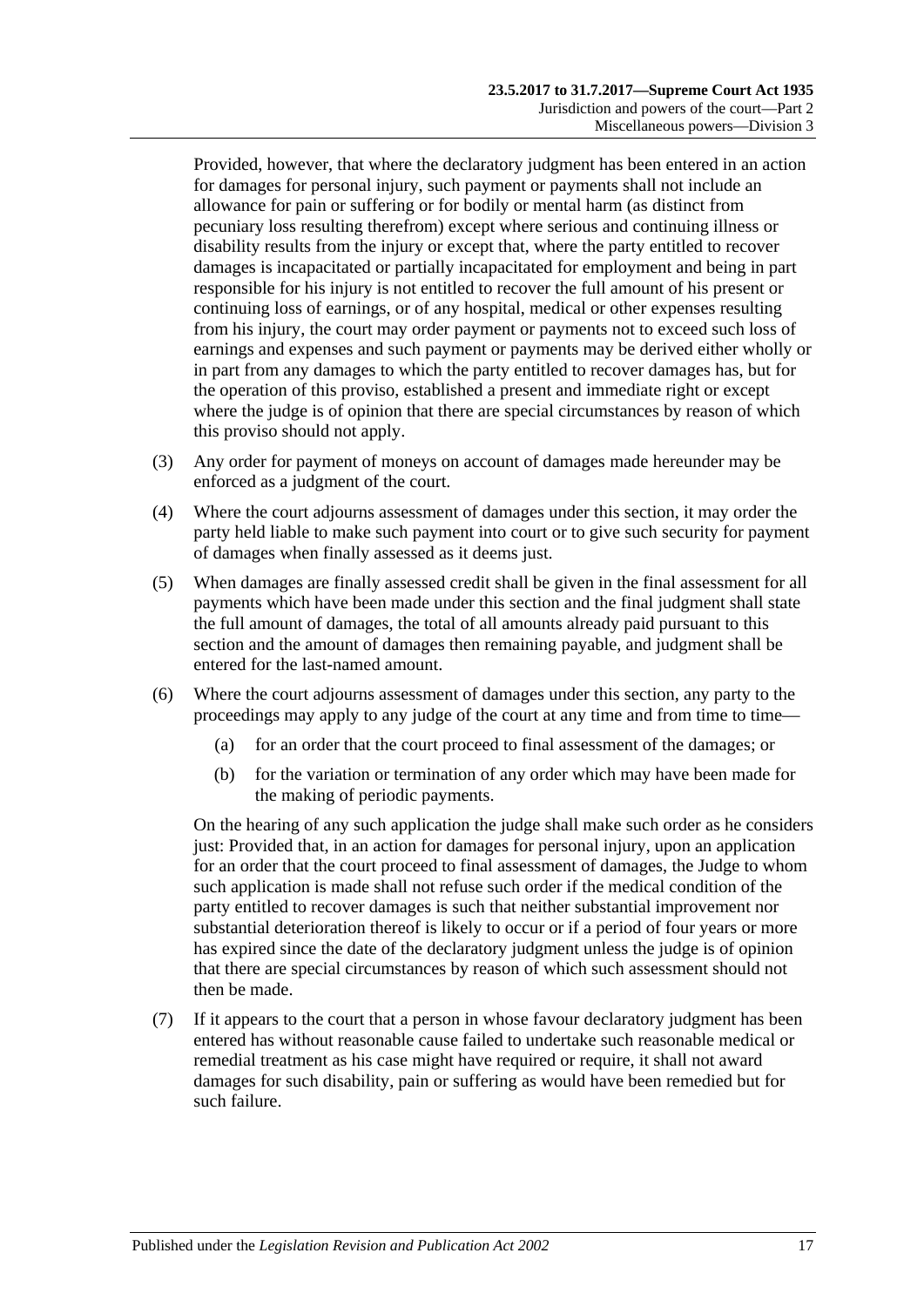- (8) If at any time it appears to a judge that a person in whose favour declaratory judgment has been entered and who is incapacitated or partially incapacitated for employment, is not sincerely or with the diligence which should be expected of him in the circumstances of his case, attempting to rehabilitate himself for employment any payment or payments under [subsection](#page-15-3) (2) of this section shall not include by way of allowance for loss of earnings a sum in excess of seventy-five per centum of such person's loss of earnings.
- <span id="page-17-0"></span> $(9)$
- (a) Notwithstanding anything in the *[Survival of Causes of Action Act](http://www.legislation.sa.gov.au/index.aspx?action=legref&type=act&legtitle=Survival%20of%20Causes%20of%20Action%20Act%201940) 1940*, when damages are finally assessed under this section for the benefit of the estate of a deceased person where the deceased person died after action brought and declaratory judgment has been entered in favour of such person, the damages finally assessed may include such damages in respect of any of the matters referred to in section 3 of that Act as the court deems proper.
- <span id="page-17-1"></span>(b) Where a party dies after declaratory judgment has been entered in his favour but before final assessment of his damages in circumstances which would have entitled any person to recover damages, *solatium* or expenses by action pursuant to Part 2 of the *[Wrongs Act](http://www.legislation.sa.gov.au/index.aspx?action=legref&type=act&legtitle=Wrongs%20Act%201936) 1936*, it shall be lawful for the executor or administrator of the deceased to proceed in the same action for the recovery of such damages, *solatium* or expenses for the benefit of such person notwithstanding the declaratory judgment or that the deceased has received moneys thereunder, provided, however, that in any such proceedings all moneys paid to the deceased pursuant to the declaratory judgment in excess of any actual and subsisting pecuniary loss resulting to him from the wrongful act of the party held liable shall be deemed to have been paid towards satisfaction of the damages, *solatium* or expenses awarded pursuant to the *[Wrongs Act](http://www.legislation.sa.gov.au/index.aspx?action=legref&type=act&legtitle=Wrongs%20Act%201936) 1936* and no further damages shall be payable in respect of the injury sustained by the deceased. In any proceedings hereunder, the declaratory judgment and any finding of fact made in the course of proceedings consequent thereupon shall enure as between the party held liable and the executor or administrator of the deceased.
- <span id="page-17-2"></span>(c) Where a party dies in the circumstances referred to in the preceding paragraph of this subsection except that the death of the deceased is not wholly attributable to the personal injury, the subject of the declaratory judgment, but was accelerated thereby, it shall be lawful for proceedings to be taken and for the court to assess damages, *solatium* or expenses as in the preceding paragraph but such damages, *solatium* or expenses shall be proportioned to the injury to the person for whom and for whose benefit the proceedings are taken resulting from such acceleration of death.
- (d) The court may, if the justice of a case so requires, assess damages under [paragraph](#page-17-0) (a) of this subsection notwithstanding the commencement or prosecution of proceedings under [paragraph](#page-17-1) (b) or [\(c\)](#page-17-2) of this subsection and the damages so assessed shall be for the benefit of the estate of the deceased and no damages shall be awarded under [paragraph](#page-17-1) (b) or [\(c\)](#page-17-2) of this subsection.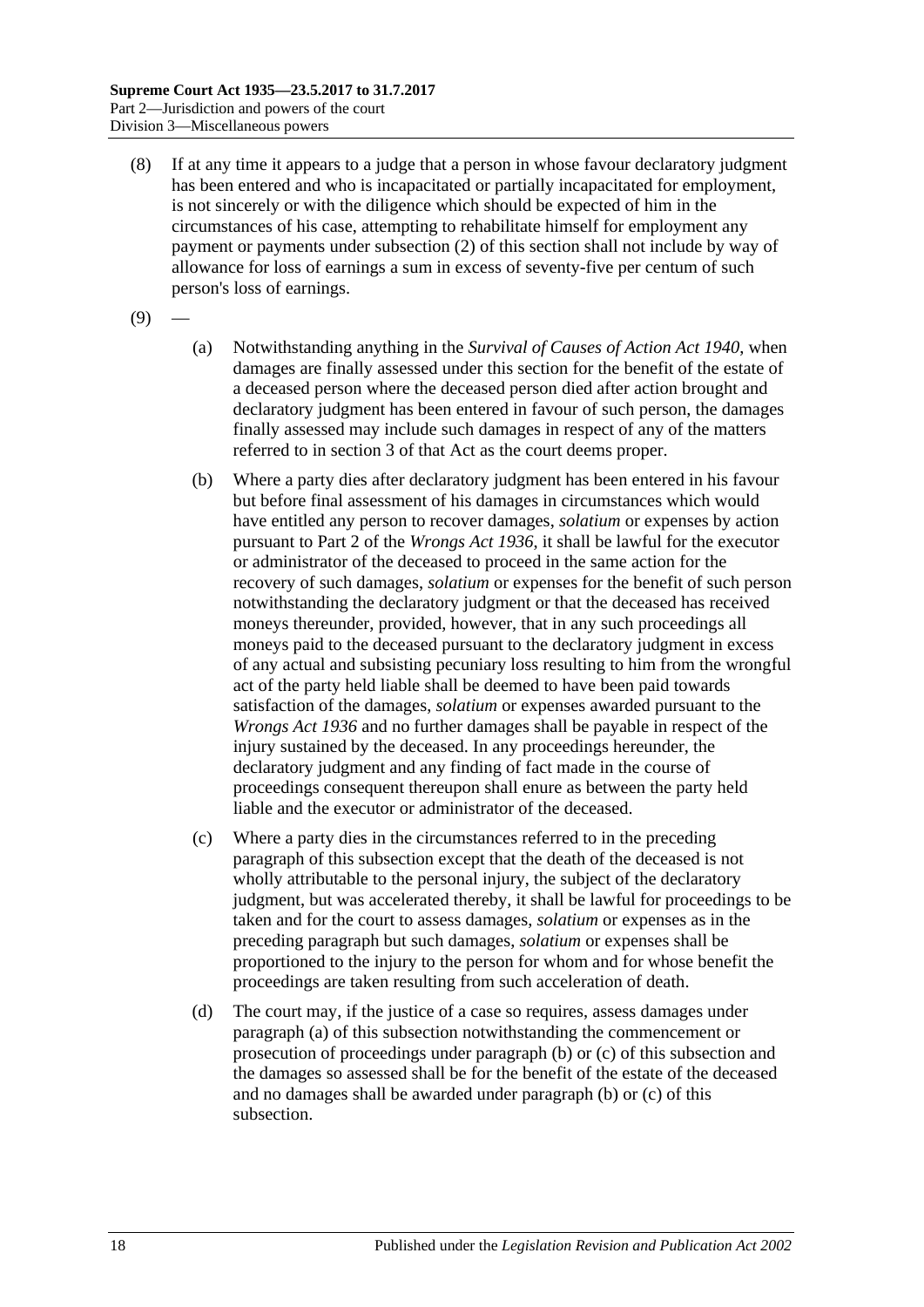(10) In the exercise of the powers conferred by this section the court shall have regard to the facts and circumstances of the particular case, as they exist from time to time, and any allowance, or the final assessment, as the case may be, shall be such as to the court may seem just and reasonable as compensation to the person actually injured or to his or her dependants as the case may be.

### <span id="page-18-0"></span>**30BA—Consent orders for structured settlements**

In an action for damages for personal injury, the court may, with the consent of the parties, make an order for damages to be paid wholly or in part in the form of periodic payments, by way of an annuity or otherwise, instead of in a lump sum.

### <span id="page-18-1"></span>**30C—Power to award interest**

- (1) Unless good cause is shown to the contrary, the court shall, upon the application of a party in favour of whom a judgment for the payment of damages, compensation or any other pecuniary amount has been, or is to be, pronounced, include in the judgment an award of interest in favour of the judgment creditor in accordance with the provisions of this section.
- <span id="page-18-2"></span>(2) The interest—
	- (a) will be calculated at a rate fixed by the court; and
	- (b) will be calculated in respect of a period fixed by the court (which must, however, in the case of a judgment given on a liquidated claim, be the period running from when the liability to pay the amount of the claim fell due to the date of judgment unless the court otherwise determines); and
	- (c) is payable, in accordance with the court's determination, in respect of the whole or part of the amount for which judgment is given.
- (3) Where a party to any proceedings before the court is entitled to an award of interest under this section, the court may, in the exercise of its discretion, and without proceeding to calculate the interest to which that party may be entitled in accordance with [subsection](#page-18-2) (2) of this section, award a lump sum in lieu of that interest.
- (4) This section does not—
	- (a) authorise the award of interest upon interest; or
	- (ab) authorise the award of interest upon exemplary or punitive damages; or
	- (b) apply in relation to any sum upon which interest is recoverable as of right by virtue of an agreement or otherwise; or
	- (c) affect the damages recoverable upon the dishonour of a negotiable instrument; or
	- (d) authorise the award of any interest otherwise than by consent upon any sum for which judgment is pronounced by consent; or
	- (e) limit the operation of any other enactment or rule of law providing for the award of interest.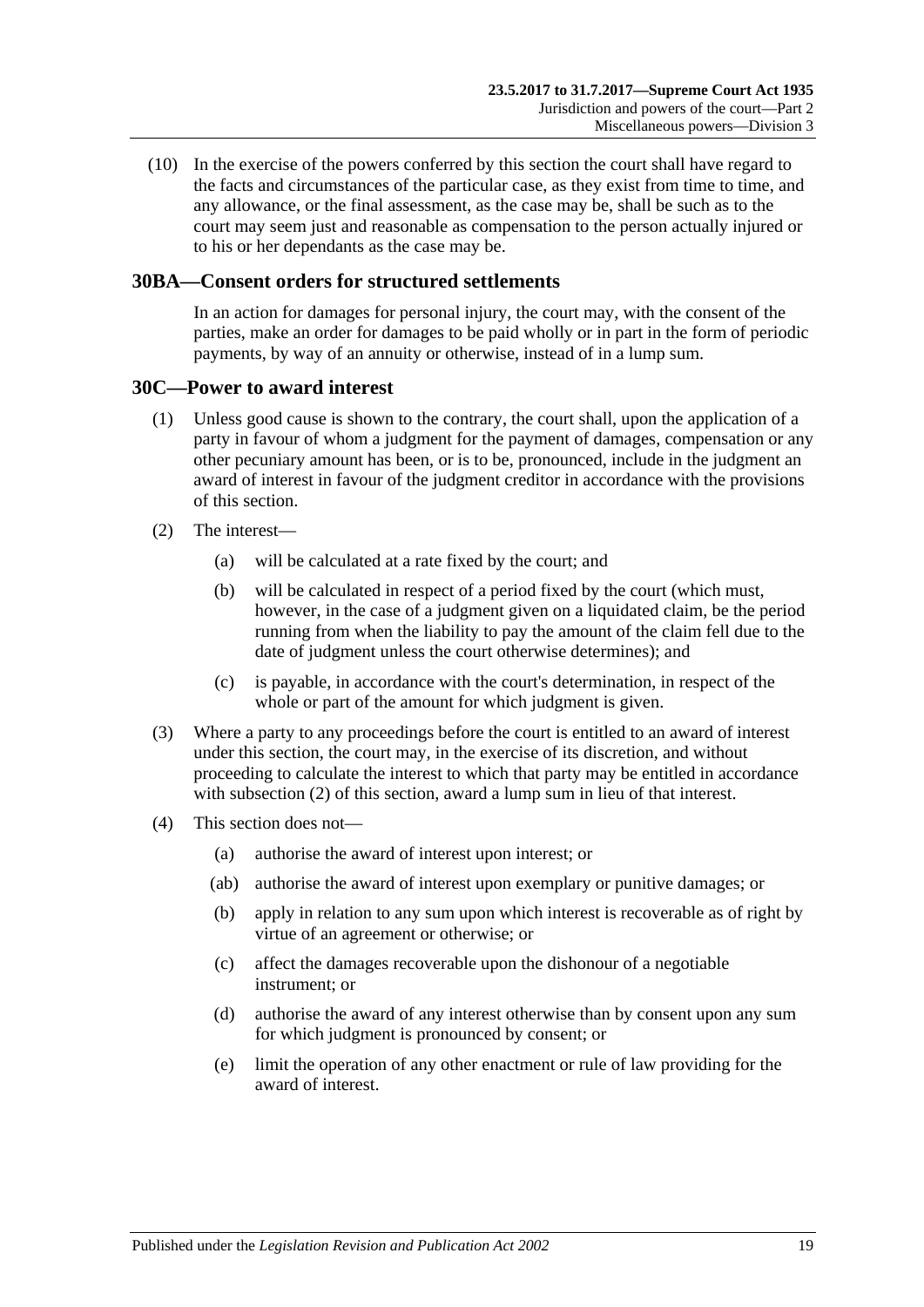### <span id="page-19-0"></span>**31—Declaratory orders**

No action or proceeding shall be open to objection on the ground that a merely declaratory judgment or order is sought thereby, and the court shall have power to make binding declarations of right whether any consequential relief is or could be claimed or not.

### <span id="page-19-1"></span>**32—Court may order mortgage instead of sale in certain cases**

In any proceeding in which the court has power to order a sale of any real or personal property, the court shall have power, instead of ordering a sale, to make such order, as is just and convenient, for a mortgage of the property, with power of sale to the mortgagee; and, for the purpose of perfecting such mortgage, to order the execution of all deeds and documents in the same manner as in the case of a sale of property.

### <span id="page-19-2"></span>**34—Court may direct sale of mortgaged property etc**

In any action for the foreclosure of the equity of redemption in any mortgaged property, and upon the request of the mortgagee, or of any subsequent encumbrancer, or of the mortgagor, or any person claiming under any such person, the court may direct a sale of the property, or a transfer of the mortgage debt and security, instead of a foreclosure of the equity of redemption, on such terms as the court thinks fit, and, if the court thinks fit, without previously determining the priorities of encumbrances, or giving the usual or any time to redeem: Provided that if the request is made by any subsequent encumbrancer, or by the mortgagor, or by any person claiming under such encumbrancer or mortgagor, no such sale shall be directed without the consent of the mortgagee or the persons claiming under him, unless the party making such request deposits in court a reasonable sum of money, to be fixed by the court, for the purpose of securing the performance of such terms as may be imposed on the party making such request.

### <span id="page-19-3"></span>**35—Power to require attendance of witnesses and production of evidentiary material**

- <span id="page-19-4"></span>(1) The court may, on the application of a party to proceedings or on its own initiative, issue a subpoena requiring a person to appear before the court at a specified time and place to give evidence or to produce evidentiary material (or both).
- (2) A subpoena to produce evidentiary material may, instead of providing for production of the material before the court, provide for production of the material to an officer of the court nominated in the subpoena.
- $(3)$  If—
	- (a) a person fails to comply with a subpoena under [subsection](#page-19-4) (1); or
	- (b) there are grounds for believing that, if such a subpoena were issued, a person would not comply with it,

the court may issue a warrant to have the person arrested and brought before the court.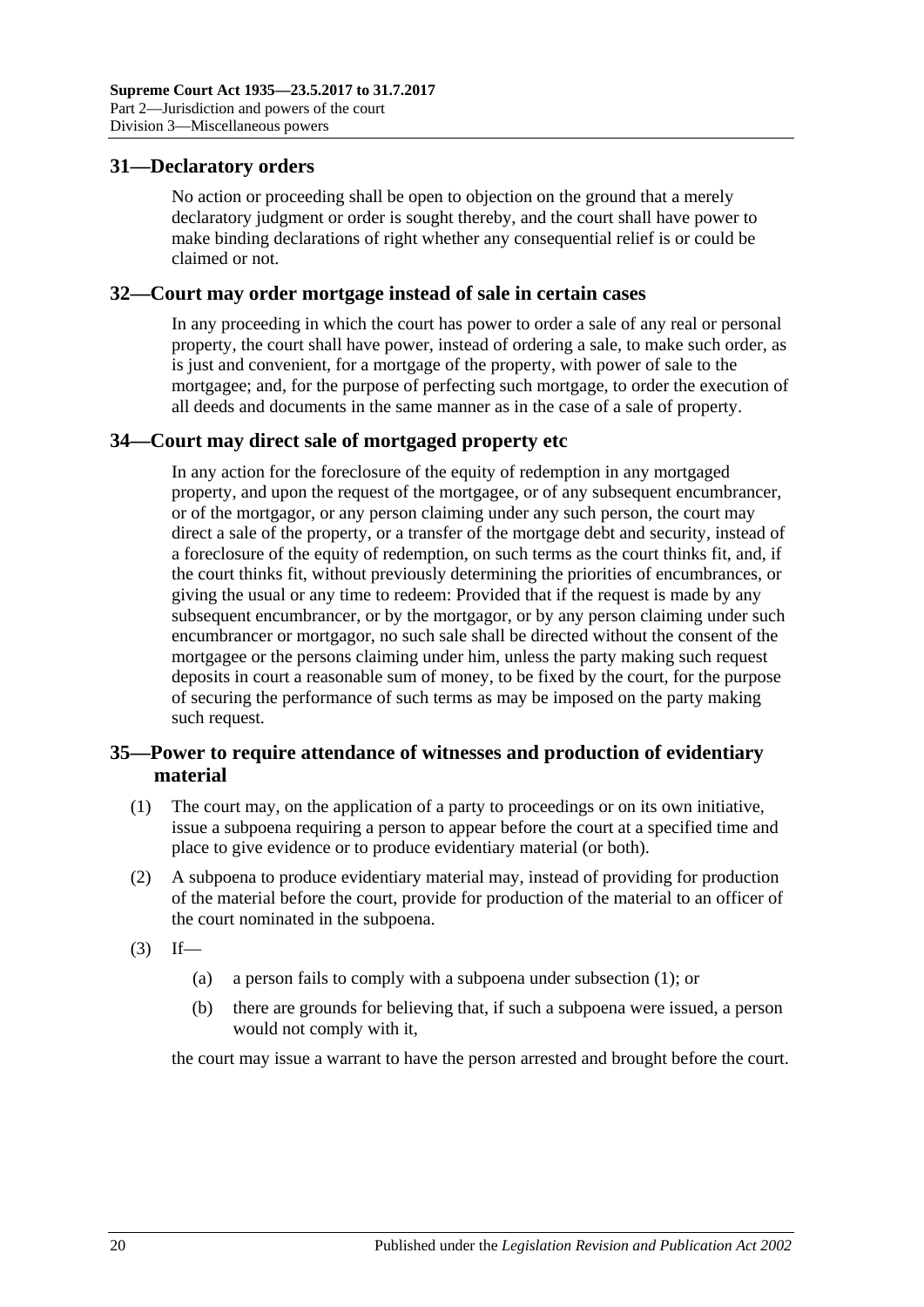### <span id="page-20-0"></span>**36—Appointment of commissioners for taking affidavits**

- (1) Any two or more judges of the court of whom the Chief Justice shall be one, may by commission under the seal of the court from time to time empower such persons as they think fit and necessary, whether within or outside the State, to take all such affidavits as any person desires to make before any person so empowered in or concerning any cause, matter or thing pending in the court.
- (2) Every person so appointed shall be a commissioner for taking oaths in all causes and matters whatsoever in every jurisdiction of the court.

### <span id="page-20-1"></span>**38—Inspection of property in legal proceedings**

- (1) For the purpose of any proceeding therein, the court may order a view or inspection of any land or chattel, and any judge, juryman, or other person authorised by the order, may enter on any land or premises which it is necessary or convenient to enter on for the purpose of such inspection.
- (2) Every person in possession of any such land or premises shall allow such entry for the purposes aforesaid, and in case of any obstruction or refusal of such entry, the person or persons so obstructing or refusing such entry, shall be deemed guilty of a contempt of court, and be liable to punishment accordingly.

### <span id="page-20-2"></span>**39—Vexatious proceedings**

- (1) If, on the application of the Attorney-General or any other interested person, the court is satisfied that a person has persistently instituted vexatious proceedings, the court may make either or both of the following orders:
	- (a) an order prohibiting the person by whom the vexatious proceedings were instituted from instituting further proceedings, or further proceedings of a particular class, without permission of the court;
	- (b) an order staying proceedings already instituted by that person.
- (2) Where it appears to a prescribed court that there are proper grounds for an application under this section, it may refer the matter to the Attorney-General for consideration.
- (3) An order under this section remains in force (subject to variation by the court)—
	- (a) if a period for the operation of the order is fixed—until the expiration of that period or the revocation of the order (whichever first occurs);
	- (b) if no such period is fixed—until revocation of the order.
- (4) Where an order is made under this section, a copy of the order must be published in the Gazette.
- (5) For the purposes of this section, proceedings are vexatious—
	- (a) if instituted to harass or annoy, to cause delay, or for any other ulterior purpose; or
	- (b) if instituted without reasonable ground.
- (6) In this section—

### *prescribed court* means—

(a) the Supreme Court; or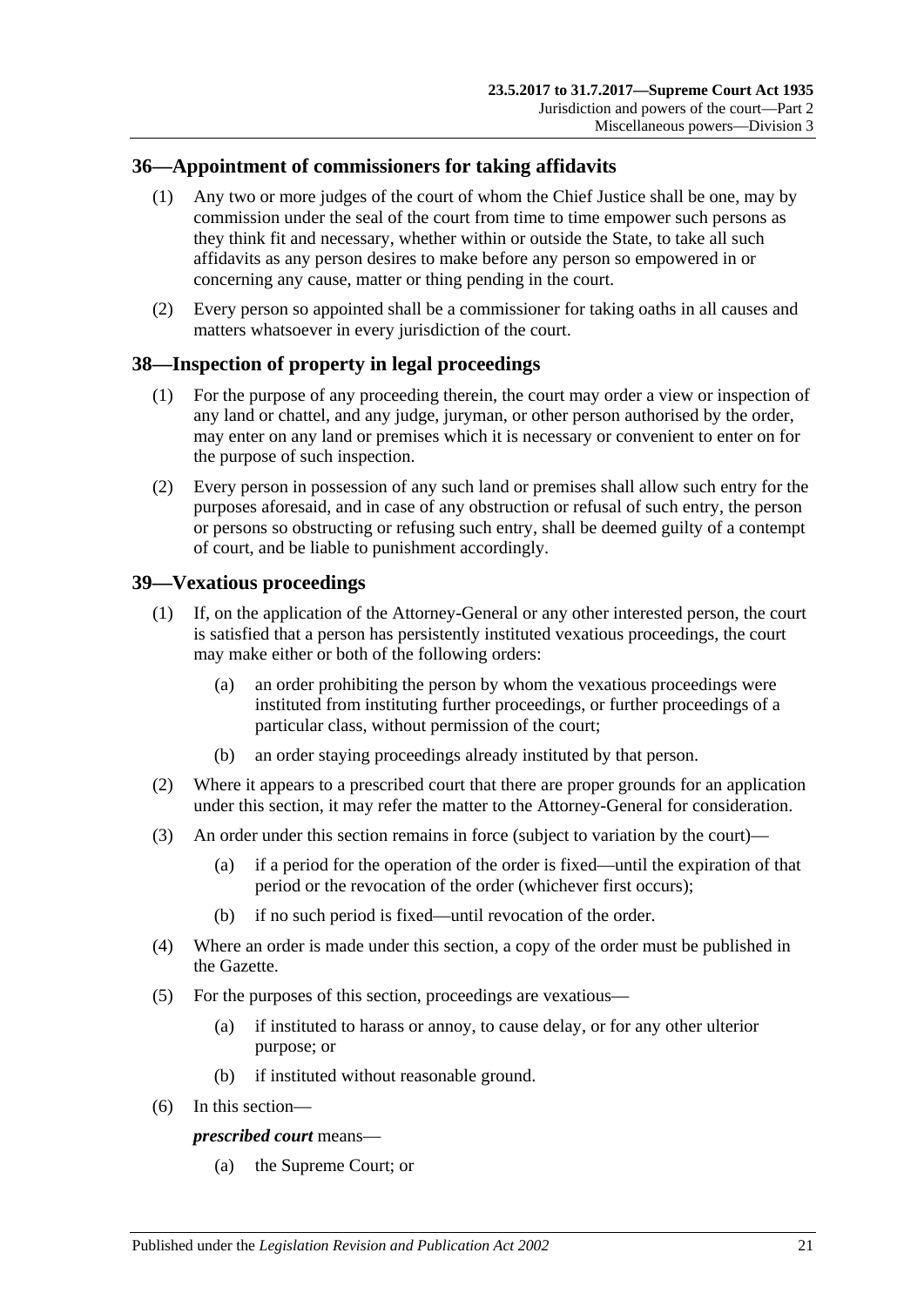- (b) any other court of the State; or
- (c) the South Australian Employment Tribunal; and
- (d) any other tribunal of the State prescribed by the regulations;

*proceedings* means civil or criminal proceedings instituted in a prescribed court.

### <span id="page-21-0"></span>**40—Power of court with regard to costs**

- (1) Subject to the express provisions of this Act, and to the rules of court, and to the express provisions of any other Act whenever passed, the costs of and incidental to all proceedings in the court, including the administration of estates and trusts, shall be in the discretion of the court or judge, and the court or judge shall have full power to determine by whom and to what extent such costs are to be paid.
- $(2)$  If—
	- (a) an action for the recovery of damages or any other monetary sum is brought in the court; and
	- (b) the action might have been brought in the District Court; and
	- (c) the plaintiff recovers less than an amount fixed by the rules for the purposes of this paragraph,

no order for costs will be made in favour of the plaintiff unless the court is of the opinion that it is just, in the circumstances of the case, that the plaintiff should recover the whole or part of the costs of action.

### <span id="page-21-1"></span>**41—Power to revive orders on abatement of cause**

When any judgment or order for the payment of any costs or money has been made in any cause or matter, and the suit afterwards becomes abated, it shall be lawful for the court or a judge, upon the application of any person interested under the judgment or order, to make an order reviving the cause or matter, and permitting the applicant to prosecute and enforce the judgment or order, upon such terms (if any) as the court or judge thinks fit.

## <span id="page-21-2"></span>**Part 3—Sittings and distribution of business**

### <span id="page-21-3"></span>**42—Abolition of terms**

The division of the legal year into terms is abolished as far as relates to the administration of justice, and there shall be no terms applicable to any sitting or business of the court.

### <span id="page-21-4"></span>**43—Reference to terms for computing time**

In all cases in which the terms, into which the legal year was formerly divided, are used as a measure for determining the time at or within which any act is required to be done, those terms may continue to be referred to for the same or the like purpose, unless provision is otherwise made by law.

### <span id="page-21-5"></span>**44—Sitting in vacation**

Provision shall be made by rules of court for the hearing during vacation of all such applications as require to be immediately or promptly heard.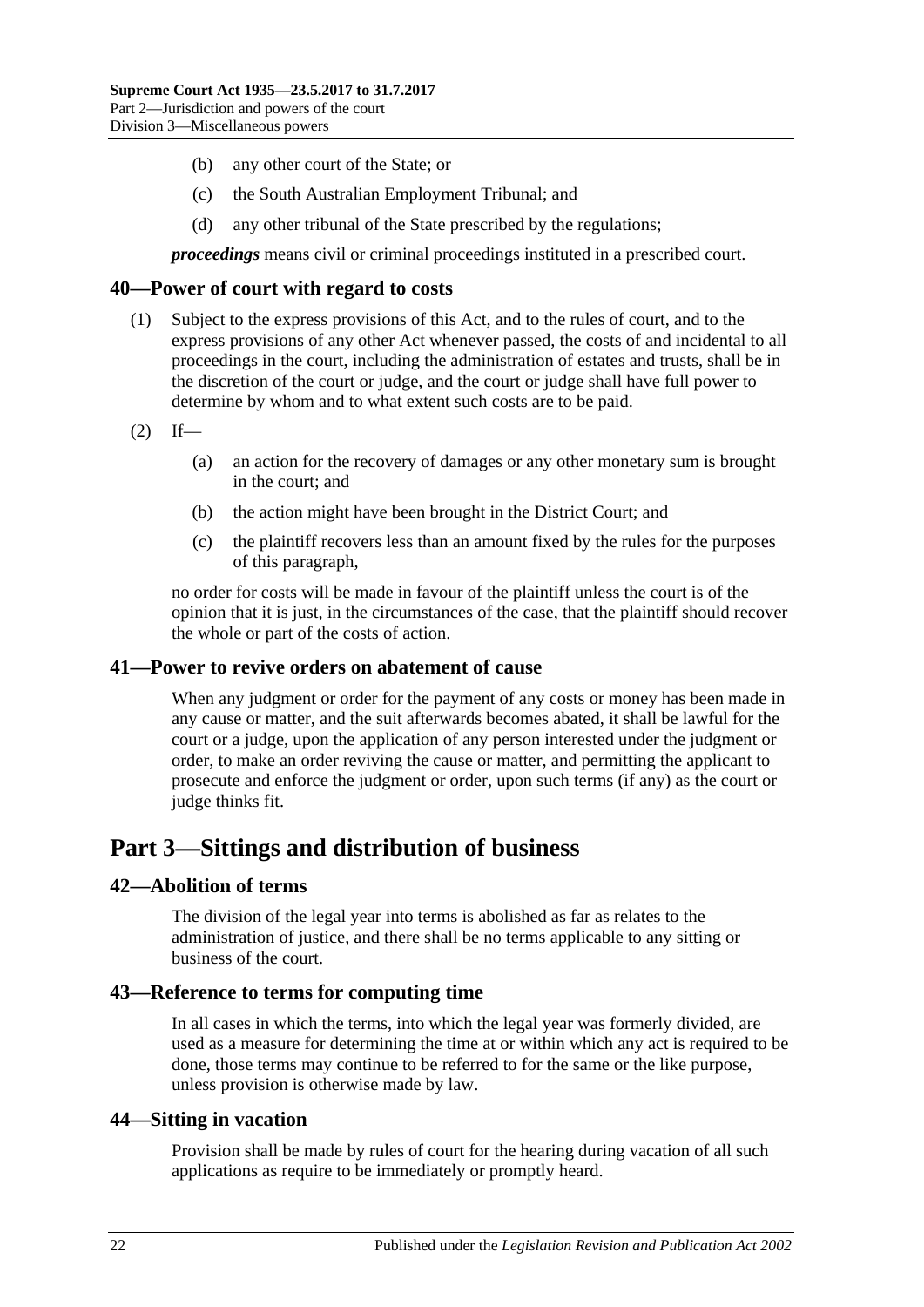### <span id="page-22-0"></span>**45—Time and place of sittings**

- (1) The court may sit at any time (including a Sunday).
- (2) The court may sit at any place (either within or outside the State).
- (3) The court will sit at such times and places as the Chief Justice may direct.
- (4) Registries of the court will be maintained at such places as the Governor may determine.

### <span id="page-22-1"></span>**46—Adjournment from time to time and place to place**

The court may—

- (a) adjourn proceedings from time to time and from place to place; or
- (b) adjourn proceedings to a time, or a time and place, to be fixed; or
- (c) order the transfer of proceedings from place to place.

#### <span id="page-22-2"></span>**46A—Sittings in open court or in chambers**

Subject to any provision of an Act or any rule to the contrary, the court's proceedings must be open to the public.

#### <span id="page-22-3"></span>**46B—Sittings required by proclamation**

The Governor may, by proclamation, require that sittings of the court (other than civil sittings) be held with a specified frequency in specified parts of the State.

### <span id="page-22-4"></span>**47—Power to sit in several jurisdictions at one time**

Any two or more of the judges may sit at the same time, as separate courts or divisions of the court, for the despatch of its business, either in the same jurisdiction or in different jurisdictions, and, in particular, the Full Court may sit in more than one division.

### <span id="page-22-5"></span>**48—Jurisdiction of Full Court, single judge, master, etc**

- (1) Subject to any express enactment, and to the rules of court, the jurisdiction vested in, or exercisable by the court, shall be exercisable either by the Full Court or by a single judge sitting in court.
- (2) However—
	- (a) the Full Court shall hear and determine—
		- (i) all applications for new trials;
		- (ii) all appeals from a single judge whether sitting in court or chambers;
		- (iii) all rules and orders to show cause returnable before the Full Court:
		- (iv) all questions of law referred to or reserved for the consideration of, or directed to be argued before the Full Court;
		- (v) all trials at bar;
		- (vi) all causes and matters which are required by the rules of court, or by the express provision of any other Act, to be heard or determined by the Full Court;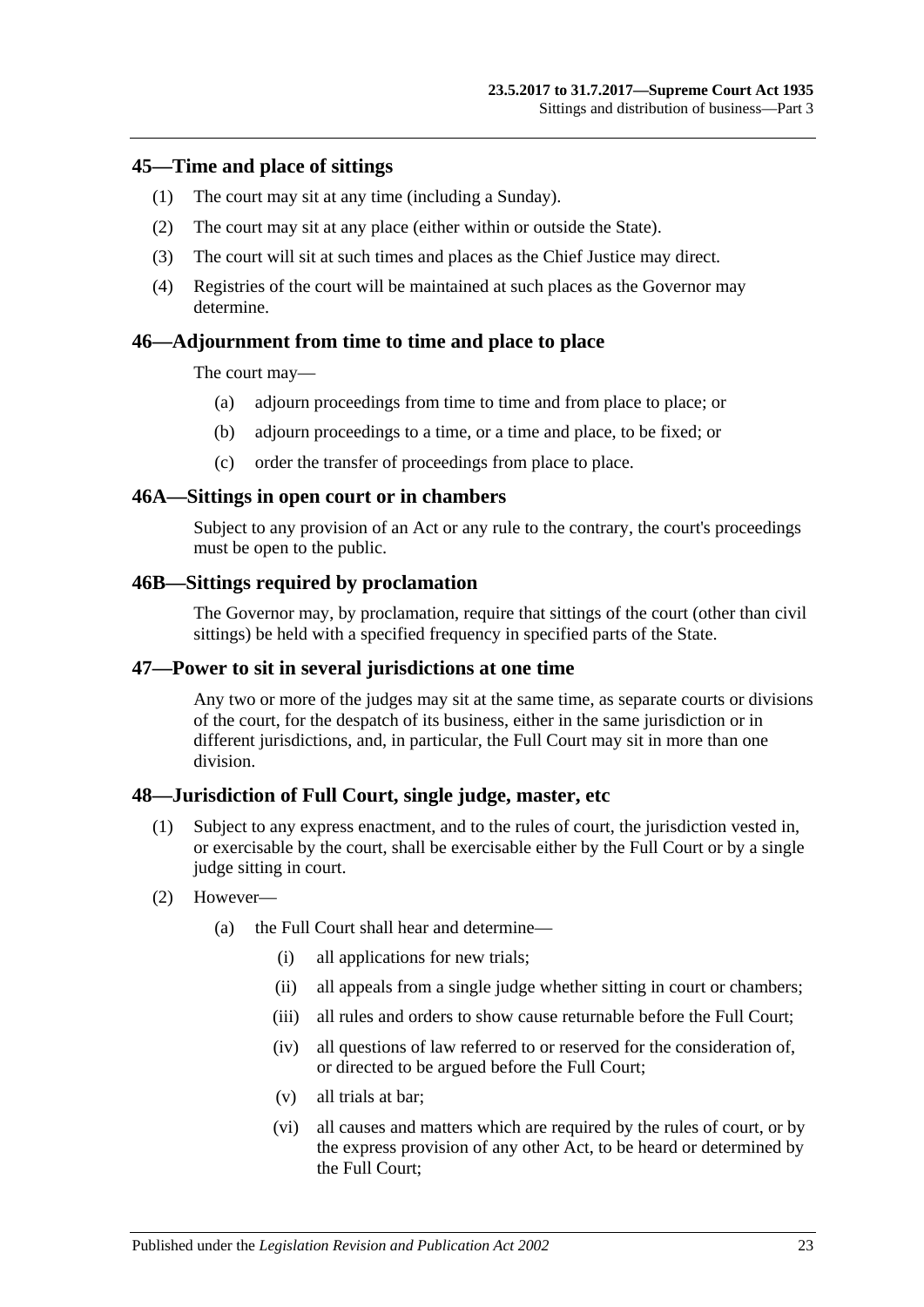- (b) the jurisdiction of the court may be exercised by a judge in chambers in all such causes or matters, and in all such proceedings in any cause or matter, as are authorised by statute or by the rules or practice of the court;
- (c) the jurisdiction of the court may be exercised by a master or judicial registrar to the extent authorised by this Act or any other Act, or by rules of court made under this Act or any other Act.
- <span id="page-23-4"></span>(3) Subject to [subsection](#page-23-3) (4) and to the rules of court, where any Act provides that 1 or more of the following powers relating to appeals are exercisable by the Full Court, the power may, instead, be exercised by any judge of the Supreme Court in the same manner as the Full Court and subject to the same provisions:
	- (a) the power to give permission to appeal;
	- (b) the power to extend the time within which notice of appeal, or of an application for permission to appeal, may be given;
	- (c) the power to allow the appellant to be present at any proceedings in cases where he or she is not entitled to be present without permission;
	- (d) the power to admit an appellant to bail and to direct that time spent in custody by an appellant pending determination of an appeal be counted as part of a term of imprisonment.
- <span id="page-23-3"></span>(4) If a judge refuses an application by an appellant to exercise any power of a kind referred to in [subsection](#page-23-4) (3) in his or her favour, the appellant is entitled to have the application determined by the Full Court.

### <span id="page-23-0"></span>**48A—Jurisdiction of judicial registrar**

- (1) Subject to the regulations, judicial registrars may exercise the jurisdiction of the court as assigned by the Chief Justice or the rules.
- (2) If the court is constituted of a judicial registrar in criminal proceedings, the court—
	- (a) may not impose a sentence of imprisonment; and
	- (b) if of the opinion that the limitation on its powers imposed under this subsection prevents it from imposing an appropriate sentence—may adjourn the question of sentence for hearing and determination by a judge.

### <span id="page-23-1"></span>**49—Questions of law reserved for Full Court**

- (1) The court constituted of a single judge, master or judicial registrar may reserve a question of law for the consideration of the Full Court.
- (2) Subject to any express enactment the like powers may be exercised in relation to any appeal or matter whatsoever, which comes before a judge, under any enactment by which a judge of the court is designated as the judge, arbitrator, or person appointed to hear and determine the appeal or matter, notwithstanding that the determination of the judge is expressed to be final or without appeal.

### <span id="page-23-2"></span>**50—Appeals**

- (1) Subject to this section—
	- (a) an appeal lies to the Full Court against a judgment of the court constituted of a single judge; and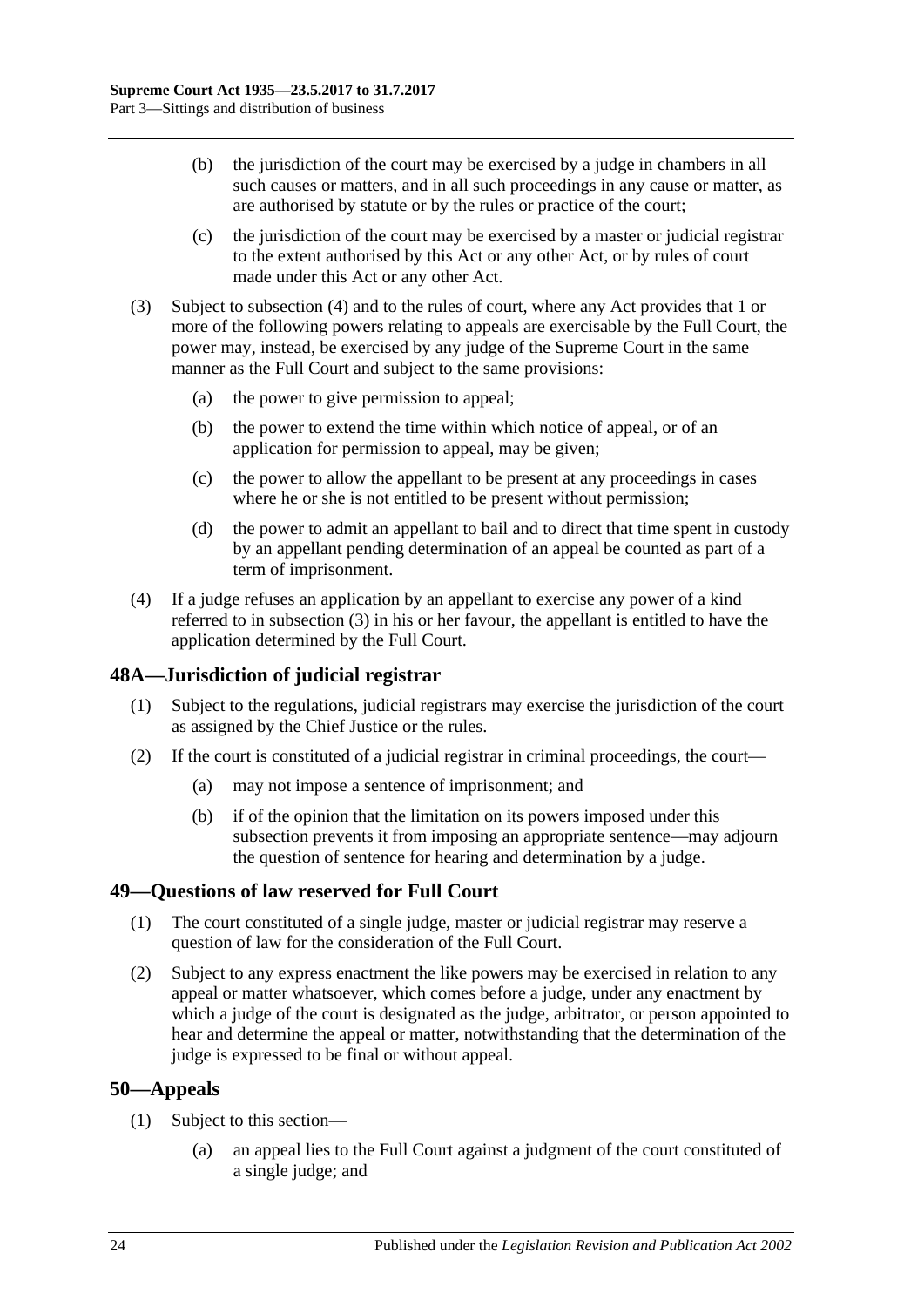- (b) an appeal lies against a judgment of the court constituted of a master.
- (2) An appeal against a judgment of a master or judicial registrar lies, if the rules so provide, to the Full Court and otherwise to the court constituted of a single judge.
- (2a) Subject to the rules, [subsections](#page-24-0) (3) and  $(4)(a)(i)$  do not apply to an appeal against a judgment of a judicial registrar.
- <span id="page-24-0"></span>(3) No appeal lies against—
	- (a) an order allowing an extension of time to appeal from a judgment; or
	- (b) an order giving unconditional permission to defend an action; or
	- (c) a judgment that is, by statute, under the rules, or by agreement of the parties, final and without appeal.
- <span id="page-24-1"></span>(4) An appeal lies only with the permission of the court—
	- (a) from a judgment of any of the following classes:
		- (i) a judgment given by consent of the parties;
		- (ii) a judgment given by a single judge on appeal from a judgment of the Magistrates Court; or
	- (b) if the rules provide that the appeal lies by permission of the court.
- (5) The rules cannot, however, require the court's permission for an appeal if the judgment under appeal—
	- (a) denies, or imposes conditions on, a right to defend an action; or
	- (b) deals with the liberty of the subject or the custody of an infant; or
	- (c) grants or refuses relief in the nature of an injunction or the appointment of a receiver; or
	- (d) is a declaration of liability or a final assessment of damages under [section](#page-15-2) 30B; or
	- (e) makes a final determination of a substantive right.

#### **Exception—**

If a judgment is given by a single judge on appeal from some other court or tribunal, the rules may require the court's permission for a further appeal to the Full Court even though the judgment makes a final determination of a substantive right.

(6) In this section—

*judgment* includes—

- (a) an order or direction; and
- (b) a decision not to make an order or direction.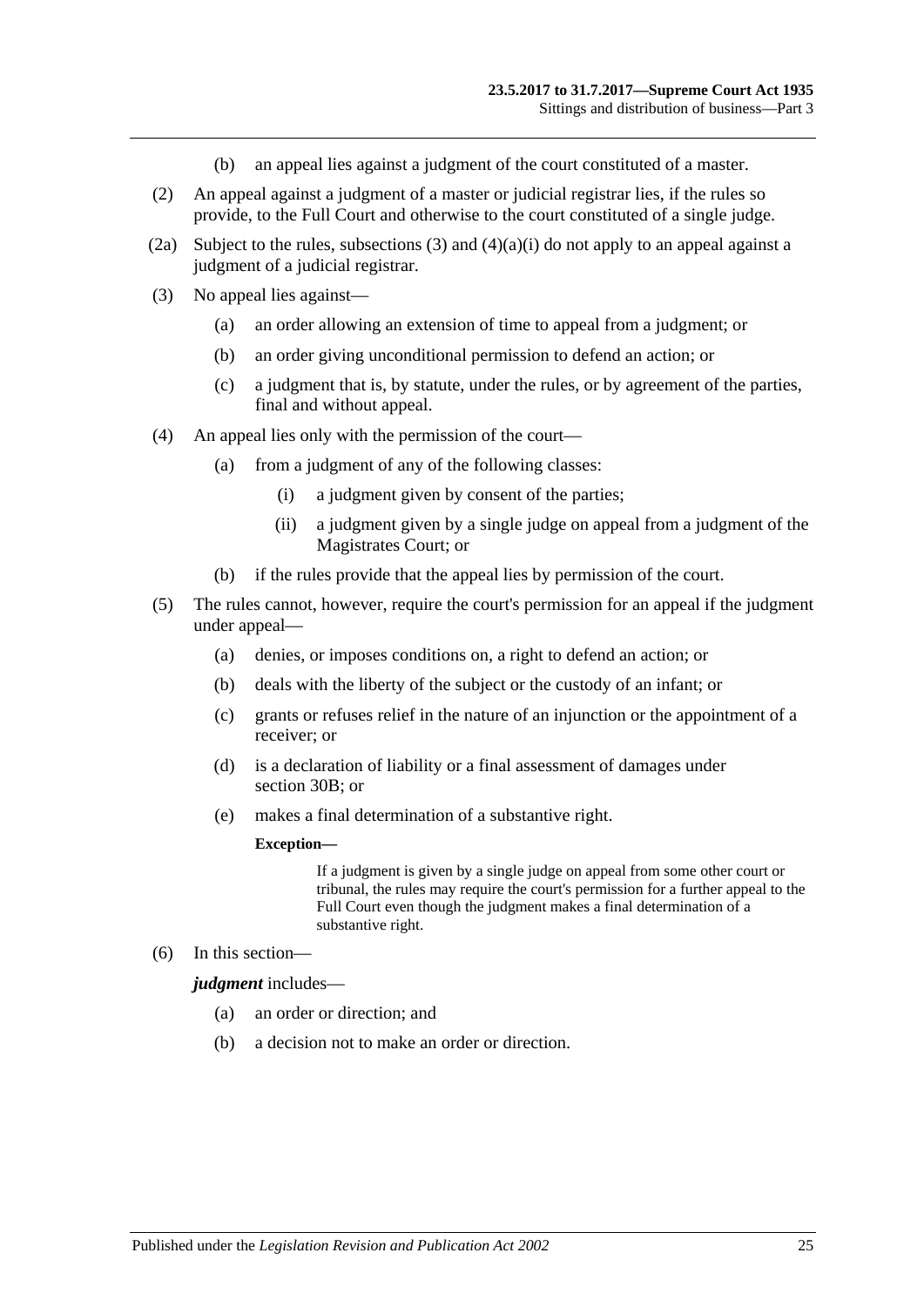# <span id="page-25-0"></span>**Part 3A—The Land and Valuation Court**

### <span id="page-25-1"></span>**62A—Interpretation**

In this Part, unless the contrary intention appears—

*the Court* means the Land and Valuation Court constituted under this Part;

*the complementary amending Acts* means the *[Crown Lands Act Amendment](http://www.legislation.sa.gov.au/index.aspx?action=legref&type=act&legtitle=Crown%20Lands%20Act%20Amendment%20Act%201969)  Act [1969](http://www.legislation.sa.gov.au/index.aspx?action=legref&type=act&legtitle=Crown%20Lands%20Act%20Amendment%20Act%201969)*, the *[Encroachments Act Amendment Act](http://www.legislation.sa.gov.au/index.aspx?action=legref&type=act&legtitle=Encroachments%20Act%20Amendment%20Act%201969) 1969*, the *[Highways Act Amendment](http://www.legislation.sa.gov.au/index.aspx?action=legref&type=act&legtitle=Highways%20Act%20Amendment%20Act%201969)  Act [1969](http://www.legislation.sa.gov.au/index.aspx?action=legref&type=act&legtitle=Highways%20Act%20Amendment%20Act%201969)*, the *[Land Settlement \(Development Leases\) Act Amendment Act](http://www.legislation.sa.gov.au/index.aspx?action=legref&type=act&legtitle=Land%20Settlement%20(Development%20Leases)%20Act%20Amendment%20Act%201969) 1969*, the *[Land Tax Act Amendment Act](http://www.legislation.sa.gov.au/index.aspx?action=legref&type=act&legtitle=Land%20Tax%20Act%20Amendment%20Act%201969) 1969*, the *[Law of Property Act Amendment Act](http://www.legislation.sa.gov.au/index.aspx?action=legref&type=act&legtitle=Law%20of%20Property%20Act%20Amendment%20Act%201969) 1969*, the *[Local Government Act Amendment Act](http://www.legislation.sa.gov.au/index.aspx?action=legref&type=act&legtitle=Local%20Government%20Act%20Amendment%20Act%201969) 1969*, the *[Pastoral Act Amendment](http://www.legislation.sa.gov.au/index.aspx?action=legref&type=act&legtitle=Pastoral%20Act%20Amendment%20Act%201969)  Act [1969](http://www.legislation.sa.gov.au/index.aspx?action=legref&type=act&legtitle=Pastoral%20Act%20Amendment%20Act%201969)*, the *[Planning and Development Act Amendment Act](http://www.legislation.sa.gov.au/index.aspx?action=legref&type=act&legtitle=Planning%20and%20Development%20Act%20Amendment%20Act%201969) 1969*, the *[Renmark](http://www.legislation.sa.gov.au/index.aspx?action=legref&type=act&legtitle=Renmark%20Irrigation%20Trust%20Act%20Amendment%20Act%201969)  [Irrigation Trust Act Amendment Act](http://www.legislation.sa.gov.au/index.aspx?action=legref&type=act&legtitle=Renmark%20Irrigation%20Trust%20Act%20Amendment%20Act%201969) 1969*, the *[Sewerage Act Amendment Act](http://www.legislation.sa.gov.au/index.aspx?action=legref&type=act&legtitle=Sewerage%20Act%20Amendment%20Act%201969) 1969*, the *[South-Eastern Drainage Act Amendment Act](http://www.legislation.sa.gov.au/index.aspx?action=legref&type=act&legtitle=South-Eastern%20Drainage%20Act%20Amendment%20Act%201969) 1969*, the *[Water Conservation Act](http://www.legislation.sa.gov.au/index.aspx?action=legref&type=act&legtitle=Water%20Conservation%20Act%20Amendment%20Act%201969)  [Amendment Act](http://www.legislation.sa.gov.au/index.aspx?action=legref&type=act&legtitle=Water%20Conservation%20Act%20Amendment%20Act%201969) 1969* and the *[Waterworks Act Amendment Act](http://www.legislation.sa.gov.au/index.aspx?action=legref&type=act&legtitle=Waterworks%20Act%20Amendment%20Act%201969) 1969*.

### <span id="page-25-4"></span><span id="page-25-2"></span>**62B—Transitional provisions**

- (1) Notwithstanding the enactment of this Part and the complementary amending Acts, any appeal, reference, proceeding or other matter instituted or commenced, but not finally disposed of, at the commencement of the *[Supreme Court Act Amendment Act](http://www.legislation.sa.gov.au/index.aspx?action=legref&type=act&legtitle=Supreme%20Court%20Act%20Amendment%20Act%20(No.%203)%201969)  [\(No. 3\)](http://www.legislation.sa.gov.au/index.aspx?action=legref&type=act&legtitle=Supreme%20Court%20Act%20Amendment%20Act%20(No.%203)%201969) 1969*, and the complementary amending Acts, that would, if it had been instituted or commenced after the commencement of those Acts, have proceeded in, and been heard and determined by the Court, shall, subject to this section, proceed in or before, and be heard and determined by, the court, board, tribunal, arbitrator, or other person or authority having cognizance of it, in all respects as if those Acts had not been enacted.
- (2) The Court may, upon application by a party to a matter of the kind described in [subsection](#page-25-4) (1) of this section, direct that the matter shall proceed in, and be heard and determined by, the Court, and may give and make all such consequential directions and orders as it deems just for disposing of the matter.
- (3) The Court is hereby invested with all powers that are reasonably necessary or expedient to dispose of any such matter according to law.
- (4) Subject to this section, the operation of section 16 of the *[Acts Interpretation Act](http://www.legislation.sa.gov.au/index.aspx?action=legref&type=act&legtitle=Acts%20Interpretation%20Act%201915) 1915* in relation to this Part and the complementary amending Acts is unaffected.

### <span id="page-25-3"></span>**62C—Establishment of Land and Valuation Court**

- (1) There shall be a court entitled the "Land and Valuation Court" which shall be a division of the Supreme Court of South Australia.
- (2) The Court shall be constituted of a judge upon whom the jurisdiction of the Court has, in accordance with this section, been conferred.
- (3) The Governor may, by proclamation, confer the jurisdiction of the Court upon any judge of the Supreme Court.
- (3a) The Governor may, by proclamation, divest any judge of the jurisdiction of the Court and confer that jurisdiction upon any other judge.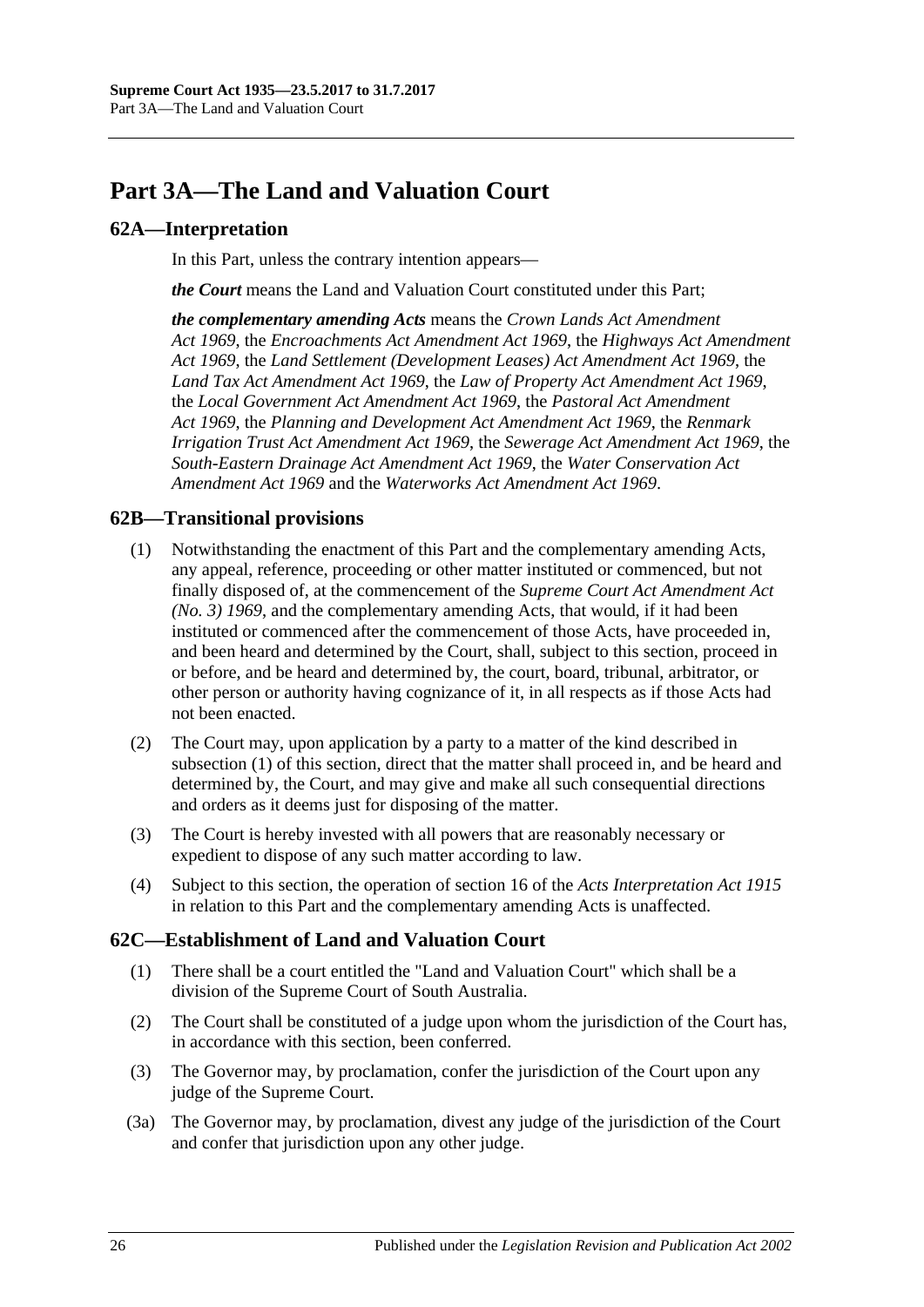- (4) Where—
	- (a) the judge upon whom the jurisdiction of the Court has been conferred deems it improper or undesirable that he should hear and determine any proceeding before the Court, or he is, by reason of ill health or any other cause, unable, wholly or in part, to perform the duties of his office; or
	- (b) the Governor is of the opinion that it is in the interests of the administration of justice to do so,

the Governor may, by proclamation confer temporarily or permanently the jurisdiction of the Court upon any additional judge.

(5) A judge upon whom the jurisdiction of the Court has been conferred is not thereby precluded from performing and discharging any other functions and duties of a judge of the Supreme Court.

### <span id="page-26-0"></span>**62D—Jurisdiction of the Court**

(1) The Court has the jurisdiction conferred upon it under the following Acts:

the *[Crown Lands Act](http://www.legislation.sa.gov.au/index.aspx?action=legref&type=act&legtitle=Crown%20Lands%20Act%201929) 1929*; the *[Encroachments Act](http://www.legislation.sa.gov.au/index.aspx?action=legref&type=act&legtitle=Encroachments%20Act%201944) 1944*; the *[Highways Act](http://www.legislation.sa.gov.au/index.aspx?action=legref&type=act&legtitle=Highways%20Act%201926) 1926*; the *[Land Settlement \(Development Leases\) Act](http://www.legislation.sa.gov.au/index.aspx?action=legref&type=act&legtitle=Land%20Settlement%20(Development%20Leases)%20Act%201949) 1949*; the *[Land Tax Act](http://www.legislation.sa.gov.au/index.aspx?action=legref&type=act&legtitle=Land%20Tax%20Act%201936) 1936*; the *[Law of Property Act](http://www.legislation.sa.gov.au/index.aspx?action=legref&type=act&legtitle=Law%20of%20Property%20Act%201936) 1936*; the *[Local Government Act](http://www.legislation.sa.gov.au/index.aspx?action=legref&type=act&legtitle=Local%20Government%20Act%201934) 1934*; the *[Pastoral Act](http://www.legislation.sa.gov.au/index.aspx?action=legref&type=act&legtitle=Pastoral%20Act%201936) 1936*; the *[Planning and Development Act](http://www.legislation.sa.gov.au/index.aspx?action=legref&type=act&legtitle=Planning%20and%20Development%20Act%201966) 1966*; the *[Renmark Irrigation Trust Act](http://www.legislation.sa.gov.au/index.aspx?action=legref&type=act&legtitle=Renmark%20Irrigation%20Trust%20Act%201936) 1936*; the *[Sewerage Act](http://www.legislation.sa.gov.au/index.aspx?action=legref&type=act&legtitle=Sewerage%20Act%201929) 1929*; the *[South-Eastern Drainage Act](http://www.legislation.sa.gov.au/index.aspx?action=legref&type=act&legtitle=South-Eastern%20Drainage%20Act%201931) 1931*; the *[Water Conservation Act](http://www.legislation.sa.gov.au/index.aspx?action=legref&type=act&legtitle=Water%20Conservation%20Act%201936) 1936*; the *[Waterworks Act](http://www.legislation.sa.gov.au/index.aspx?action=legref&type=act&legtitle=Waterworks%20Act%201932) 1932*.

- (2) The Court shall have jurisdiction to hear and determine all actions, matters and proceedings in which compensation is to be assessed under and pursuant to the *[Compulsory Acquisition of Land Act](http://www.legislation.sa.gov.au/index.aspx?action=legref&type=act&legtitle=Compulsory%20Acquisition%20of%20Land%20Act%201925) 1925* (as amended from time to time) or under and pursuant to any Act passed in substitution for that Act (as it may be amended from time to time), whether or not that Act is expressly, or impliedly, to be read, or incorporated with another Act or Acts (with or without qualification or modification) and whether or not the action, matter or proceeding would, but for this subsection, have been heard or determined by any other court or by arbitrators, or in any other manner.
- (3) The Court shall have such additional jurisdiction as may be conferred upon it by any Act or any regulation under an Act.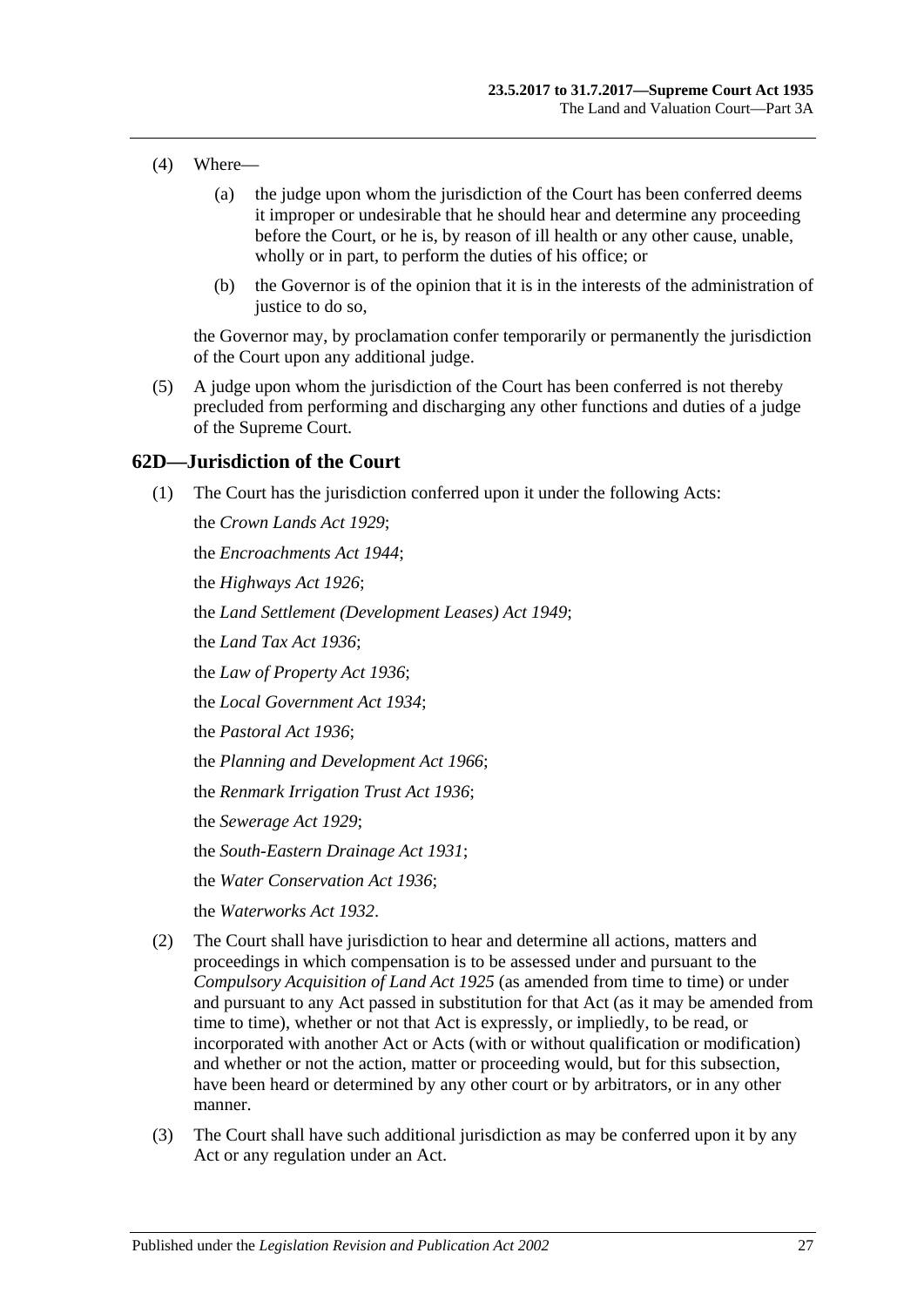- (4) The Court shall, in the exercise of its jurisdiction, have all the powers and authority of the Supreme Court of South Australia and a judgment or order of the Court shall be regarded as, and shall have the force and validity of, a judgment or order of the Supreme Court of South Australia.
- (5) The Court shall have the full jurisdiction exercisable by a single judge of the Supreme Court, but that jurisdiction shall be exercised by the Court only in respect of any cause, matter or proceeding that is before the Court in pursuance of this Part, or any other Act or any regulation under an Act.

### <span id="page-27-4"></span><span id="page-27-0"></span>**62E—Reference of matters involving question of valuation**

- (1) Where any judge is of the opinion that in any cause, pending or part-heard, in the Supreme Court, a question has arisen, or is likely to arise, (whether as a preliminary point or in the course of the hearing), as to the value of land, that judge may, on the application of a party to the cause, or on his or her own initiative, refer the cause to the Court for hearing and determination.
- (2) The Court shall hear and determine any cause referred to it under [subsection](#page-27-4) (1) of this section.

### <span id="page-27-1"></span>**62F—Appeals and cases stated**

The provisions of [sections](#page-23-1) 49 and [50](#page-23-2) of this Act shall extend and apply to and in relation to the Land and Valuation Court and any judgment, order or direction thereof.

### <span id="page-27-2"></span>**62G—Right of crown**

The Crown shall be entitled to appear before the Court in any matter or proceeding in which the public interest, or any right or interest of the Crown, may be involved or affected.

### <span id="page-27-3"></span>**62H—Rules of Court**

- (1) Rules of Court may be made under this Act by the judge upon whom the jurisdiction of the Court has been conferred to regulate the practice and procedure of the Court and to provide for any matters necessary or expedient for the purposes of this Part.
- (2) The power to make rules under this section includes power to make rules in respect of any jurisdiction conferred on the Court by this or any other Act, whenever passed.
- (3) The rules may confer or impose on the registrar such powers, authorities, functions and duties in relation to the administration of the business of the court as may be necessary or expedient for the purposes of this Part.
- (3a) A master may exercise such jurisdiction of the court as may be conferred on him by the rules.
- (3b) Subject to the rules, an appeal from a judgment, order, direction or decision of a master made in the exercise of a jurisdiction conferred by the rules shall lie to a judge upon whom the jurisdiction of the court has been conferred.
- (4) Where provisions in respect of the practice or procedure of the Court are contained in this, or any other Act, or in general orders or rules made under the authority of this or any other Act, rules of Court may be made under this section for modifying those provisions to any extent that may be necessary or expedient.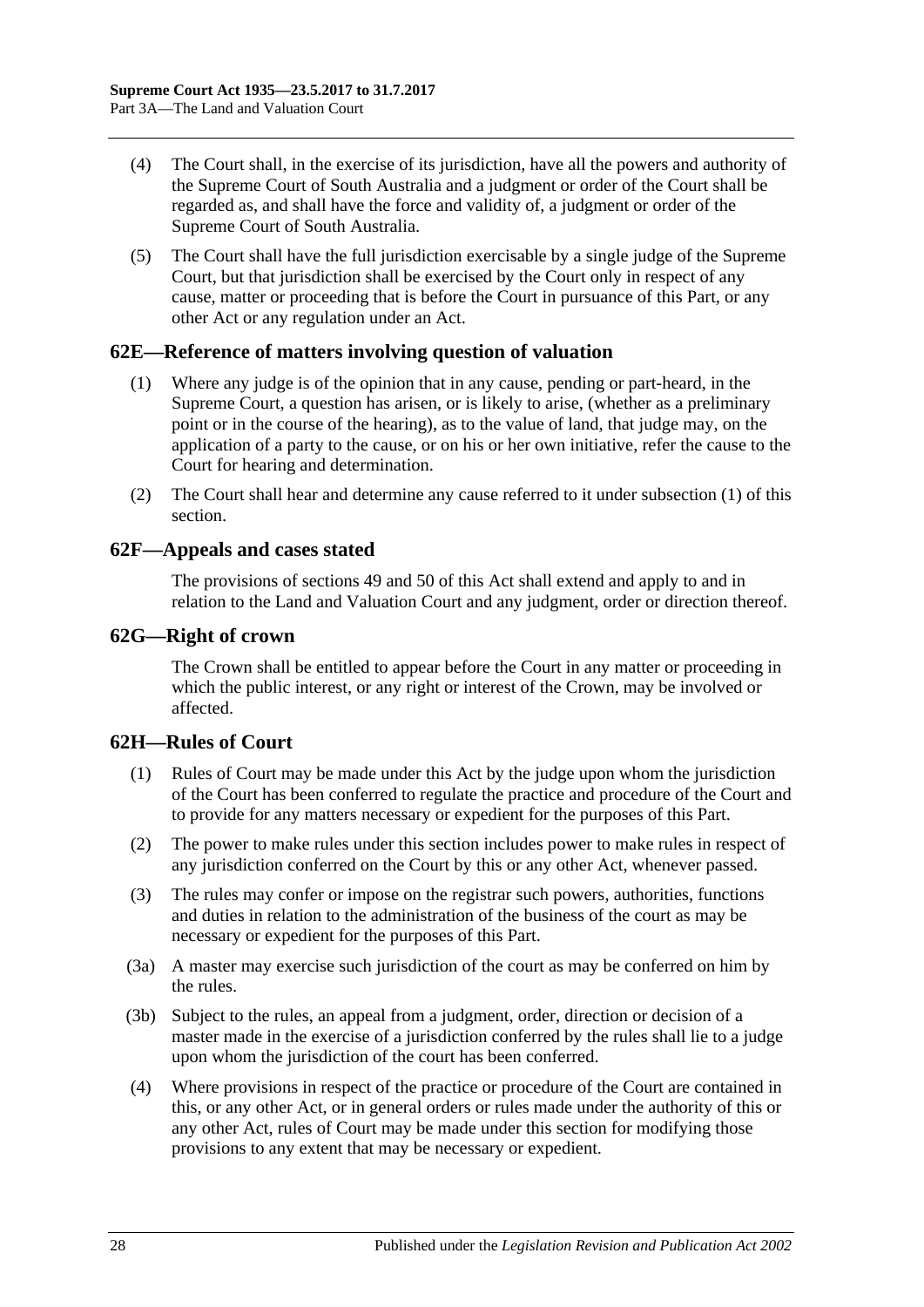(5) Rules of Court made under this section take effect from the date of publication in the Gazette or some later date specified in the rules.

### <span id="page-28-0"></span>**62I—Sittings of Court**

The Court shall sit at such times and places as the judge exercising the jurisdiction of the Court directs.

## <span id="page-28-1"></span>**Part 4—Procedure generally**

### <span id="page-28-2"></span>**63—Criminal procedure**

- (1) The practice and procedure in all criminal causes and matters, including the practice and procedure upon appeal, except as expressly altered by this Act, shall be the same as the practice and procedure in similar causes and matters before the passing of this Act.
- (2) Proceedings in *quo warranto* shall be deemed to be civil proceedings whether for the purposes of appeal or otherwise.

### <span id="page-28-3"></span>**64—Saving of existing procedure**

Save as is otherwise provided in this or any other Act, the practice and procedure of the court shall be as prescribed in the existing rules, and in all matters, for which no other provision is made, all forms and methods of procedure, which, under or by virtue of any law, general order or rules whatsoever, were formerly in force in the court, may continue to be used in the like cases and for the like purposes:

Provided that nothing in this section shall be deemed to affect the power of the judges to make rules of court repealing or altering the existing rules.

### <span id="page-28-4"></span>**65—Mediation and conciliation**

- (1) Subject to and in accordance with the rules of court, the court constituted of a judge, master or judicial registrar may, with or without the consent of the parties, or the registrar may, with the consent of the parties, appoint a mediator and refer a civil proceeding or any issues arising in a civil proceeding for mediation by the mediator.
- (2) A mediator appointed under this section has the privileges and immunities of a judge and such of the powers of the court as the court may delegate.
- (3) A mediator appointed under this section must not, except as required or authorised to do so by law, disclose to another person any information obtained in the course or for the purposes of the mediation.
- (4) The court may itself endeavour to achieve a negotiated settlement of a civil proceeding or resolution of any issues arising in a civil proceeding.
- (5) A judge, master or judicial registrar who attempts to settle a proceeding or to resolve any issues arising in a proceeding is not disqualified from taking further part in the proceeding but will be so disqualified if he or she is appointed as a mediator in relation to the proceeding.
- (6) Evidence of anything said or done in an attempt to settle a proceeding by mediation under this section is not subsequently admissible in the proceeding or in related proceedings.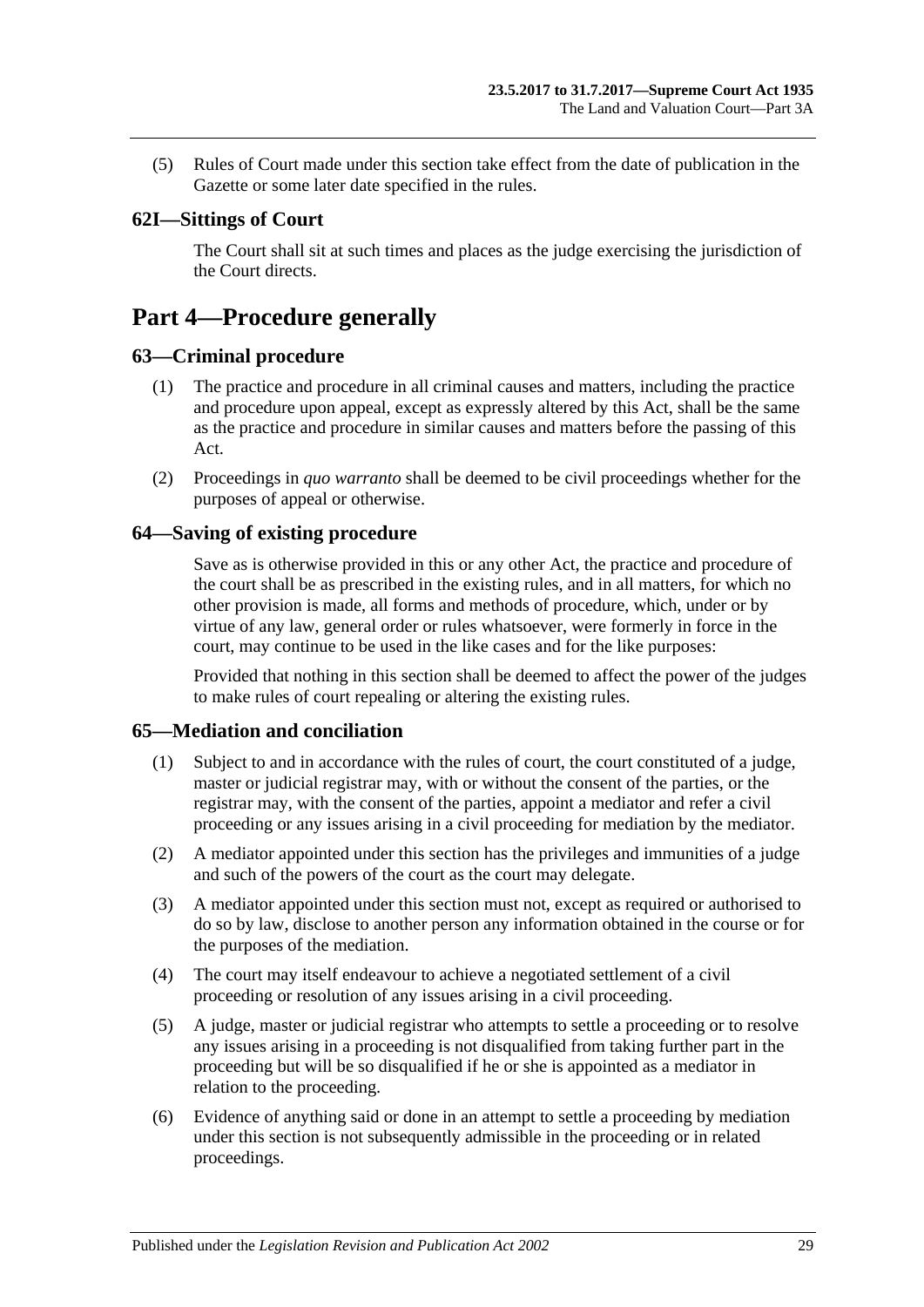(7) If a case is settled under this section, the terms of the settlement may be embodied in a judgment.

### <span id="page-29-0"></span>**66—Trial of issues by arbitrator**

- (1) The court may refer a civil proceeding or any issues arising in a civil proceeding for trial by an arbitrator.
- (2) The arbitrator may be appointed either by the parties to the proceeding or by the court.
- (3) The arbitrator becomes for the purposes of the reference an officer of the court and may exercise such of the powers of the court as the court delegates to the arbitrator.
- (4) The court will, unless good reason is shown to the contrary, adopt the award of the arbitrator as its judgment on the action or issues referred.
- (5) The costs of the arbitrator will be borne, in the first instance, equally by the parties or in such other proportions as the court may direct, but the court may subsequently order that a party be reimbursed wholly or in part by another party for costs incurred under this subsection.

### <span id="page-29-1"></span>**67—Expert reports**

- (1) The court may refer any question arising in a civil proceeding for investigation and report by a referee who is an expert in the relevant field.
- (2) A person to whom a question is referred under this section becomes for the purposes of the investigation an officer of the court and may exercise such of the powers of the court as the court delegates.
- (3) The court may adopt a report obtained under this section in whole or part.
- (4) The costs of the expert's investigation and report will be borne, in the first instance, equally by the parties or in such other proportions as the court may direct, but the court may subsequently order that a party be reimbursed wholly or in part by another party for costs incurred under this subsection.

### <span id="page-29-2"></span>**71—Assessors**

- (1) Subject to any rules of court, and to the right of having cases submitted to the verdict of a jury in accordance with the *[Juries Act](http://www.legislation.sa.gov.au/index.aspx?action=legref&type=act&legtitle=Juries%20Act%201927) 1927*, the court may in any cause or matter before the court, in which it thinks it expedient so to do, call in the aid of one or more assessors, specially qualified, and try and hear such cause or matter wholly or partially, with the assistance of such assessors.
- (2) The remuneration, if any, to be paid to such assessors shall be determined by the court, and the sum so fixed shall be paid by the sheriff in the same manner as jury fees are paid.

### <span id="page-29-3"></span>**72—Rules of court**

- (1) Rules of court may be made under this Act by any three or more judges of the Supreme Court for any of the following purposes:
	- (a) for regulating the sittings of the court, and of the judges sitting in chambers and the vacations to be observed by the court and the officers of the court;
	- (b) regulating the practice and procedure of the court (including in its appellate jurisdiction);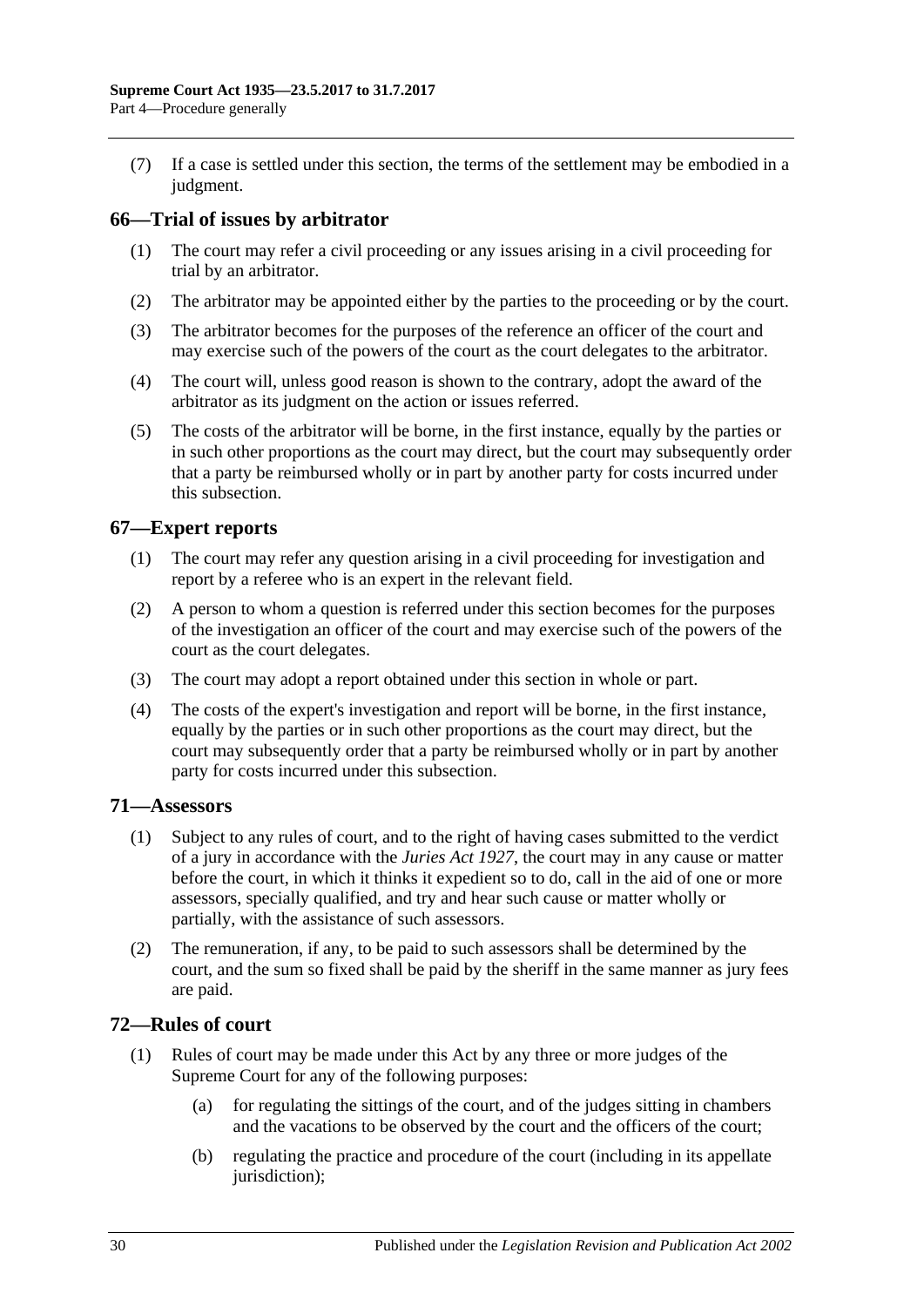- (c) for imposing mutual obligations on parties to proceedings in the court to disclose to each other the contents of expert reports or other material of relevance to the proceedings before the proceedings are brought to trial;
- (d) for regulating any matters relating to the referral of a proceeding or issues arising in a proceeding to a mediator or arbitrator, the conduct of mediations or arbitrations or the referral of questions for investigation and report by an expert (whether appointed under [section](#page-29-1) 67 or otherwise);
- (e) for regulating and directing the means by which particular facts may be proved, and the mode in which evidence thereof may be given in any proceedings, or at any stage of the proceedings, and in relation to the purposes aforesaid for allowing examinations, affidavits, or depositions to be read at any trial or hearing, or in any cause or matter, or allowing secondary evidence to be given, and for providing that the court or a judge may give special directions or make special orders in relation to any of the matters aforesaid;
- (ea) for empowering the court—
	- (i) to order the carrying out of a biological or other scientific test that may be relevant to the determination of a question before the court; and
	- (ii) to include in such an order directions about the carrying out of the test and, in particular, directions requiring a person (including a party to the proceedings) to submit to the test or to have a child or other person who is not of full legal capacity submit to the test; and
	- (iii) if a party is required to submit to the test, or to have another submit to the test—to include in the order a stipulation that, if the party fails to comply with the order, the question to which the test is relevant will be resolved adversely to the party;
- (f) for empowering masters or judicial registrars to do any such thing and to transact any such business and to exercise any such authority and jurisdiction in respect of the same, including the jurisdiction to refer a bill of costs for adjudication, or to refer any other matter to a master, as by virtue of any statute, custom, or rule or practice of court may be done, transacted, or exercised by a judge;
- $(g)$  for regulating any matters relating to the business, authority and jurisdiction that may be transacted or exercised by the masters or judicial registrars;
- (h) for regulating the duties of the officers of the court and the costs of proceedings therein (including the costs to be allowed to practitioners of the court in respect of business transacted in the court or the offices thereof), and the conduct of any business coming within the cognizance of the court, for which provision is not expressly made by any Act;
- (i) for conferring on the registrar or other member of the non-judicial staff of the court the power to adjudicate costs;
- (j) for regulating the admission of barristers, solicitors, attorneys, and proctors of the court;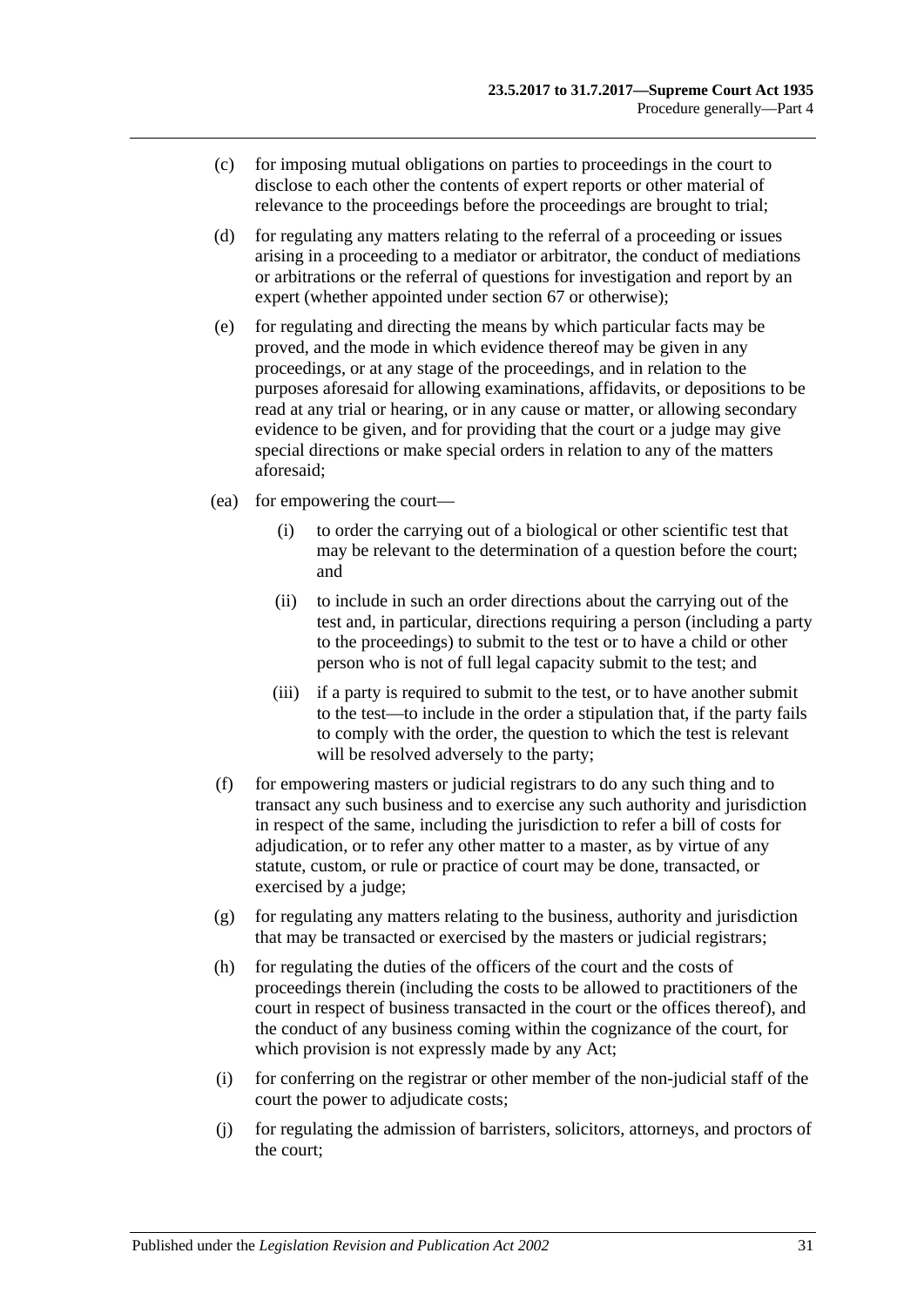- (k) and generally for any purpose mentioned in this Act or for carrying its provisions into effect.
- (2) The power to make rules conferred by this section shall be deemed to include power to make rules in respect of any jurisdiction conferred upon the court or a judge thereof by any Act whenever passed.
- (3) Where any provisions in respect of the practice or procedure of the court are contained in this or any other Act of Parliament, or in general orders or rules made under the authority of any Act, rules of court may be made for modifying such provision to any extent that may be deemed necessary.
- (4) Rules of Court made under this section take effect from the date of publication in the Gazette or some later date specified in the rules.

## <span id="page-31-1"></span><span id="page-31-0"></span>**Part 6—Officers of the court**

## **Division 1—Registrar**

### <span id="page-31-2"></span>**82—The registrar**

- (1) There shall be a registrar of the court.
- (2) No registrar shall be appointed, dismissed or reduced in status, nor shall the office of registrar be abolished, except upon the recommendation, or with the concurrence, of the Chief Justice.
- (3) The registrar is the court's principal administrative officer.
- (3a) The registrar may, in addition to exercising the functions and duties assigned to him or her by this Act or any other Act, exercise any procedural or non-judicial powers of the court assigned by the Chief Justice or by rules of court under this or any other Act.
- (4) The registrar shall, in relation to the performance and discharge of his functions and duties (so far as they relate to the business of the court), be subject to the control and direction of the Chief Justice.

## <span id="page-31-3"></span>**Division 2—Tipstaves**

### <span id="page-31-4"></span>**106—Appointment of tipstaves**

- (1) There will be such tipstaves of the court as are necessary.
- (2) No tipstaff will be appointed except on the recommendation of the Chief Justice.

### <span id="page-31-5"></span>**107—Duty of tipstaves**

The tipstaves of the court shall be in attendance on the sittings of the court, and any tipstaff may, without warrant, apprehend and lodge in prison all persons who, by the court or any judge, are ordered to be apprehended or committed into prison for contempt of court or otherwise.

### <span id="page-31-6"></span>**108—Other duties**

Every tipstaff shall perform all such other duties as from time to time are by the court or a judge or rules of court directed to be performed by him.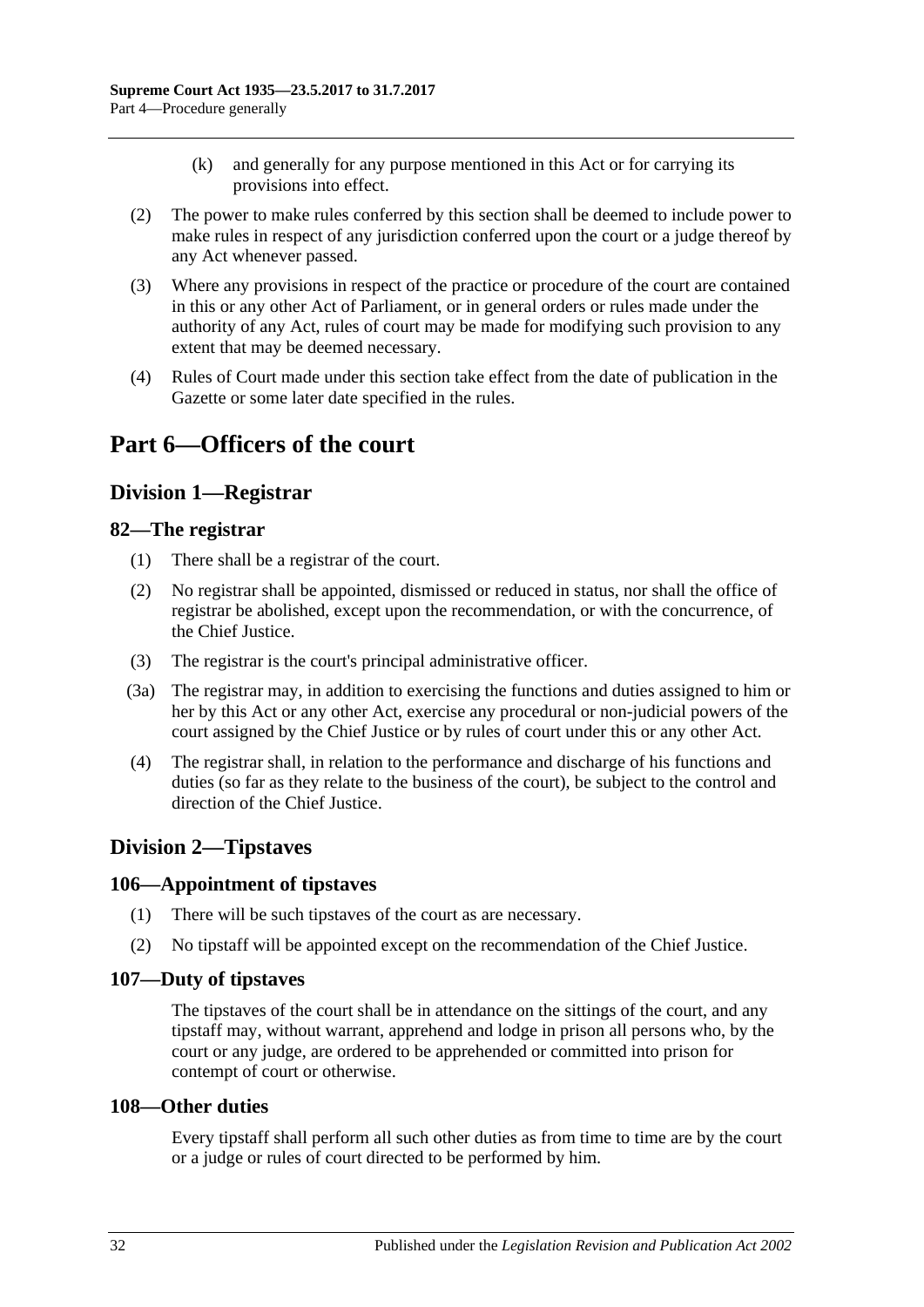## <span id="page-32-0"></span>**Division 3—Further provisions as to officers**

### <span id="page-32-1"></span>**109—Appointment of other officers**

- (1) The court shall have such other officers as are necessary for the administration of justice therein, and for the due execution of the judgments, decrees, orders, and processes thereof.
- (2) Subject to [subsection](#page-32-7) (3), no such other officer will be appointed except on the recommendation of the Chief Justice.
- <span id="page-32-7"></span>(3) The associates to the judges will be appointed and may be removed from office by the Chief Justice, but otherwise will be subject to the *[Courts Administration Act](http://www.legislation.sa.gov.au/index.aspx?action=legref&type=act&legtitle=Courts%20Administration%20Act%201993) 1993* in the same way as other staff of the court appointed under that Act.

### <span id="page-32-2"></span>**110—Duties of officers**

Subject to this Act, the business to be performed in the court, or in the chambers of any judge, other than that performed by the judges, shall be distributed among the officers of the court, in such manner as is directed by rules of court, or, in any cases not provided for by rules of court, as the court or any judge thereof may direct, and such officers shall perform such duties in relation to such business as is directed by this Act or by rules of court, or by such court or any judge thereof; and, subject to this Act and such rules of court, all such officers respectively shall continue to perform the same duties as nearly as may be in the same manner as if this Act had not passed.

### <span id="page-32-3"></span>**110A—Administrative and ancillary staff**

- (1) The court's administrative and ancillary staff consists of—
	- (a) the registrar; and
	- (b) any other persons appointed to the non-judicial staff of the Court.
- (2) The Court's administrative and ancillary staff (other than judges' associates) will be appointed under the *[Courts Administration Act](http://www.legislation.sa.gov.au/index.aspx?action=legref&type=act&legtitle=Courts%20Administration%20Act%201993) 1993*.

### <span id="page-32-4"></span>**110B—Responsibilities of non-judicial staff**

A member of the court's administrative or ancillary staff is responsible to the Chief Justice (through any properly constituted administrative superior) for the proper and efficient discharge or his or her duties.

## <span id="page-32-5"></span>**Part 7—Miscellaneous provisions**

### <span id="page-32-6"></span>**110C—Immunities**

- (1) A master, judicial registrar, mediator or assessor has the same privileges and immunities from civil liability as a judge.
- (2) A non-judicial officer of the court incurs no civil or criminal liability for an honest act or omission in carrying out or purportedly carrying out official functions.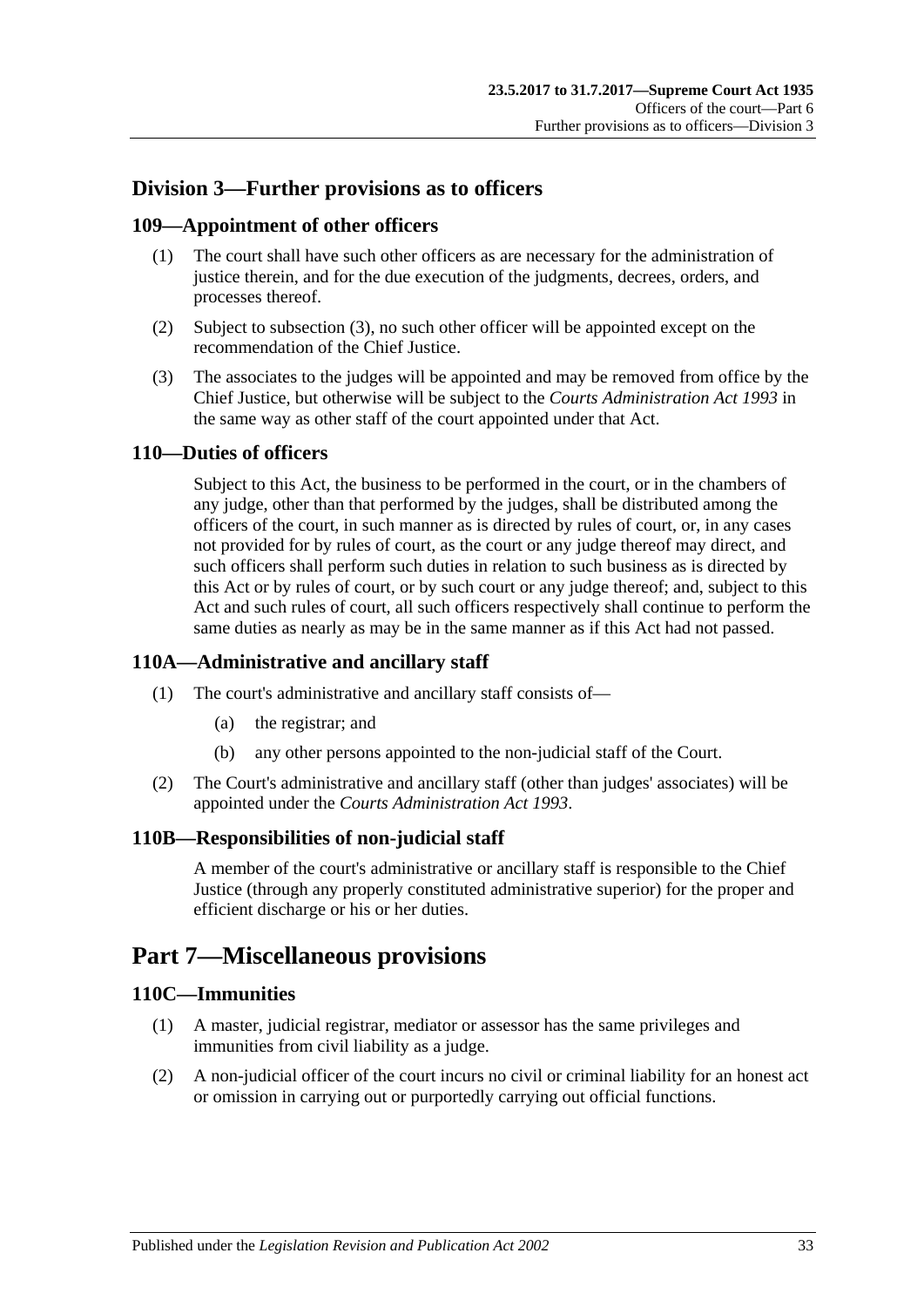### <span id="page-33-0"></span>**111—Rules as to division of loss upon collision at sea**

(1) Where, by fault of two or more vessels, damage or loss is caused to one or more vessels, to their cargoes or freight, or to any property on board, the liability to make good the damage or loss shall be in proportion to the degree in which each vessel was in fault:

Provided that, if, having regard to all the circumstances of the case, it is not possible to establish different degrees of fault, the liability shall be apportioned equally.

- (2) Nothing in this section shall operate so as to render any vessel liable for any loss or damage to which her fault has not contributed.
- (3) Nothing in this section shall affect the liability of any person under a contract of carriage or any contract, or shall be construed as imposing any liability upon any person from which he is exempted by any contract or by any provision of law or as affecting the right of any person to limit his liability in manner provided by law.
- (4) For the purposes of this section, the expression *freight* includes passage money and hire, and references to damage or loss caused by the fault of a vessel shall be construed as including references to any salvage or other expenses consequent upon that fault, recoverable at law by way of damages.

### <span id="page-33-1"></span>**112—Damages for personal injuries**

- (1) Where loss of life or personal injuries are suffered by any person on board a vessel owing to the fault of that vessel and of any other vessel or vessels, the liability of the owners of the vessels shall be joint and several.
- (2) Nothing in this section shall be construed as depriving any person of any right of defence on which, independently of this section, he might have relied in an action brought against him by the person injured or any person or persons entitled to sue in respect of such loss of life, or shall affect the right of any person to limit his liability in cases to which this section relates in the manner provided by law.

### <span id="page-33-3"></span><span id="page-33-2"></span>**113—Right of contribution**

(1) Where loss of life or personal injuries are suffered by any person on board a vessel owing to the fault of that vessel, and any other vessel or vessels, and a proportion of the damages is recovered against the owner of one of the vessels which exceeds the proportion in which she was in fault, he may recover by way of contribution the amount of the excess from the owners of the other vessels to the extent to which those vessels were respectively in fault:

Provided that no amount shall be so recovered which could not, by reason of any statutory or contractual limitation of, or exemption from, liability, or which could not for any other reason, have been recovered in the first instance as damages by the persons entitled to sue therefor.

(2) In addition to any other remedy provided by law, the persons entitled to any contribution as provided by [subsection](#page-33-3) (1) of this section shall, for the purpose of recovering the contribution, have subject to the provisions of this Act, the same rights and powers as the persons entitled to sue for damages in the first instance.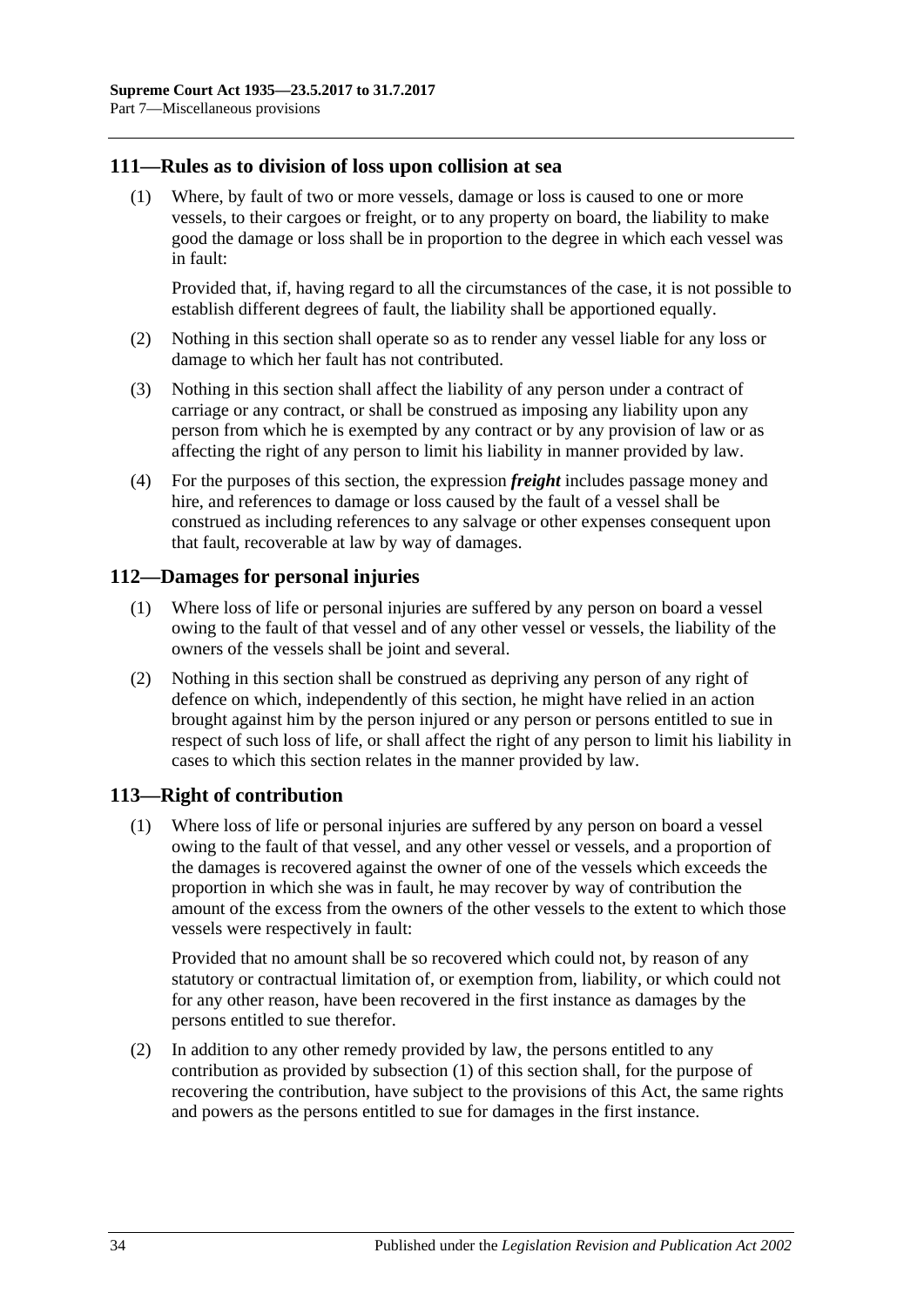### <span id="page-34-0"></span>**114—Interest on judgment debts**

- (1) All money, including costs, payable under any judgment or order shall bear interest at the rate from time to time prescribed by the rules of court.
- (2) The interest shall be computed from the following times:
	- (a) in the case of money other than adjudicated costs, from the time specified in the judgment or order, and if no time is so specified from the date of the judgment or order;
	- (b) in the case of adjudicated costs, from the date of the certificate of the adjudicating officer by whom the costs were adjudicated or an earlier date specified by the adjudicating officer in the certificate.

### <span id="page-34-1"></span>**117—Orders to bring prisoners for examination**

- (1) Any sheriff, gaoler, or other officer, having the custody of any prisoner, whose evidence is required in any action, trial, or proceeding, civil or criminal, shall upon receiving an order of a judge for that purpose, take such prisoner for examination before the court, or any judge thereof, or before any official or arbitrator or other person appointed to take any examination.
- (2) Such an order may be obtained upon affidavit by the party requiring the attendance of such prisoner, and shall set forth the time when and place where such prisoner is to be taken for the purpose of the examination.
- (3) The officer so ordered as aforesaid shall be entitled to be paid the like travelling and other expenses, and compensation for loss of time, as upon attendance at a trial.

### <span id="page-34-2"></span>**118—Legal process**

- (1) Any process of the court may be issued, served or executed on a Sunday as well as any other day.
- (2) The validity of process is not affected by the fact that the person who issued it dies or ceases to hold office.

### <span id="page-34-5"></span><span id="page-34-3"></span>**118A—Service**

- (1) If it is not practicable to serve any process, notice or other document relating to civil or criminal proceedings in the manner otherwise prescribed or contemplated by law, the court may, by order—
	- (a) provide for service by post; or
	- (b) make any other provision that may be necessary or desirable for service.
- (2) Any process, notice or other document served in accordance with an order under [subsection](#page-34-5) (1) will, despite any other law, be taken to have been duly served.

### <span id="page-34-4"></span>**119—Suitors' funds to vest in master**

All suitors' funds shall be vested in the registrar on behalf of the court and shall be dealt with by him in accordance with this Act and the rules of court, and any order of the court or a judge.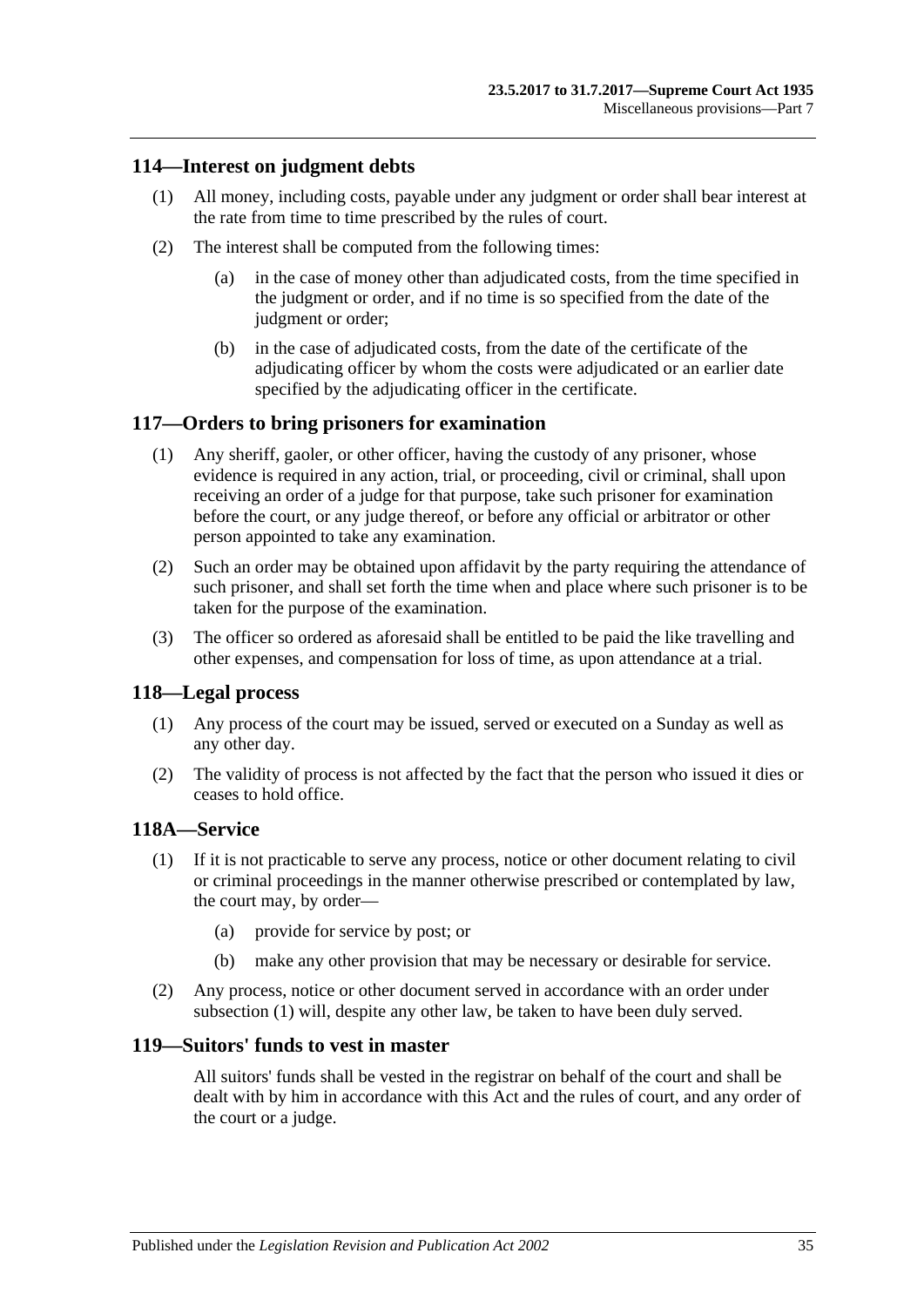### <span id="page-35-0"></span>**120—Securities in court**

All securities standing in court or at any time deposited in court shall be held by the registrar in trust to apply the same in accordance with law.

### <span id="page-35-1"></span>**121—Liability of Treasurer for default of master**

- (1) The Treasurer shall be liable to make good to the suitors of the court all suitors' funds and securities in court, and for that purpose may by authority of this Act, and without any further appropriation, make any necessary payments out of the general revenue of the State.
- (2) If the Chief Justice certifies to the Treasurer in writing that the registrar has failed to pay any money in court or to transfer or deliver any securities in court required by law or by any order of the court to be paid, transferred, or delivered by him, or has been guilty of any default with respect to any such money or securities, the Treasurer shall pay out of the general revenue to such persons as are named by the Chief Justice in the certificate, such sums as the Chief Justice certifies in writing to be required for the purpose of paying the money so required to be paid or of replacing the securities so required to be transferred or delivered, or of making good such default.

### <span id="page-35-2"></span>**122—Banking and investment of suitors' funds**

- (1) All suitors' funds shall, as soon as practicable after payment into, or deposit in court, be paid into the Treasury or an ADI in Adelaide.
- (2) Such funds or such part thereof as the rules direct shall be invested in such manner and at such times as the rules of court prescribe.
- (3) The interest or other income from such investment shall be dealt with as prescribed by rules of court.
- (4) Until rules of court are made under this section the law and practice relating to the deposit, payment, delivery and transfer in into and out of court of suitors' funds and securities which belong to suitors, shall continue as at the commencement of this Act.

### <span id="page-35-3"></span>**123—Investments made under order of the court**

Any money in court which under the rules of court or under the order of the court is required to be laid out in any particular investment shall be so laid out notwithstanding anything in this Act.

### <span id="page-35-4"></span>**124—Validity of payments etc pursuant to rules of court**

All acts done by the registrar with reference to funds in court pursuant to and in accordance with rules of court shall be as valid and effectual as if they had been done in pursuance of an order of the court.

### <span id="page-35-5"></span>**125—Remittances by post**

Where by rules of court the registrar is authorised to make payments of money to persons entitled thereto upon their request by transmitting to them by post crossed cheques or other documents intended to enable them to obtain payment of the sums expressed therein, the posting of a letter containing the cheque or document and addressed to the person entitled thereto at the address given by him in his request shall, as respects the liability of the registrar and of the Treasurer respectively, be equivalent to the delivery of the cheque or document to that person himself.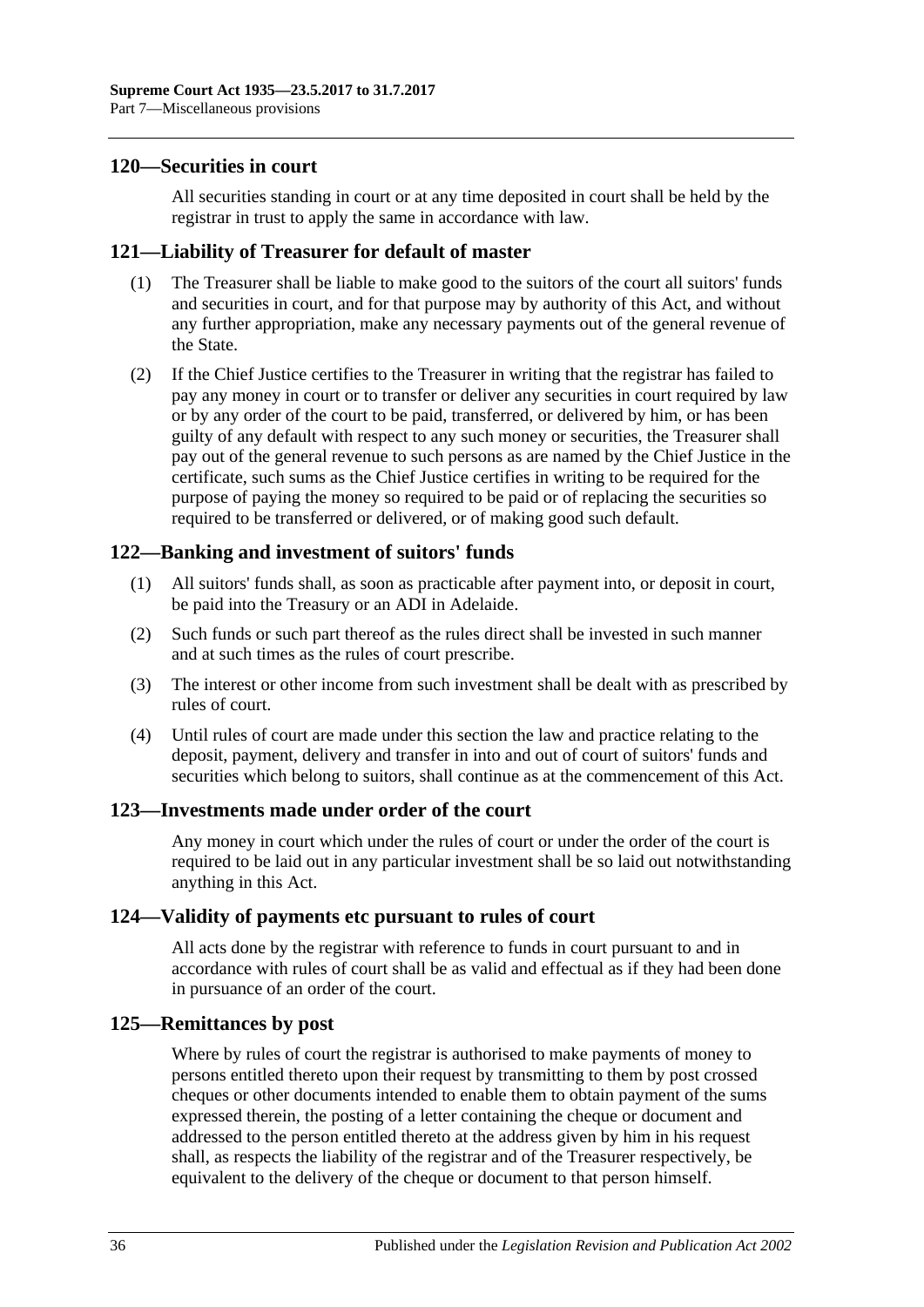### <span id="page-36-0"></span>**126—Power to appoint deputies**

In [sections](#page-35-0) 120 to 126, inclusive, the term registrar shall not include an acting registrar, but the registrar may do any act, sign or execute any instrument and exercise any authority required or authorised to be done, signed, executed, or exercised by him in relation to suitors' funds, by a deputy of the registrar appointed by the Chief Justice.

### <span id="page-36-1"></span>**126A—Certain trials of sexual offences to be given priority**

- (1) The court will give the necessary directions to ensure that a trial of a sexual offence where the alleged victim of the offence is a person to whom this section applies is given priority over any less urgent criminal trial and is dealt with as expeditiously as the proper administration of justice allows.
- (2) In this section—

#### *person to whom this section applies* means—

- (a) a child; or
- (b) a person with a disability that adversely affects the person's capacity to give a coherent account of the person's experiences or to respond rationally to questions;

#### *sexual offence* means—

- (a) rape; or
- (b) indecent assault; or
- (c) any offence involving unlawful sexual intercourse or an act of gross indecency; or
- (d) incest; or
- (e) any offence involving sexual exploitation or abuse of a child, or exploitation of a child as an object of prurient interest; or
- (ea) an offence of sexual exploitation of a person with a cognitive impairment under section 51 of the *[Criminal Law Consolidation Act](http://www.legislation.sa.gov.au/index.aspx?action=legref&type=act&legtitle=Criminal%20Law%20Consolidation%20Act%201935) 1935*; or
- (f) any attempt to commit, or assault with intent to commit, any of the offences referred to in a preceding paragraph.

### <span id="page-36-2"></span>**127—Rules of Court**

The judges may make rules of court in accordance with the provisions for making rules of court contained in this Act for regulating—

- (a) the deposit, payment, delivery and transfer in, into, and out of court of money and securities which belong to suitors or are otherwise capable of being deposited in or paid or transferred into court or under the custody of the court; and
- (b) the investment of and other dealings with money and securities in court; and
- (c) the disposal of the interest or other income from such investments; and
- (d) the execution of the orders of the court and the powers and duties of the registrar with reference to such money and securities; and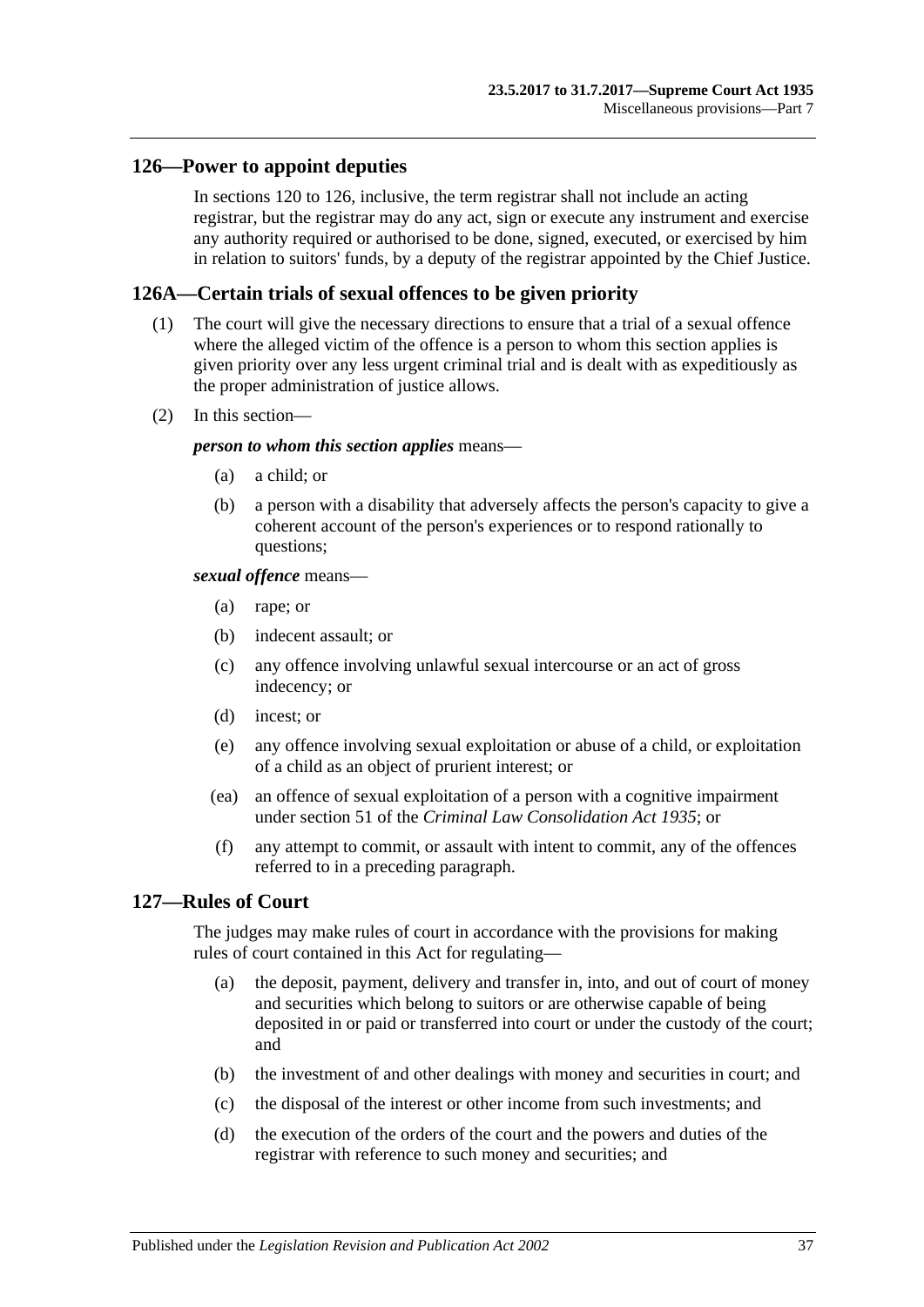(e) any other matters incidental to or connected with the matters previously mentioned in this section.

### <span id="page-37-0"></span>**128—Payment to the Treasurer of unclaimed suitors' funds**

- (1) In the month of July in every year the registrar shall pay to the Treasurer, as part of the general revenue of the State, all suitors' funds which, on the first day of that month, have been unclaimed for the period of six years next preceding.
- (2) Such moneys shall not be afterwards claimable from the Treasurer unless the court otherwise orders.

### <span id="page-37-1"></span>**129—Party subsequently claiming may petition the Supreme Court etc**

- (1) If at any time after any such money has been so paid to the Treasurer, any person applies to the court, by summons, for the payment to him of that money or any part thereof, and the court is satisfied upon affidavit or other sufficient evidence adduced that the applicant is entitled to the whole or any part of the money claimed by him, the court shall make an order for payment of the sum to which the applicant is entitled, with or without such additional amount as would have accrued (whether as interest or otherwise) had that sum been retained by the court from the time when it was paid to the Treasurer to the time of the court order.
- (2) On any such order being served on the Treasurer he shall issue and pay the money mentioned in the order to the persons to whom it is payable by virtue of the order, and the receipt of any person to whom any such money is so paid shall be a full and valid discharge for the sum stated in the receipt to have been received.

### <span id="page-37-2"></span>**130—Court fees**

- (1) The Governor may, by regulation, prescribe and provide for the payment of fees in respect of proceedings in the court, or any step in such proceedings.
- (2) The court may remit or reduce a fee on account of the poverty of the party by whom the fee is payable or for any other proper reason.
- (3) Fees charged in respect of proceedings, or any step in proceedings, in the court's probate jurisdiction may be based on the value of the deceased person's estate or on any other basis, whether or not the fee exceeds the actual administrative cost incurred.

### <span id="page-37-3"></span>**131—Accessibility to court records**

- (1) Subject to this section, the court must, on application by any member of the public, allow the applicant to inspect or obtain a copy of—
	- (aa) any process relating to proceedings and forming part of the court's records;
	- (a) a transcript of evidence taken by the court in any proceedings;
	- (b) any documentary material admitted into evidence in any proceedings;
	- (c) a transcript of submissions by counsel;
	- (d) a transcript of the judge's summing up or directions to the jury, in a trial by jury;
	- (e) a transcript of reasons for judgment (including remarks made by the court on passing sentence);
	- (f) a judgment or order given or made by the court.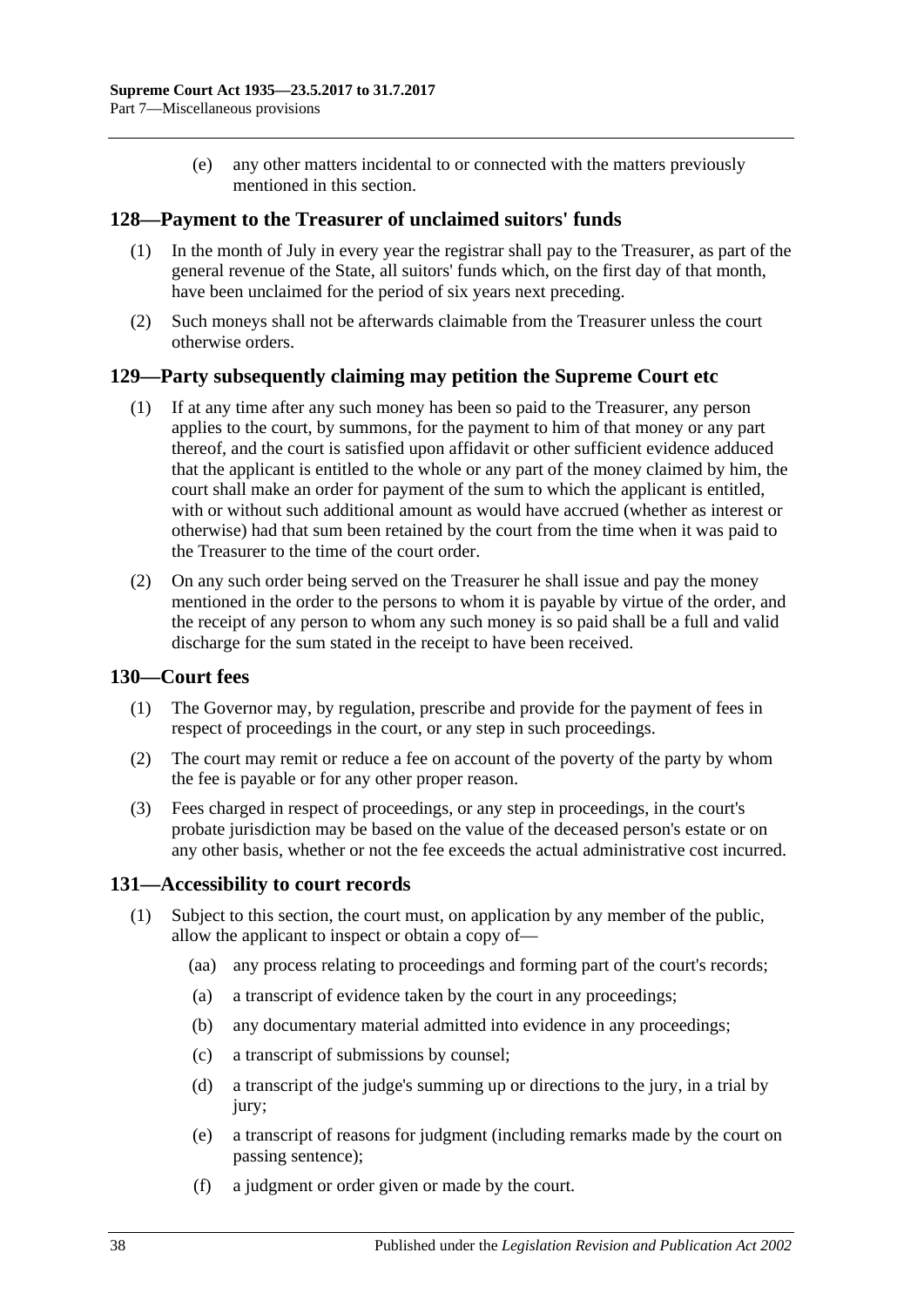- <span id="page-38-0"></span>(2) A member of the public may inspect or obtain a copy of the following material only with the permission of the court:
	- (a) material that was not taken or received in open court;
	- (b) material that the court has suppressed from publication;
	- (ba) sensitive material in the custody of the court;
	- (c) material placed before the court during sentencing proceedings;
	- (d) documentary material filed in connection with a preliminary examination;
	- (e) a transcript of any oral evidence taken at a preliminary examination;
	- (f) a photograph, slide, film, video tape, audio tape or other form of recording from which a visual image or sound can be produced;
	- (fa) a report prepared to assist the court in determining a person's eligibility for, or progress in, an intervention program (within the meaning of the *[Bail Act](http://www.legislation.sa.gov.au/index.aspx?action=legref&type=act&legtitle=Bail%20Act%201985) 1985* or the *[Criminal Law \(Sentencing\) Act](http://www.legislation.sa.gov.au/index.aspx?action=legref&type=act&legtitle=Criminal%20Law%20(Sentencing)%20Act%201988) 1988* or the *Intervention Orders (Prevention of Abuse) Act 2009*);
	- (g) material of a class prescribed by the regulations.
- (3) The court may permit inspection or copying of material referred to in [subsection](#page-38-0) (2) subject to any of the following conditions:
	- (a) a condition that material that is sensitive material will be available for examination under the supervision of the court at a place specified in the notice and at a time to be arranged;
	- (b) a condition limiting the publication or use of the material;
	- (c) any other condition that the court considers appropriate.
- (4) A decision by the court on an application under this section is administrative and is final and not subject to any form of review.
- (4a) Despite the preceding subsections, if 100 years have passed since the end of the calendar year in which material referred to in this section became part of the court's records—
	- (a) in the case of records that have been delivered into the custody of State Records—section 26 of the *[State Records Act](http://www.legislation.sa.gov.au/index.aspx?action=legref&type=act&legtitle=State%20Records%20Act%201997) 1997* applies (to the exclusion of this section) to the giving of access to the records; and
	- (b) in any other case—a member of the public may, without any requirement to seek permission of the court, be given access to the records.
- (5) The court may charge a fee, fixed by regulation, for inspection or copying of material under this section.
- (6) In this section—

*sensitive material*—see section 67H of the *[Evidence Act](http://www.legislation.sa.gov.au/index.aspx?action=legref&type=act&legtitle=Evidence%20Act%201929) 1929*.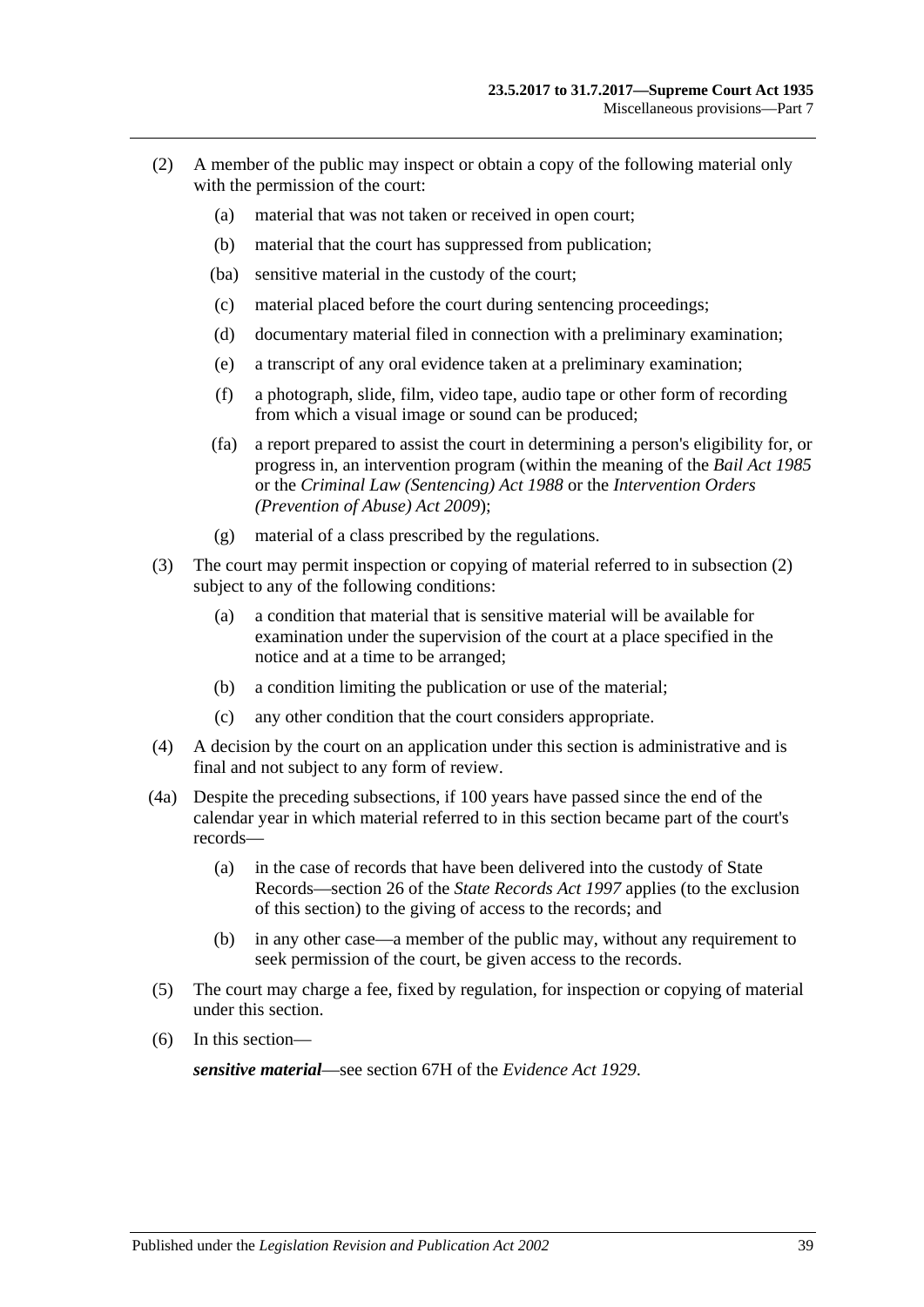# <span id="page-39-0"></span>**Schedule—Acts repealed**

| <b>Number and year</b><br>of Act | Short or long title of Act                                                                                                                                                                                                                                                                                                                                                                                                                                                  | <b>Extent of repeal</b>                            |
|----------------------------------|-----------------------------------------------------------------------------------------------------------------------------------------------------------------------------------------------------------------------------------------------------------------------------------------------------------------------------------------------------------------------------------------------------------------------------------------------------------------------------|----------------------------------------------------|
| 15 of 1842                       | An Act to regulate the Appointment and the Duties of the<br>Sheriff of the Province of South Australia                                                                                                                                                                                                                                                                                                                                                                      | The whole                                          |
| 3 of 1843                        | An Ordinance to amend an Ordinance intituled "An Act to<br>regulate the Appointment and Duties of the Sheriff of the<br>Province of South Australia"                                                                                                                                                                                                                                                                                                                        | The whole                                          |
| 9 of 1845                        | An Ordinance for adopting in South Australia certain parts of<br>an Act made and passed in the Imperial Parliament which was<br>held in the First and Second Years of the Reign of Her present<br>Majesty intituled "An Act for abolishing Arrest on mesne<br>Process in Civil Actions, except in certain cases; for extending<br>the remedies of Creditors against the property of Debtors; and<br>for amending the laws for the relief of Insolvent Debtors in<br>England | The whole                                          |
| 14 of 1845                       | An Ordinance to provide for the performance of certain matters The whole<br>in the Supreme Court during the occasional absence of the<br>Judge at a distance from Adelaide                                                                                                                                                                                                                                                                                                  |                                                    |
| 20 of 1852                       | An Act to enable the Sheriff to appoint a Deputy to perform the The whole<br>Duties of his Office, and to abolish the Poundage now payable<br>on taking the body in execution                                                                                                                                                                                                                                                                                               |                                                    |
| 5 of 1853                        | Supreme Court Procedure Amendment Act                                                                                                                                                                                                                                                                                                                                                                                                                                       | The whole except sections<br>$162-172$ , inclusive |
| 6 of 1853                        | An Act to give relief to Persons having Claims against the<br>Local Government of South Australia by authorising them to try<br>the validity of such Claims in a Court of Law or Equity                                                                                                                                                                                                                                                                                     | The whole                                          |
| 24 of 1855-6                     | The Supreme Court Procedure Act 1855                                                                                                                                                                                                                                                                                                                                                                                                                                        | The whole                                          |
| 30 of 1855-6                     | An Act to facilitate Actions against Persons absent from the<br>colony and against persons sued as Joint Contractors                                                                                                                                                                                                                                                                                                                                                        |                                                    |
| 31 of 1855–6                     | An Act to consolidate the several Ordinances relating to the<br>establishment of the Supreme Court of the Province of South<br>Australia                                                                                                                                                                                                                                                                                                                                    | The whole                                          |
| 4 of 1858                        | The Summary Procedure on Bills of Exchange Act 1858                                                                                                                                                                                                                                                                                                                                                                                                                         | The whole                                          |
| 5 of 1858                        | Supreme Court Procedure Further Amendment Act of 1858                                                                                                                                                                                                                                                                                                                                                                                                                       | The whole                                          |
| 13 of 1858                       | The Third Judge and District Courts                                                                                                                                                                                                                                                                                                                                                                                                                                         | The whole                                          |
| 23 of 1859                       | An Act to provide for the appointment of Commissioners to<br>take Affidavits as well in South Australia as elsewhere, to be<br>made use of in the Supreme Court of South Australia and for<br>the more easy Administration of Oaths to persons appointed to<br>act as Justices of the Peace in South Australia                                                                                                                                                              | The whole                                          |
| 5 of 1861                        | An Act to amend the Laws regulating the Court of Appeals of<br>the Province of South Australia, and to extend the Powers<br>thereof                                                                                                                                                                                                                                                                                                                                         | The whole                                          |
| 3 of 1862                        | The Common Law Procedure Act 1862                                                                                                                                                                                                                                                                                                                                                                                                                                           | The whole, except<br>sections 1, 2, and 3          |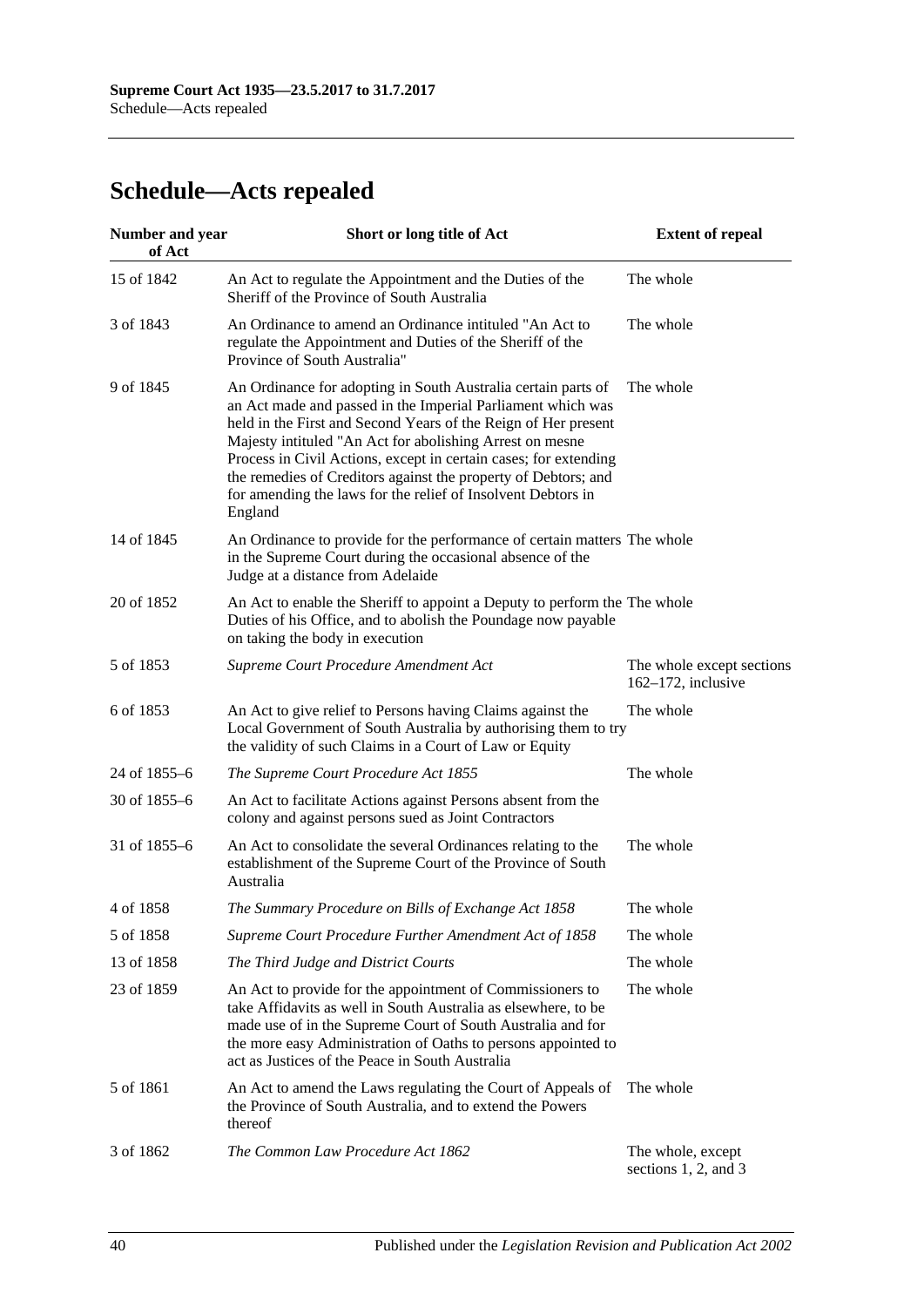| Number and year<br>of Act | Short or long title of Act                                                                                                                                                                                                                                       | <b>Extent of repeal</b>                                           |
|---------------------------|------------------------------------------------------------------------------------------------------------------------------------------------------------------------------------------------------------------------------------------------------------------|-------------------------------------------------------------------|
| 15 of 1865                | The Court of Appeals Amendment Act 1865                                                                                                                                                                                                                          | The whole                                                         |
| 12 of 1865–6              | An Act to provide for the more speedy administration of justice The whole<br>by means of the Supreme Court                                                                                                                                                       |                                                                   |
| 2 of 1866                 | An Act to protect certain persons from actions by reason of<br>their being elected to Parliament while members of the Court of<br>Appeals                                                                                                                        | The whole                                                         |
| 7 of 1866                 | An Act to regulate and amend the Practice and Procedure of the The whole, except<br>Supreme Court of the Province of South Australia in its<br>Revenue Jurisdiction                                                                                              | sections 15 and 26                                                |
| 20 of 1866–7              | The Equity Act 1866                                                                                                                                                                                                                                              | The whole, except<br>sections 150 and 151                         |
| 8 of 1867                 | Supreme Court Act 1867                                                                                                                                                                                                                                           | The whole                                                         |
| 6 of 1868–9               | An Act to repeal Act No. 11 of 1866–7 intituled "An Act to<br>amend The Third Judge and Districts Courts Act, and for other<br>purposes" and to make further provision for the trial of Causes,<br>and trial of Offences at places remote from the Supreme Court | The whole                                                         |
| 7 of 1868-9               | An Act to amend the "Supreme Court Act 1867"                                                                                                                                                                                                                     | The whole                                                         |
| 23 of 1870–71             | An Act to fix the tenure of office of the Primary Judge in<br>Equity, and to provide for the performance of the duties of the<br>office of Primary Judge in Equity in certain cases                                                                              | The whole                                                         |
| 28 of 1873                | An Act to increase the salaries of the Judges of the Supreme<br>Court, and of certain officers of the Civil Service of the<br>Province of South Australia                                                                                                        | The whole                                                         |
| 116 of 1878               | Supreme Court Act 1878                                                                                                                                                                                                                                           | The whole, except<br>paragraphs I-VII,<br>inclusive, of section 6 |
| 120 of 1878               | An Act to amend "The Equity Act 1866"                                                                                                                                                                                                                            | The whole                                                         |
| 286 of 1883               | An Act to amend "The Third Judge and District Courts Act"<br>and the Act No. 6 of 1868–9                                                                                                                                                                         | The whole                                                         |
| 514 of 1891               | The Suitors Unclaimed Funds Act 1891                                                                                                                                                                                                                             | The whole                                                         |
| 1358 of 1919              | Fourth Judge Act 1919                                                                                                                                                                                                                                            | The whole                                                         |
| 1564 of 1923              | Acts Interpretation Act Amendment Act 1923                                                                                                                                                                                                                       | The whole                                                         |
| 1739 of 1926              | Supreme Court Act Amendment Act 1926                                                                                                                                                                                                                             | The whole                                                         |
| 1761 of 1926              | Fifth Judge Act 1926                                                                                                                                                                                                                                             | The whole                                                         |
| 1864 of 1928              | Supreme Court Act 1928                                                                                                                                                                                                                                           | The whole                                                         |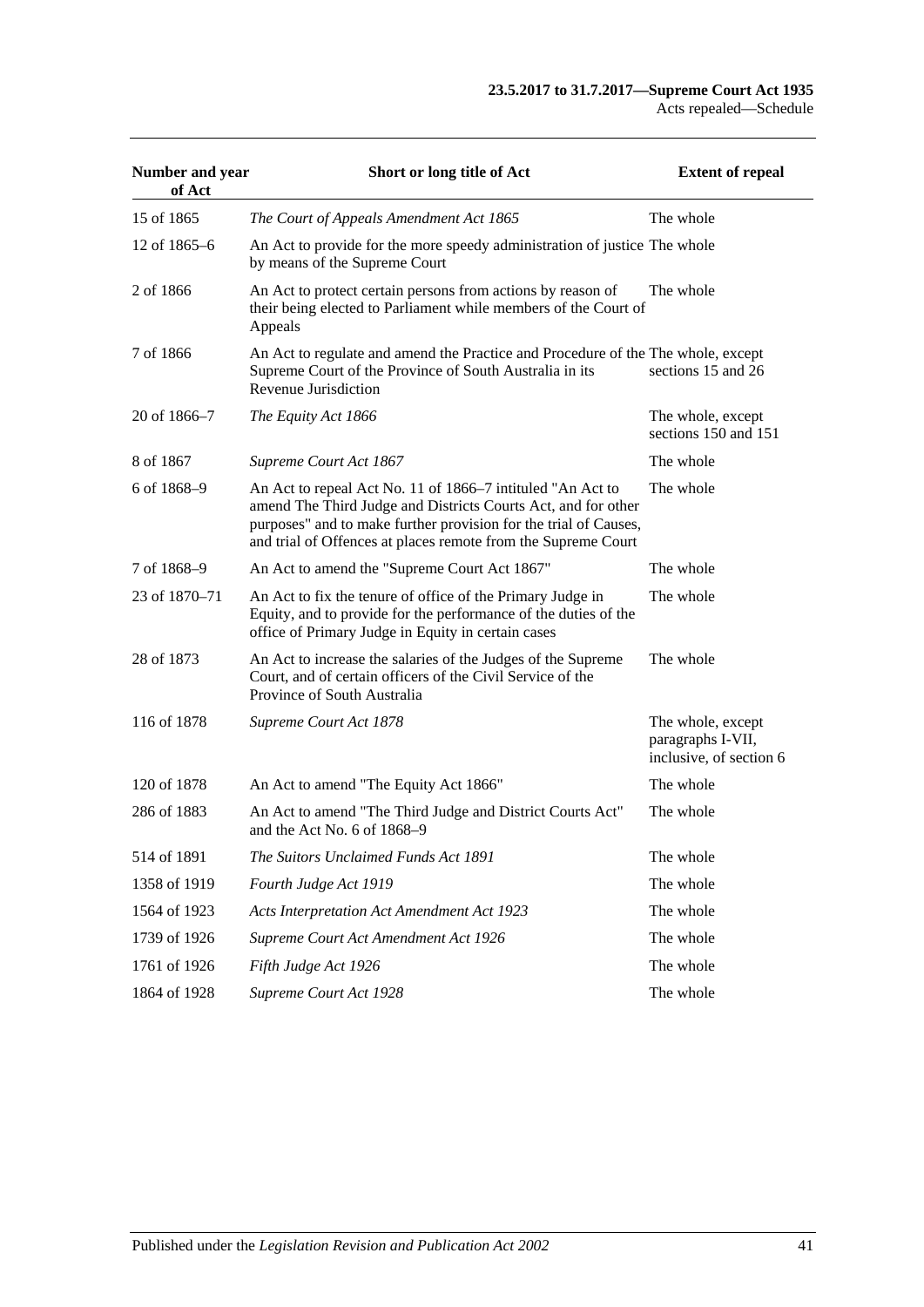# <span id="page-41-0"></span>**Legislative history**

### **Notes**

- Amendments of this version that are uncommenced are not incorporated into the text.
- Please note—References in the legislation to other legislation or instruments or to titles of bodies or offices are not automatically updated as part of the program for the revision and publication of legislation and therefore may be obsolete.
- Earlier versions of this Act (historical versions) are listed at the end of the legislative history.
- For further information relating to the Act and subordinate legislation made under the Act see the Index of South Australian Statutes or www.legislation.sa.gov.au.

## **Principal Act and amendments**

New entries appear in bold.

| Year No |      | Title                                                      | Assent     | Commencement                       |
|---------|------|------------------------------------------------------------|------------|------------------------------------|
| 1935    | 2253 | Supreme Court Act 1935                                     | 21.12.1935 | 1.11.1937 (Gazette 25.3.1937 p646) |
| 1936    | 2293 | <b>Statute Law Revision Act 1936</b>                       | 8.10.1936  | 8.10.1936                          |
| 1944    | 38   | Supreme Court Act Amendment<br>Act 1944                    | 14.12.1944 | 14.12.1944                         |
| 1947    | 33   | Supreme Court Act Amendment<br>Act 1947                    | 4.12.1947  | 4.12.1947                          |
| 1951    | 6    | Supreme Court Act Amendment<br>Act 1951                    | 6.9.1951   | 1.7.1951: s4                       |
| 1952    | 13   | Supreme Court Act Amendment<br>Act 1952                    | 16.10.1952 | 16.10.1952                         |
| 1953    | 45   | <b>Supreme Court Act Amendment</b><br>Act 1953             | 17.12.1953 | 17.12.1953                         |
| 1955    | 3    | Statutes Amendment (Public Salaries) 23.6.1955<br>Act 1955 |            | $1.6.1955$ : s $16(2)$             |
| 1955    | 12   | Supreme Court Act Amendment<br>Act 1955                    | 30.9.1955  | 30.9.1955                          |
| 1958    | 41   | Supreme Court Act Amendment<br>Act 1958                    | 27.11.1958 | $1.7.1958$ : s 4                   |
| 1960    | 67   | Supreme Court Act Amendment<br>Act 1960                    | 24.11.1960 | 24.11.1960                         |
| 1960    | 71   | Supreme Court Act Amendment Act<br>$(No. 2)$ 1960          | 1.12.1960  | 1.12.1960                          |
| 1962    | 52   | Supreme Court Act Amendment<br>Act 1962                    | 15.11.1962 | 15.11.1962                         |
| 1963    | 29   | Supreme Court Act Amendment<br>Act 1963                    | 21.11.1963 | 21.11.1963                         |
| 1965    | 9    | Supreme Court Act Amendment<br>Act 1965                    | 23.9.1965  | 23.9.1965                          |
| 1965    | 49   | Supreme Court Act Amendment Act<br>$(No. 2)$ 1965          | 9.12.1965  | 9.12.1965                          |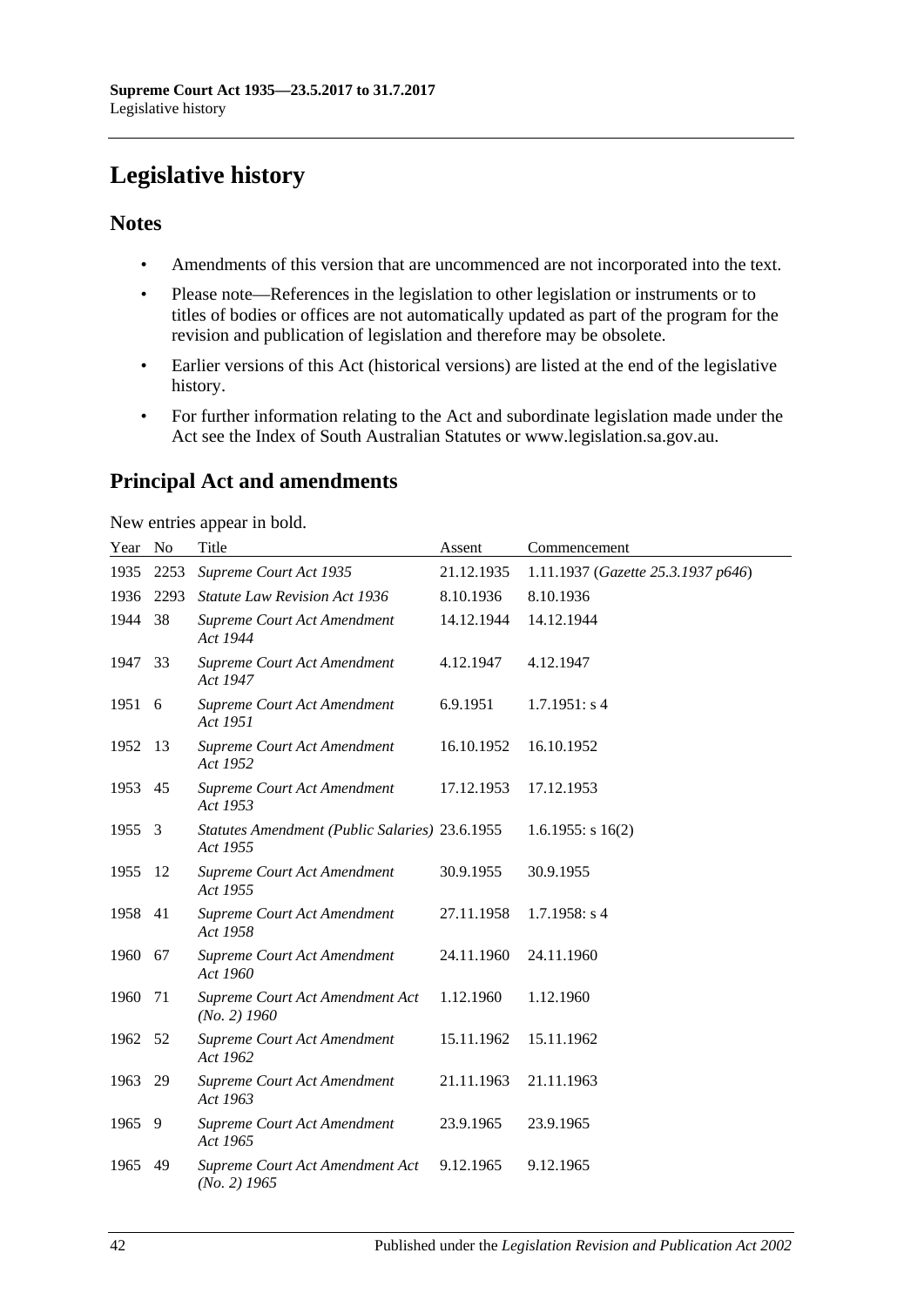| 1966 85 |      | Supreme Court Act Amendment Act<br>$(No. 1)$ 1966                              | 1.12.1966  | 12.1.1967 (Gazette 12.1.1967 p51)     |
|---------|------|--------------------------------------------------------------------------------|------------|---------------------------------------|
| 1967    | 9    | Supreme Court Act Amendment<br>Act 1967                                        | 30.3.1967  | 30.3.1967                             |
| 1967    | 21   | Supreme Court Act Amendment Act<br>$(No. 2)$ 1967                              | 13.4.1967  | 22.6.1967 (Gazette 22.6.1967 p1850)   |
| 1969    | 10   | Supreme Court Act Amendment<br>Act 1969                                        | 27.2.1969  | 27.2.1969                             |
| 1969    | 22   | Supreme Court Act Amendment Act<br>$(No. 2)$ 1969                              | 26.6.1969  | 26.6.1969                             |
| 1969    | 62   | Supreme Court Act Amendment Act<br>$(No. 3)$ 1969                              | 4.12.1969  | 21.5.1970 (Gazette 21.5.1970 p1842)   |
| 1970    | 14   | Supreme Court Act Amendment<br>Act 1970                                        | 17.9.1970  | 17.9.1970                             |
| 1970    | 16   | Supreme Court Act Amendment Act<br>$(No. 2)$ 1970                              | 17.9.1970  | 17.9.1970                             |
| 1970    | 58   | Supreme Court Act Amendment Act<br>(No. 3) 1970                                | 10.12.1970 | 1.1.1971 (Gazette 10.12.1970 p2646)   |
| 1971    | 30   | Judges' Pensions Act 1971                                                      | 22.4.1971  | 1.5.1971 (Gazette 22.4.1971 p2186)    |
| 1971    | 49   | Supreme Court Act Amendment<br>Act 1971                                        | 26.8.1971  | 26.8.1971                             |
| 1972    | - 39 | Statutes Amendment (Judges' Salaries)13.4.1972<br>Act 1972                     |            | 13.4.1972                             |
| 1972    | 40   | Supreme Court Act Amendment<br>Act 1972                                        | 13.4.1972  | 9.11.1972 (Gazette 9.11.1972 p2254)   |
| 1972    | 41   | Crown Proceedings Act 1972                                                     | 20.4.1972  | 14.12.1972 (Gazette 14.12.1972 p2630) |
| 1974    | - 8  | Statutes Amendment (Judges' Salaries)21.3.1974<br>Act 1974                     |            | 21.3.1974                             |
| 1974    | 12   | Supreme Court Act Amendment<br>Act 1974                                        | 28.3.1974  | 20.6.1974 (Gazette 20.6.1974 p2450)   |
| 1975    | 18   | Statutes Amendment (Judges' Salaries) 27.3.1975<br>Act 1975                    |            | 27.3.1975                             |
| 1975 24 |      | <i>Statute Law Revision Act 1975</i>                                           | 27.3.1975  | 27.3.1975                             |
| 1978 67 |      | Supreme Court Act Amendment                                                    |            |                                       |
|         |      | Act 1978                                                                       | 26.10.1978 | 6.7.1992 (Gazette 2.7.1992 p209)      |
| 1978    | 82   | Sheriff's Act 1978                                                             | 30.11.1978 | 6.7.1992 (Gazette 2.7.1992 p209)      |
| 1980    | 53   | Supreme Court Act Amendment<br>Act 1980                                        | 3.7.1980   | 3.7.1980                              |
| 1981    | 34   | <b>Statutes Amendment (Administration</b><br>of Courts and Tribunals) Act 1981 | 19.3.1981  | 1.7.1981 (Gazette 25.6.1981 p1896)    |
| 1982    | 82   | Supreme Court Act Amendment<br>Act 1982                                        | 16.9.1982  | 16.9.1982                             |
| 1982    | 92   | <b>Judicial Remuneration Act 1982</b>                                          | 14.10.1982 | 28.10.1982 (Gazette 28.10.1982 p1214) |
| 1983    | 2    | Supreme Court Act Amendment<br>Act 1983                                        | 14.4.1983  | 14.4.1983                             |
| 1983    | 73   | Supreme Court Act Amendment Act<br>$(No. 2)$ 1983                              | 3.11.1983  | 3.11.1983                             |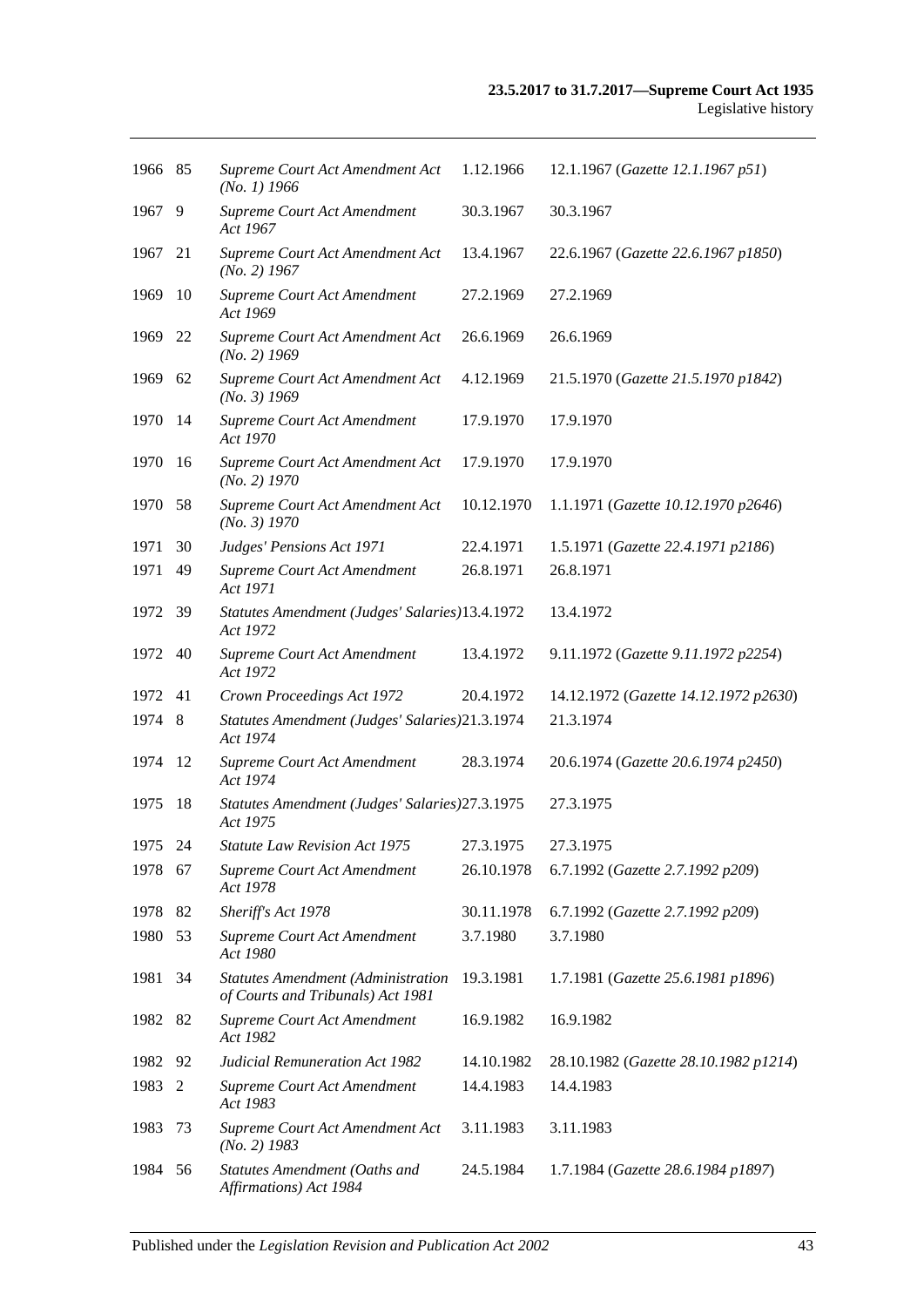#### **Supreme Court Act 1935—23.5.2017 to 31.7.2017** Legislative history

| 1985    | 6   | Statutes Amendment (Bail) Act 1985                                          | 7.3.1985   | 7.7.1985 (Gazette 9.5.1985 p1398)                                                                                                                                                                                                                   |
|---------|-----|-----------------------------------------------------------------------------|------------|-----------------------------------------------------------------------------------------------------------------------------------------------------------------------------------------------------------------------------------------------------|
| 1985    | 59  | <b>Statutes Amendment (Remuneration)</b><br>Act 1985                        | 30.5.1985  | 13.6.1985 (Gazette 13.6.1985 p2132)                                                                                                                                                                                                                 |
| 1985    | 70  | <b>Statutes Amendment (Courts)</b><br>Act 1985                              | 6.6.1985   | 1.8.1985 (Gazette 11.7.1985 p92)                                                                                                                                                                                                                    |
| 1986    | 102 | <b>Commercial Arbitration Act 1986</b>                                      | 18.12.1986 | 9.7.1987 (Gazette 9.7.1987 p57)                                                                                                                                                                                                                     |
| 1987    | 80  | Supreme Court Act Amendment<br>Act 1987                                     | 19.11.1987 | 19.11.1987                                                                                                                                                                                                                                          |
| 1988    | 95  | Judicial Administration (Auxiliary<br>Appointments and Powers) Act 1988     | 15.12.1988 | 15.12.1988                                                                                                                                                                                                                                          |
| 1991    | 33  | <b>Statutes Amendment</b><br>(Attorney-General's Portfolio)<br>Act 1991     | 24.4.1991  | 6.6.1991 (Gazette 6.6.1991 p1776)                                                                                                                                                                                                                   |
| 1991    | 49  | <b>Director of Public Prosecutions</b><br>Act 1991                          | 21.11.1991 | 6.7.1992 (Gazette 25.6.1992 p1869)                                                                                                                                                                                                                  |
| 1991    | 69  | <b>Statutes Repeal and Amendment</b><br>(Courts) Act 1991                   | 12.12.1991 | 6.7.1992 (Gazette 2.7.1992 p209)                                                                                                                                                                                                                    |
| 1993    | 62  | <b>Statutes Amendment (Courts)</b><br>Act 1993                              | 27.5.1993  | Pt 2 (s 5)-1.7.1993 (Gazette 24.6.1993<br>p2047); Pt 2 (s 4)-28.10.1993 (Gazette<br>27.10.1993 p1892)                                                                                                                                               |
| 1993    | 75  | Statutes Amendment (Abolition of<br>Compulsory Retirement) Act 1993         | 21.10.1993 | $1.1.1994$ : s 2                                                                                                                                                                                                                                    |
| 1994    | 21  | <b>Statutes Amendment</b><br>(Attorney-General's Portfolio)<br>Act 1994     | 26.5.1994  | 7.7.1994 (Gazette 7.7.1994 p4)                                                                                                                                                                                                                      |
| 1994    | 43  | <b>Statutes Amendment (Courts)</b><br>Act 1994                              | 2.6.1994   | 9.6.1994 (Gazette 9.6.1994 p1669)                                                                                                                                                                                                                   |
| 1995    | 65  | <b>Statutes Amendment (Recording of</b><br>Interviews) Act 1995             | 10.8.1995  | Sch (cll 2-4)-21.12.1995 (Gazette<br>21.12.1995 p1760)                                                                                                                                                                                              |
| 1995    | 84  | <b>Statutes Amendment (Courts)</b><br>Act 1995                              | 30.11.1995 | 21.12.1995 (Gazette 21.12.1995 p1759)                                                                                                                                                                                                               |
| 1995    | 85  | <b>Statutes Amendment (Courts</b><br>Administration Staff) Act 1995         | 30.11.1995 | 14.12.1995 (Gazette 14.12.1995 p1641)                                                                                                                                                                                                               |
| 1996 46 |     | <b>Statutes Amendment (Mediation,</b><br>Arbitration and Referral) Act 1996 | 27.6.1996  | 30.9.1996 (Gazette 29.8.1996 p808)                                                                                                                                                                                                                  |
| 1996    | 67  | <b>Statutes Amendment</b><br>(Attorney-General's Portfolio)<br>Act 1996     | 15.8.1996  | Pt 17 (ss 34–36)–17.10.1996 (Gazette<br>17.10.1996 p1361)                                                                                                                                                                                           |
| 1999    | 6   | Supreme Court (Rules of Court)<br>Amendment Act 1999                        | 11.3.1999  | 23.4.1999 (Gazette 22.4.1999 p2171)                                                                                                                                                                                                                 |
| 1999    | 33  | <b>Financial Sector Reform (South</b><br>Australia) Act 1999                | 17.6.1999  | Sch (item $57$ )—1.7.1999 being the date<br>specified under s 3(16) of the Financial<br>Sector Reform (Amendments and<br>Transitional Provisions) Act (No. 1) 1999<br>of the Commonwealth as the transfer date<br>for the purposes of that Act: s 2 |
| 1999    | 66  | <b>Statutes Amendment (Magistrates</b><br>Court Appeals) Act 1999           | 18.11.1999 | Pt 3 (s 6)-3.1.2000 (Gazette 9.12.1999<br>p3114)                                                                                                                                                                                                    |
| 2001    | 69  | <b>Statutes Amendment (Courts and</b><br>Judicial Administration) Act 2001  | 6.12.2001  | Pt 14 (s 32)-13.1.2002 (Gazette<br>$10.1.2002\ p4)$                                                                                                                                                                                                 |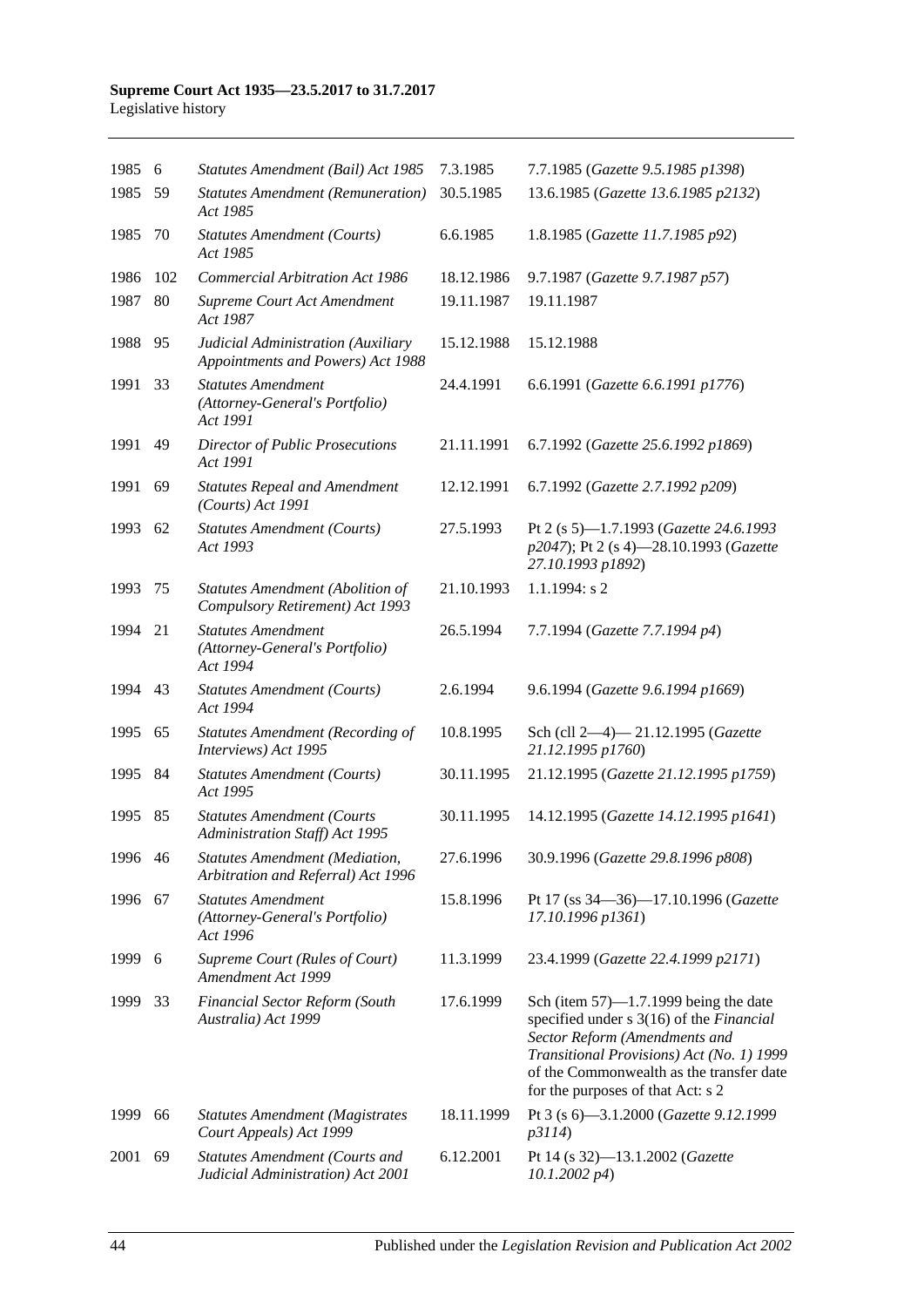| 2002    | - 16 | <b>Statutes Amendment (Structured</b><br>Settlements) Act 2002                             | 5.9.2002   | Pt 4 (s 6)-1.12.2002 (Gazette 7.11.2002<br>p4043)                                              |
|---------|------|--------------------------------------------------------------------------------------------|------------|------------------------------------------------------------------------------------------------|
| 2003    | 44   | <b>Statute Law Revision Act 2003</b>                                                       | 23.10.2003 | Sch 1-24.11.2003 (Gazette 13.11.2003<br>p4048)                                                 |
| 2004    | 23   | Statutes Amendment (Courts) Act<br>2004                                                    | 8.7.2004   | Pt 9 (s 27)-1.9.2004 (Gazette 26.8.2004<br>p3402)                                              |
| 2005    | 49   | <b>Statutes Amendment (Intervention</b><br>Programs and Sentencing Procedures)<br>Act 2005 | 27.10.2005 | Pt 6 (s 14)-19.12.2005 (Gazette<br>15.12.2005 p4326)                                           |
| 2006    | 17   | Statutes Amendment (New Rules of<br>Civil Procedure) Act 2006                              | 6.7.2006   | Pt 2 (ss 4-15)-4.9.2006 (Gazette<br>17.8.2006 p2831)                                           |
| 2006    | 43   | <b>Statutes Amendment (Domestic</b><br>Partners) Act 2006                                  | 14.12.2006 | Pt 86 (s 212)-1.6.2007 (Gazette<br>26.4.2007 p1352)                                            |
| 2008    | 7    | Statutes Amendment (Evidence and<br>Procedure) Act 2008                                    | 17.4.2008  | Pt 7 (ss 27 & 28)-23.11.2008 (Gazette<br>20.11.2008 p5171)                                     |
| 2009    | 85   | Intervention Orders (Prevention of<br>Abuse) Act 2009                                      | 10.12.2009 | Sch 1 (cl 34)-9.12.2011 (Gazette<br>20.10.2011 p4269)                                          |
| 2012    | 17   | <b>Statutes Amendment</b><br>(Attorney-General's Portfolio)<br>Act 2012                    | 24.5.2012  | Pt 12 (s 24)-5.8.2012 (Gazette 2.8.2012<br>p3302)                                              |
| 2013    | 9    | Statutes Amendment (Appeals) Act<br>2013                                                   | 28.3.2013  | Pt 4 (ss $13 \& 14$ ) & Sch 1-5.5.2013<br>(Gazette 26.4.2013 p1185)                            |
| 2013    | 11   | <b>Statutes Amendment</b><br>(Attorney-General's Portfolio) Act<br>2013                    | 18.4.2013  | Pt 13 (s 28)-18.4.2013 (Gazette<br>18.4.2013 p1155); s 29-9.6.2013<br>(Gazette 6.6.2013 p2498) |
| 2013    | 47   | <b>Statutes Amendment</b><br>(Attorney-General's Portfolio No 2)<br>Act 2013               | 24.10.2013 | Pt 8 (ss 11-13)-17.5.2014 (Gazette<br>8.5.2014 p1630)                                          |
| 2014    | -16  | Return to Work Act 2014                                                                    | 6.11.2014  | Sch 9 (cl 7)-1.7.2015 (Gazette<br>4.12.2014 p6610)                                             |
| 2015    | 16   | Statutes Amendment (Vulnerable<br>Witnesses) Act 2015                                      | 6.8.2015   | Pt 7 (s 32)-1.7.2016 (Gazette 23.6.2016<br>p2618)                                              |
| 2015 41 |      | <b>Statutes Amendment and Repeal</b><br>(Budget 2015) Act 2015                             | 26.11.2015 | Pt 13 (s $54$ )-26.11.2015: s 2(1)                                                             |
| 2017 10 |      | <b>Statutes Amendment (Judicial</b><br><b>Registrars</b> ) Act 2017                        | 11.4.2017  | Pt 5 (ss 32-42)-23.5.2017 (Gazette<br>23.5.2017 p1725)                                         |
| 2017    | 13   | <b>Statutes Amendment (Registered</b><br>Relationships) Act 2017                           | 26.4.2017  | Pt 14 (s 22)-1.8.2017 (Gazette 1.8.2017<br>p3039)                                              |
| 2017    | 18   | Summary Procedure (Indictable<br>Offences) Amendment Act 2017                              | 14.6.2017  | Sch 2 (cll 32, 33 $\&$ 41)—uncommenced                                                         |

# **Provisions amended since 3 February 1976**

• Legislative history prior to 3 February 1976 appears in marginal notes and footnotes included in the consolidation of this Act contained in Volume 10 of The Public General Acts of South Australia 1837-1975 at page 718.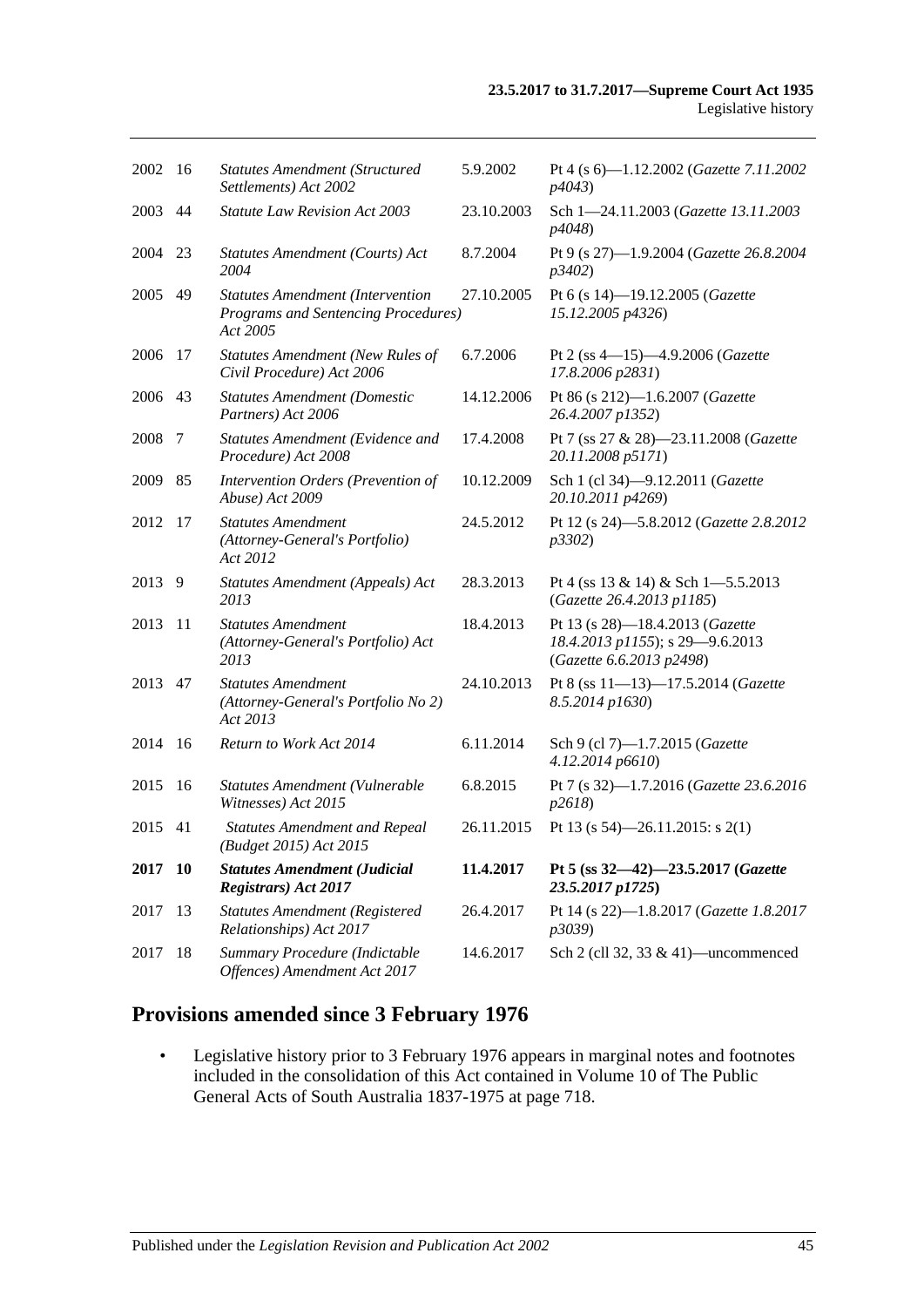New entries appear in bold.

| Provision          | How varied                                                            | Commencement |
|--------------------|-----------------------------------------------------------------------|--------------|
| Pt A1              | heading inserted by $44/2003$ s 3(1) (Sch 1)                          | 24.11.2003   |
| s <sub>1</sub>     | amended by 44/2003 s 3(1) (Sch 1)                                     | 24.11.2003   |
| $\sqrt{s}$ 2       | amended by 34/1981 s 5                                                | 1.7.1981     |
|                    | omitted under Legislation Revision and<br><b>Publication Act 2002</b> | 24.11.2003   |
| s <sub>5</sub>     |                                                                       |              |
| s 5(1)             | s 5 redesignated as s $5(1)$ by $34/1981$ s $6(e)$                    | 1.7.1981     |
|                    | evidentiary material inserted by 84/1995 s 19                         | 21.12.1995   |
| Full Court         | amended by 9/2013 s 13                                                | 5.5.2013     |
|                    | amended by 47/2013 s 11                                               | 17.5.2014    |
| judicial registrar | inserted by $10/2017$ s $32(1)$                                       | 23.5.2017    |
| jurisdiction       | substituted by $34/1981$ s $6(a)$                                     | 1.7.1981     |
| master             | substituted by $34/1981$ s $6(b)$                                     | 1.7.1981     |
| petitioner         | deleted by $17/2006 s 4(1)$                                           | 4.9.2006     |
| plaintiff          | substituted by $17/2006$ s $4(2)$                                     | 4.9.2006     |
| pleading           | amended by 17/2006 s 4(3)                                             | 4.9.2006     |
| registrar          | inserted by $34/1981$ s $6(c)$                                        | 1.7.1981     |
|                    | amended by 10/2017 s 32(2)                                            | 23.5.2017    |
| suitors' funds     | substituted by $34/1981$ s $6(d)$                                     | 1.7.1981     |
| $s\ 5(2)$          | inserted by $34/1981$ s $6(e)$                                        | 1.7.1981     |
| Pt1                |                                                                       |              |
| s 7                | substituted by 34/1981 s 7                                            | 1.7.1981     |
| s(7(1))            | substituted by 10/2017 s 33(1)                                        | 23.5.2017    |
| s(7(2))            | substituted by 10/2017 s 33(2)                                        | 23.5.2017    |
| $s \, 7(4)$        | inserted by $69/1991$ s $9(a)$                                        | 6.7.1992     |
| s <sub>8</sub>     |                                                                       |              |
| s(3)               | inserted by 34/1981 s 8                                               | 1.7.1981     |
| 8(4)               | inserted by 95/1988 Sch 1                                             | 15.12.1988   |
| s 9                | substituted by 34/1981 s 9                                            | 1.7.1981     |
| s 9A               | inserted by 67/1996 s 34                                              | 17.10.1996   |
| s 10               | substituted by 11/2013 s 28                                           | 18.4.2013    |
| s 11               | substituted by 34/1981 s 10                                           | 1.7.1981     |
| s 11(1)            | substituted by $70/1985$ s $3(a)$                                     | 1.8.1985     |
| s 11(1a)           | inserted by $70/1985$ s $3(a)$                                        | 1.8.1985     |
|                    | substituted by 95/1988 Sch 1                                          | 15.12.1988   |
| s 11(1b)           | inserted by 95/1988 Sch 1                                             | 15.12.1988   |
| $s$ $11(4)$        | deleted by $70/1985 s 3(b)$                                           | 1.8.1985     |
| s 11(6)            | inserted by $70/1985$ s $3(c)$                                        | 1.8.1985     |
| s 12               | substituted by 34/1981 s 11                                           | 1.7.1981     |
|                    | substituted by $92/1982$ s 3(1)                                       | 28.10.1982   |

Entries that relate to provisions that have been deleted appear in italics.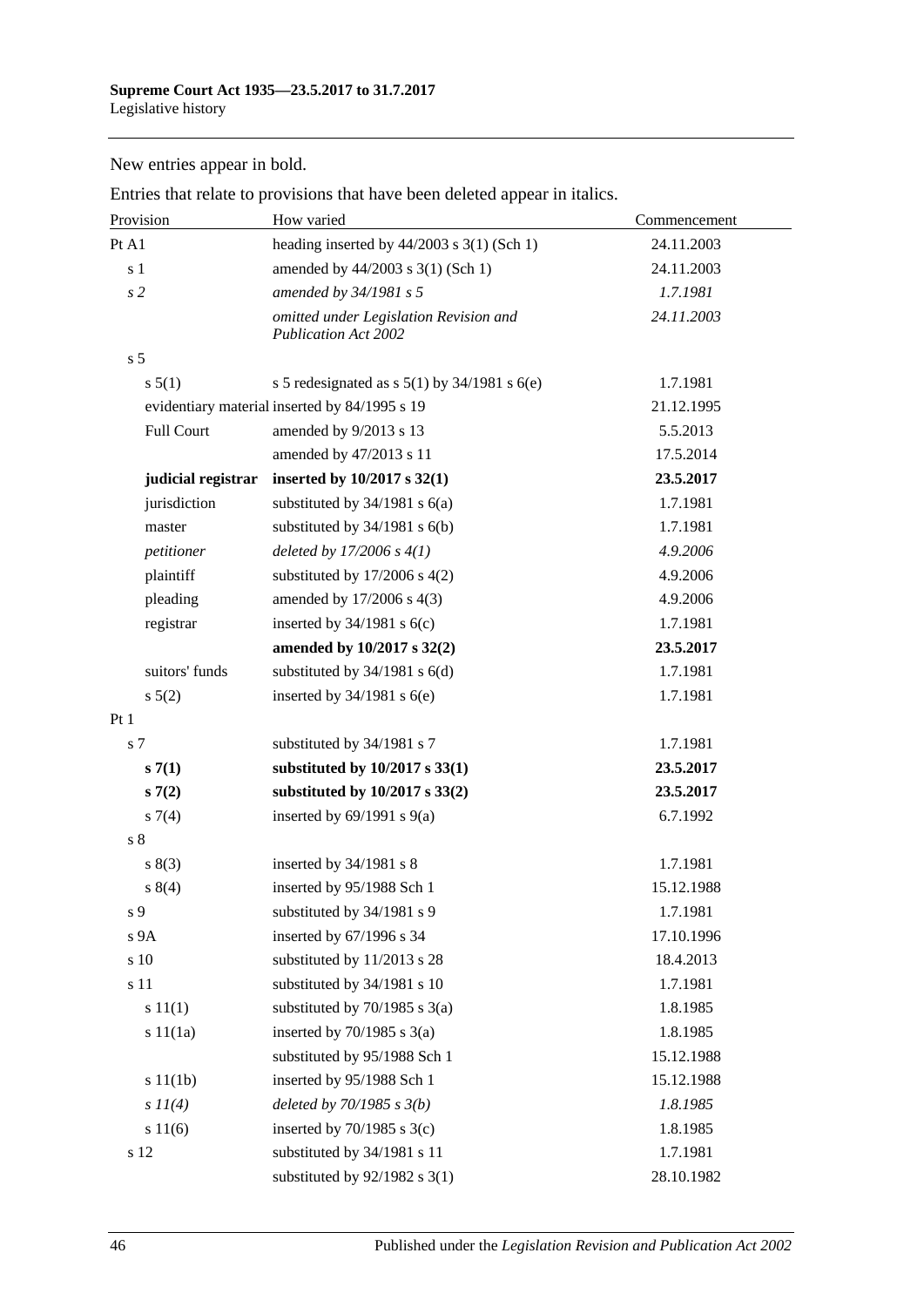|                                     | amended by 59/1985 s 21                                                                            | 13.6.1985                    |
|-------------------------------------|----------------------------------------------------------------------------------------------------|------------------------------|
|                                     | substituted by 95/1988 Sch 1                                                                       | 15.12.1988                   |
| s 13A                               | amended by 53/1980 s 2                                                                             | 3.7.1980                     |
|                                     | substituted by 34/1981 s 12                                                                        | 1.7.1981                     |
| s 13B                               | inserted by 34/1981 s 12                                                                           | 1.7.1981                     |
|                                     | deleted by 75/1993 s 27                                                                            | 1.1.1994                     |
|                                     | inserted by 43/1994 s 22                                                                           | 9.6.1994                     |
| <b>Heading</b> preceding<br>$s$ 13H | deleted by $44/2003$ s $3(1)$ (Sch 1)                                                              | 24.11.2003                   |
| s 13H                               |                                                                                                    |                              |
| s $13H(1)$                          | amended by $82/1982$ s $2(a)$                                                                      | 16.9.1982                    |
| s 13H(2)                            | amended by $82/1982$ s $2(b)$ , (c)                                                                | 16.9.1982                    |
| s 13H(3)                            | amended by $82/1982$ s $2(a)$                                                                      | 16.9.1982                    |
| s 13H(4)                            | amended by $82/1982$ s $2(a)$                                                                      | 16.9.1982                    |
| $s$ 13H $(4a)$                      | s 13H(4) second sentence amended by 82/1982<br>s(2(a)                                              | 16.9.1982                    |
|                                     | s 13H(4) second sentence redesignated as<br>s 13H(4a) by 44/2003 s 3(1) (Sch 1)                    | 24.11.2003                   |
| $s$ 13H(4b)                         | s 13H(4) third sentence amended and<br>redesignated as $s$ 13H(4b) by 44/2003 $s$ 3(1)<br>(Sch 1)  | 24.11.2003                   |
| $s$ 13H(4c)                         | s 13H(4) fourth sentence amended and<br>redesignated as $s$ 13H(4c) by 44/2003 $s$ 3(1)<br>(Sch 1) | 24.11.2003                   |
| domestic partner                    | inserted by 43/2006 s 212(1)                                                                       | 1.6.2007                     |
|                                     | substituted by $13/2017$ s $22(1)$                                                                 | uncommenced-not incorporated |
| members of the<br>family            | amended by 43/2006 s 212(2)                                                                        | 1.6.2007                     |
| registered<br>relationship          | inserted by 13/2017 s 22(2)                                                                        | uncommenced-not incorporated |
| spouse                              | inserted by 43/2006 s 213(3)                                                                       | 1.6.2007                     |
| s 13H(5)                            | amended by $82/1982$ s $2(a)$                                                                      | 16.9.1982                    |
| s 13H(6)                            | inserted by $82/1982$ s $2(d)$                                                                     | 16.9.1982                    |
| ss 13I and 13J                      | inserted by 10/2017 s 34                                                                           | 23.5.2017                    |
| s 14                                | amended by 34/1981 s 13                                                                            | 1.7.1981                     |
|                                     | substituted by 10/2017 s 35                                                                        | 23.5.2017                    |
| s 15                                |                                                                                                    |                              |
| s 15(1)                             | amended by 34/1981 s 14                                                                            | 1.7.1981                     |
| Pt 2                                |                                                                                                    |                              |
| Pt 2 Div 1                          | heading substituted by $44/2003$ s $3(1)$ (Sch 1)                                                  | 24.11.2003                   |
| Pt 2 Div 2                          | heading substituted by 44/2003 s 3(1) (Sch 1)                                                      | 24.11.2003                   |
| s 21                                | amended by 17/2006 s 5                                                                             | 4.9.2006                     |
| s 22                                | amended by 17/2006 s 6                                                                             | 4.9.2006                     |
| s 23                                |                                                                                                    |                              |
| $s\,23(1)$                          | amended by 17/2006 s 7                                                                             | 4.9.2006                     |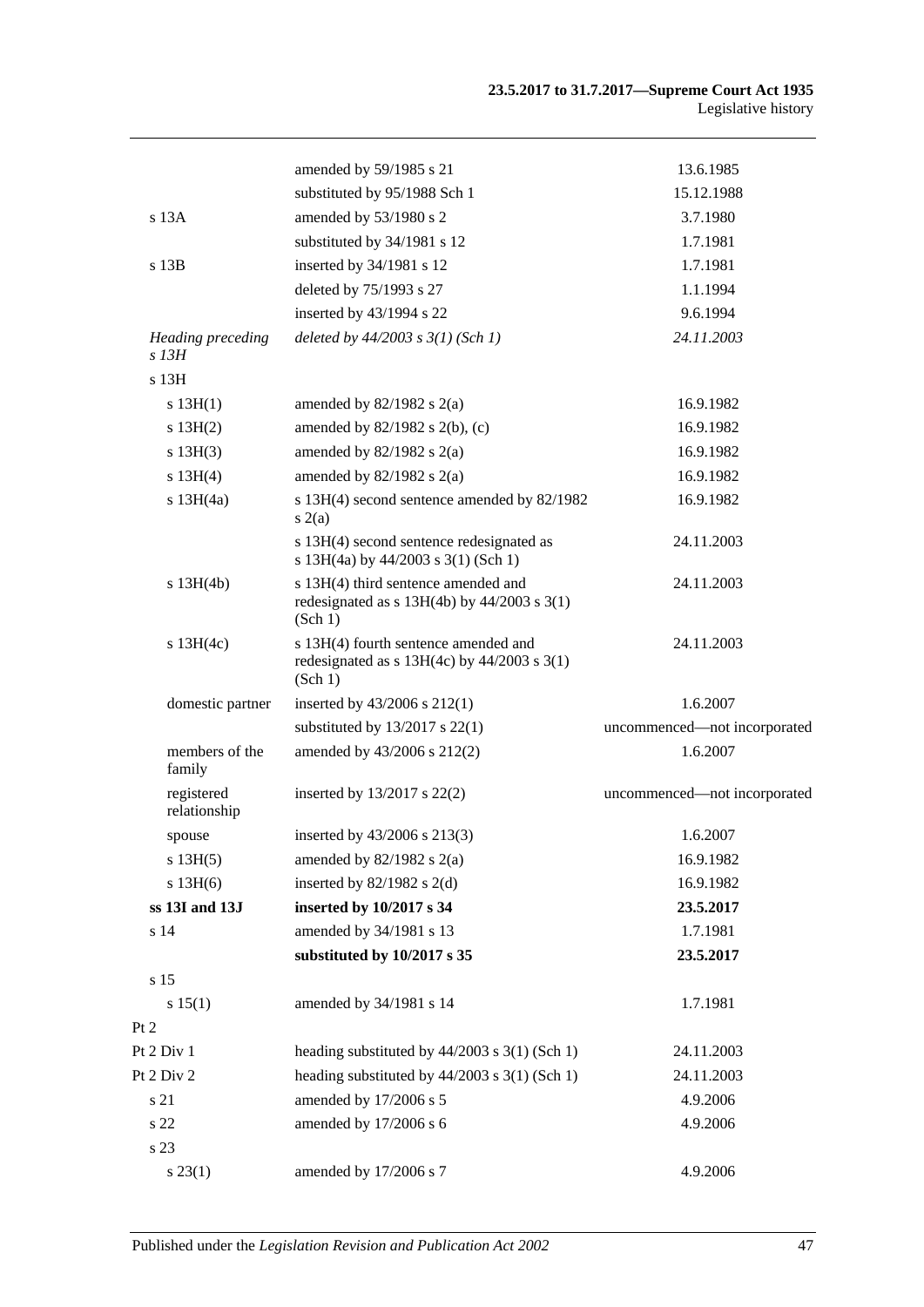#### **Supreme Court Act 1935—23.5.2017 to 31.7.2017** Legislative history

| Pt $2$ Div $3$                            | heading substituted by $44/2003$ s $3(1)$ (Sch 1)                                                                        | 24.11.2003 |
|-------------------------------------------|--------------------------------------------------------------------------------------------------------------------------|------------|
| s30BA                                     | inserted by 16/2002 s 6                                                                                                  | 1.12.2002  |
| s 30C                                     |                                                                                                                          |            |
| s $30C(2)$                                | substituted by 62/1993 s 4                                                                                               | 28.10.1993 |
| s <sub>33</sub>                           | deleted by 67/1978 s 3                                                                                                   | 6.7.1992   |
| s 35                                      | deleted by $69/1991$ s $9(b)$                                                                                            | 6.7.1992   |
|                                           | inserted by 43/1994 s 23                                                                                                 | 9.6.1994   |
| s <sub>37</sub>                           | deleted by $56/1984$ s 8                                                                                                 | 1.7.1984   |
| s 39                                      | substituted by 80/1987 s 2                                                                                               | 9.11.1987  |
| $s \, 39(1)$                              | amended by 84/1995 s 20                                                                                                  | 21.12.1995 |
|                                           | amended by 17/2006 s 8                                                                                                   | 4.9.2006   |
| $s \, 39(2)$                              | amended by 23/2004 s 27(1)                                                                                               | 1.9.2004   |
| $s \, 39(6)$                              | substituted by $23/2004$ s $27(2)$                                                                                       | 1.9.2004   |
| prescribed court                          | amended by 16/2014 Sch 9 cl 7                                                                                            | 1.7.2015   |
| $\mathrm{s}$ 40                           |                                                                                                                          |            |
| $s\ 40(2)$                                | inserted by $69/1991$ s $9(c)$                                                                                           | 6.7.1992   |
| Pt 3                                      |                                                                                                                          |            |
| ss 45 and 46                              | substituted by 67/1996 s 35                                                                                              | 17.10.1996 |
| ss 46A and 46B                            | inserted by 67/1996 s 35                                                                                                 | 17.10.1996 |
| s 47                                      | amended by 34/1981 s 15                                                                                                  | 1.7.1981   |
| s 48                                      | amended by 34/1981 s 16                                                                                                  | 1.7.1981   |
|                                           | amended and redesignated as subsections,<br>paragraphs and subparagraphs by $44/2003$ s $3(1)$<br>(Sch 1)                | 24.11.2003 |
| $s\ 48(2)$                                | amended by 17/2006 s 9(1), (2)                                                                                           | 4.9.2006   |
|                                           | amended by 10/2017 s 36                                                                                                  | 23.5.2017  |
| $s\ 48(3)$ and (4)                        | inserted by 9/2013 s 14                                                                                                  | 5.5.2013   |
| s 48A                                     | inserted by 10/2017 s 37                                                                                                 | 23.5.2017  |
| s 49                                      |                                                                                                                          |            |
| $s\,49(1)$                                | substituted by 17/2006 s 10                                                                                              | 4.9.2006   |
|                                           | amended by 10/2017 s 38                                                                                                  | 23.5.2017  |
| s 50 before<br>substitution by<br>17/2006 |                                                                                                                          |            |
| $s\,50(1)$                                | s 50 redesignated as s $50(1)$ by 34/1981 s 17                                                                           | 1.7.1981   |
|                                           | contents commencing "Provided that" amended<br>by 66/1999 s 6                                                            | 3.1.2000   |
| $s\,50(1a)$                               | $s$ 50(1) contents commencing "Provided that"<br>amended and redesignated as $s$ 50(1a) by<br>$44/2003$ s $3(1)$ (Sch 1) | 24.11.2003 |
| $s\,50(2)$                                | inserted by 34/1981 s 17                                                                                                 | 1.7.1981   |
| s <sub>50</sub>                           | substituted by 17/2006 s 11                                                                                              | 4.9.2006   |
| s 50(2)                                   | amended by 10/2017 s 39(1)                                                                                               | 23.5.2017  |
| s 50(2a)                                  | inserted by 10/2017 s 39(2)                                                                                              | 23.5.2017  |
| s <sub>51</sub>                           | deleted by 17/2006 s 12                                                                                                  | 4.9.2006   |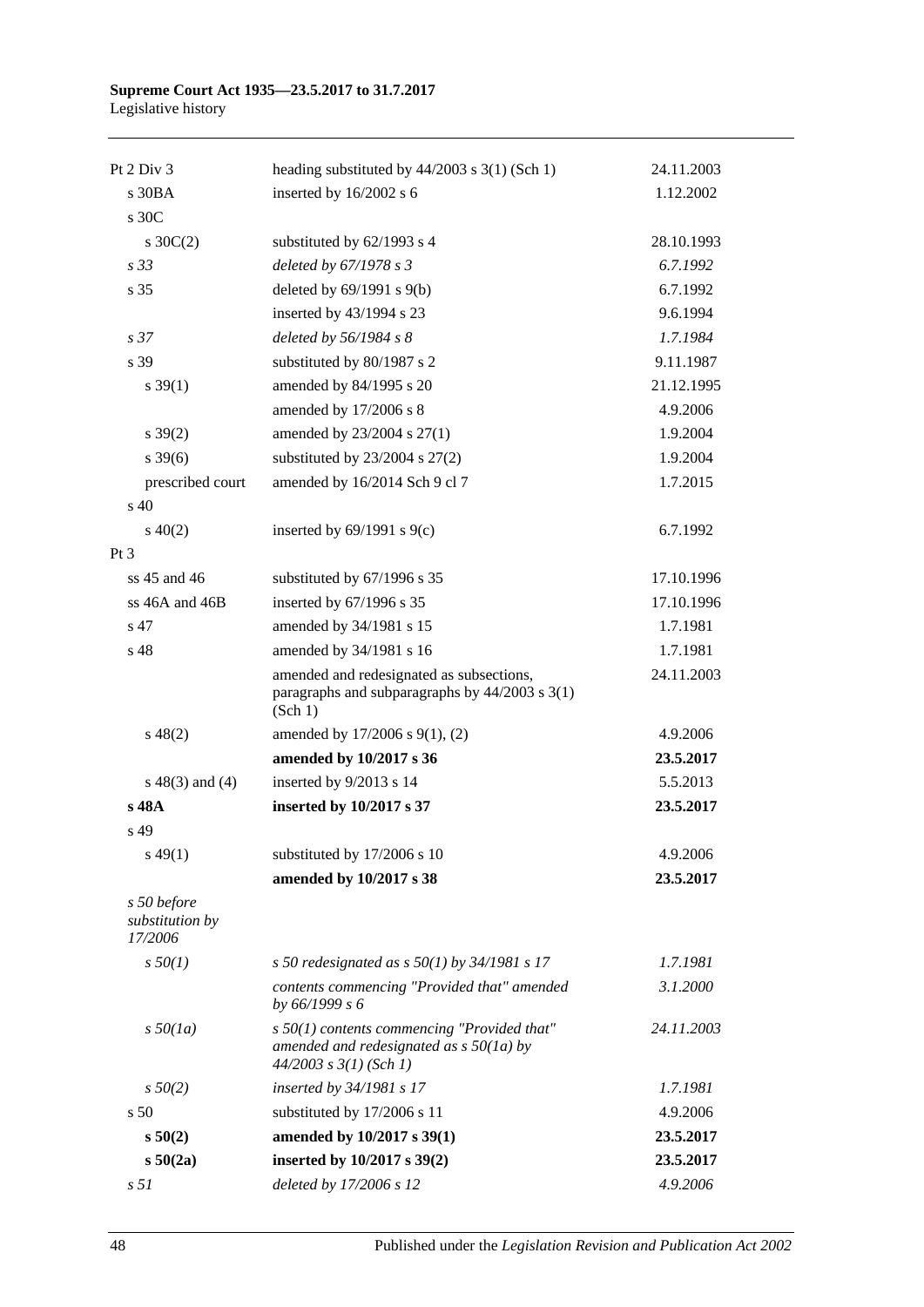#### **23.5.2017 to 31.7.2017—Supreme Court Act 1935** Legislative history

| Heading preceding<br>s <sub>52</sub> | deleted by 67/1996 s 36                  | 17.10.1996 |
|--------------------------------------|------------------------------------------|------------|
| $ss 52 - 53A$                        | deleted by 67/1996 s 36                  | 17.10.1996 |
| s <sub>54</sub>                      | amended by $6/1985$ s $8(a)$             | 7.7.1985   |
|                                      | deleted by 67/1996 s 36                  | 17.10.1996 |
| $ss 55 - 57$                         | deleted by 67/1996 s 36                  | 17.10.1996 |
| s <sub>59</sub>                      | amended by $6/1985$ s $8(b)$ , (c)       | 7.7.1985   |
|                                      | deleted by 67/1996 s 36                  | 17.10.1996 |
| $\sqrt{s}$ 60                        | deleted by 67/1996 s 36                  | 17.10.1996 |
| $s \omega$                           | deleted by $6/1985$ s $8(d)$             | 7.7.1985   |
| $s\,62$                              | deleted by 67/1996 s 36                  | 17.10.1996 |
| Pt 3A                                |                                          |            |
| $s$ 62 $E$                           |                                          |            |
| s 62E(1)                             | amended by 17/2006 s 13                  | 4.9.2006   |
| $s$ 62H                              |                                          |            |
| s $62H(3)$ and $(3a)$                | substituted by 34/1981 s 18              | 1.7.1981   |
| $s$ 62H(3b)                          | inserted by 34/1981 s 18                 | 1.7.1981   |
| $s$ 62H(5)                           | substituted by 21/1994 s 29              | 7.7.1994   |
| s 62H(6)                             | deleted by 21/1994 s 29                  | 7.7.1994   |
| Pt 4                                 |                                          |            |
| <b>Heading</b> preceding<br>$s\,65$  | substituted by $46/1996 s 10$            | 30.9.1996  |
|                                      | deleted by $44/2003$ s $3(1)$ (Sch 1)    | 24.11.2003 |
| s <sub>65</sub>                      | substituted by 46/1996 s 10              | 30.9.1996  |
| s 65(1)                              | amended by 17/2012 s 24                  | 5.8.2012   |
|                                      | amended by 10/2017 s 40(1)               | 23.5.2017  |
| s 65(5)                              | amended by 10/2017 s 40(2)               | 23.5.2017  |
| s 66 and 67                          | substituted by 46/1996 s 10              | 30.9.1996  |
| s 68                                 | substituted by $102/1986$ s $3(1)$ (Sch) | 9.7.1987   |
|                                      | deleted by 46/1996 s 10                  | 30.9.1996  |
| ss 69 and 70                         | deleted by 46/1996 s 10                  | 30.9.1996  |
| Heading preceding<br>s 71            | deleted by $44/2003$ s $3(1)$ (Sch 1)    | 24.11.2003 |
| <b>Heading</b> preceding<br>s 72     | deleted by $44/2003$ s $3(1)$ (Sch 1)    | 24.11.2003 |
| s 72                                 |                                          |            |
| $s\ 72(1)$                           | amended by 34/1981 s 19                  | 1.7.1981   |
|                                      | amended by 2/1983 s 2                    | 14.4.1983  |
|                                      | amended by $69/1991$ s $9(d)$            | 6.7.1992   |
|                                      | amended by 46/1996 s 11                  | 30.9.1996  |
|                                      | amended by 6/1999 s 3                    | 23.4.1999  |
|                                      | amended by $44/2003$ s 3(1) (Sch 1)      | 24.11.2003 |
|                                      | amended by 17/2006 s 14                  | 4.9.2006   |
|                                      | amended by 47/2013 s 12(1), (2)          | 17.5.2014  |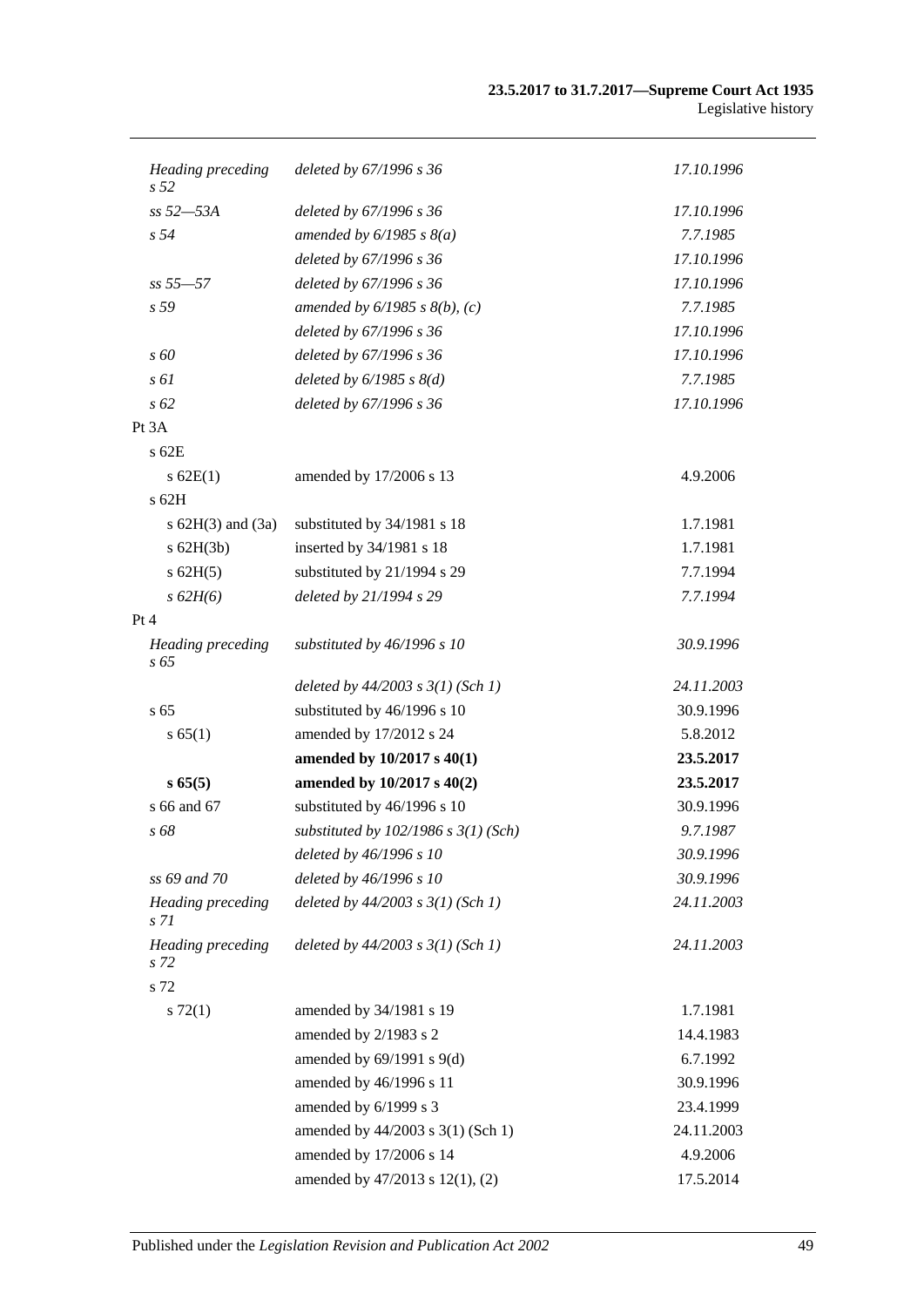|                                  | amended by $10/2017$ s $41(1)$ —(3)               | 23.5.2017  |
|----------------------------------|---------------------------------------------------|------------|
| $s \, 72(4)$                     | substituted by 21/1994 s 30                       | 7.7.1994   |
| Pt $6$                           | heading substituted by 34/1981 s 20               | 1.7.1981   |
| Heading preceding<br>s 82        | substituted by 34/1981 s 21                       | 1.7.1981   |
|                                  | deleted by $44/2003$ s $3(1)$ (Sch 1)             | 24.11.2003 |
| Pt 6 Div 1                       | heading inserted by $44/2003$ s 3(1) (Sch 1)      | 24.11.2003 |
| s 82                             | substituted by 34/1981 s 21                       | 1.7.1981   |
| s 82(2)                          | amended by $69/1991$ s $9(e)$                     | 6.7.1992   |
| s 82(3)                          | substituted by 84/1995 s 21                       | 21.12.1995 |
| $s \, 82(3a)$                    | inserted by 84/1995 s 21                          | 21.12.1995 |
| s 83                             | deleted by 34/1981 s 21                           | 1.7.1981   |
| <b>Heading</b> preceding<br>s 84 | deleted by $82/1978 s 3(1)$                       | 6.7.1992   |
| s 84                             | amended by 34/1981 s 22                           | 1.7.1981   |
|                                  | deleted by $82/1978 s 3(1)$                       | 6.7.1992   |
| $ss 85 - 105$                    | deleted by $82/1978 s 3(1)$                       | 6.7.1992   |
| Pt 6 Div 2                       | heading substituted by $44/2003$ s 3(1) (Sch 1)   | 24.11.2003 |
| s 106                            | amended by 34/1981 s 23                           | 1.7.1981   |
|                                  | substituted by 85/1995 s 15                       | 14.12.1995 |
| Pt 6 Div 3                       | heading substituted by $44/2003$ s $3(1)$ (Sch 1) | 24.11.2003 |
| s 109                            | amended by 34/1981 s 24                           | 1.7.1981   |
|                                  | substituted by 85/1995 s 16                       | 14.12.1995 |
| s 110A                           |                                                   |            |
| s 110A(1)                        | inserted by $69/1991$ s $9(f)$                    | 6.7.1992   |
|                                  | amended by 85/1995 s 17(a)                        | 14.12.1995 |
|                                  | (c) deleted by $85/1995$ s $17(a)$                | 14.12.1995 |
| s 110A(2)                        | substituted by $85/1995$ s 17(b)                  | 14.12.1995 |
| s 110B                           | inserted by $69/1991$ s $9(f)$                    | 6.7.1992   |
| Pt 7                             |                                                   |            |
| s 110C                           | inserted by 10/2017 s 42                          | 23.5.2017  |
| s 114                            |                                                   |            |
| s 114(2)                         | amended by $69/1991$ s $9(g)$                     | 6.7.1992   |
|                                  | amended by 47/2013 s 13(1), (2)                   | 17.5.2014  |
| ss 115 and 116                   | deleted by 67/1978 s 4                            | 6.7.1992   |
| s 117                            |                                                   |            |
| $s\ 117(1)$                      | amended by 17/2006 s 15                           | 4.9.2006   |
| s 118                            | deleted by 56/1984 s 8                            | 1.7.1984   |
|                                  | inserted by 84/1995 s 22                          | 21.12.1995 |
| s 118A                           | deleted 49/1991 Sch 2                             | 6.7.1992   |
|                                  | inserted by 84/1995 s 22                          | 21.12.1995 |
| Heading preceding<br>s 119       | deleted by $44/2003$ s $3(1)$ (Sch 1)             | 24.11.2003 |
| s 119                            | amended by 34/1981 s 25(a)                        | 1.7.1981   |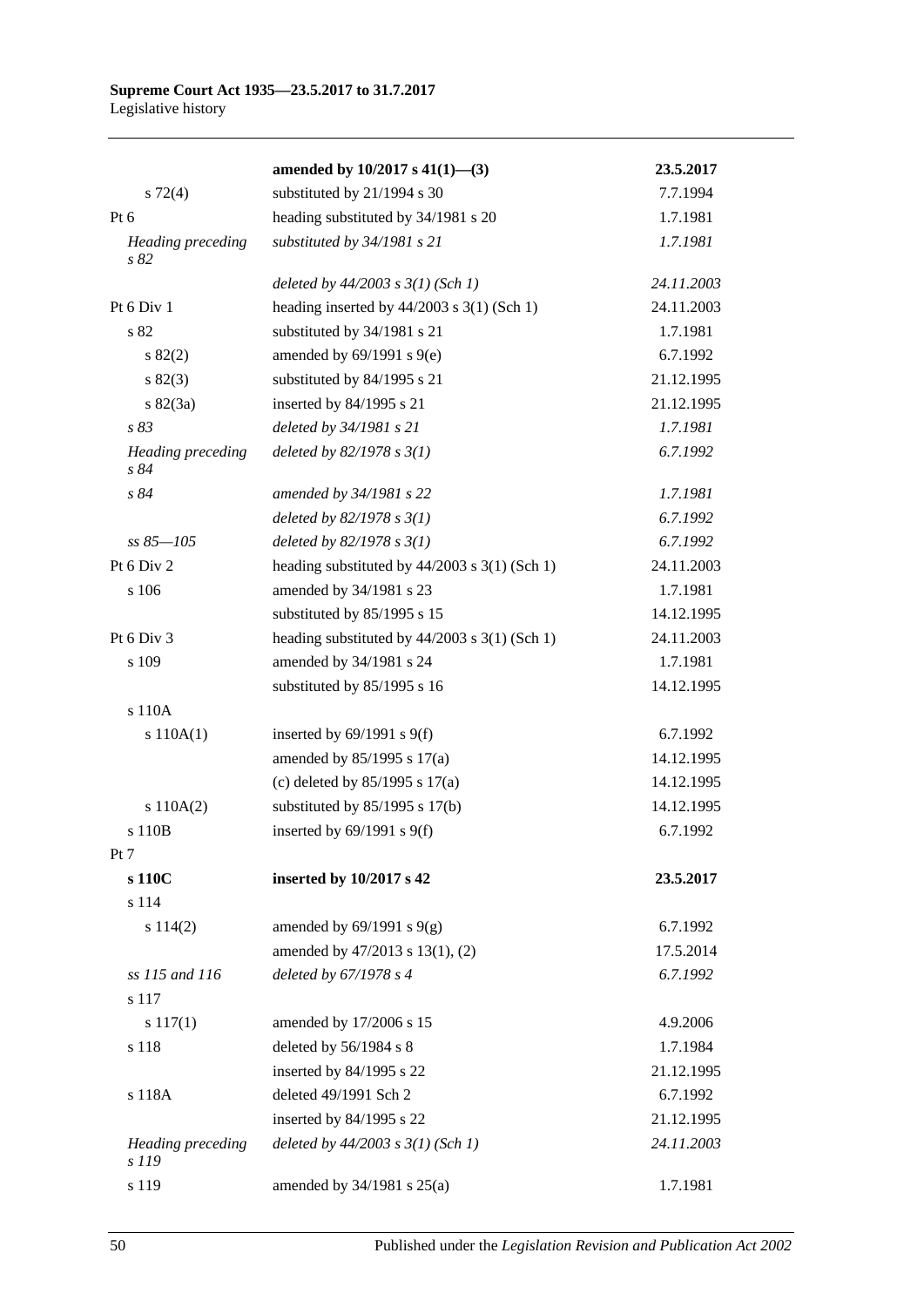| s 120           | amended by 34/1981 s 25(b)                          | 1.7.1981   |
|-----------------|-----------------------------------------------------|------------|
| s 121           |                                                     |            |
| s 121(2)        | amended by $34/1981$ s $25(c)$                      | 1.7.1981   |
| s 122           |                                                     |            |
| s 122(1)        | amended by 33/1999 Sch (item 57)                    | 1.7.1999   |
| s 124           | amended by 34/1981 s 25(d)                          | 1.7.1981   |
| s 125           | amended by 34/1981 s 25(e)                          | 1.7.1981   |
| s 126           | amended by 34/1981 s 25(f), (g)                     | 1.7.1981   |
| s126A           | inserted by 7/2008 s 27                             | 23.11.2008 |
| s 126A(1)       | amended by 16/2015 s 32(1)                          | 1.7.2016   |
| s 126A(2)       |                                                     |            |
| section applies | person to whom this inserted by $16/2015$ s $32(2)$ | 1.7.2016   |
| sexual offence  | amended by 16/2015 s 32(3)                          | 1.7.2016   |
| s 127           | amended by 34/1981 s 25(h)                          | 1.7.1981   |
| s 128           |                                                     |            |
| s 128(1)        | amended by $34/1981$ s $25(i)$                      | 1.7.1981   |
| s 129           |                                                     |            |
| s 129(1)        | amended by 33/1991 s 15                             | 6.6.1991   |
| s 130           | inserted by 2/1983 s 3                              | 14.4.1983  |
| s 130(2)        | substituted by $69/2001$ s $32(a)$                  | 13.1.2002  |
| $s$ 130(3)      | inserted by 73/1983 s 2                             | 3.11.1983  |
|                 | deleted by $69/2001$ s $32(b)$                      | 13.1.2002  |
| $s\ 130(3)$     | inserted by 41/2015 s 54                            | 26.11.2015 |
| s 131           | inserted by $69/1991$ s $9(h)$                      | 6.7.1992   |
| s 131(1)        | amended by 62/1993 s 5                              | 1.7.1993   |
|                 | amended by 84/1995 s 23(a)                          | 21.12.1995 |
| s 131(2)        | substituted by $84/1995$ s $23(b)$                  | 21.12.1995 |
|                 | amended by 49/2005 s 14                             | 19.12.2005 |
|                 | amended by 7/2008 s 28(1)                           | 23.11.2008 |
|                 | amended by 85/2009 Sch 1 cl 34                      | 9.12.2011  |
|                 | amended by 11/2013 s 29(1)                          | 9.6.2013   |
| s 131(3)        | amended by $65/1995$ Sch cl $4(a)$                  | 21.12.1995 |
|                 | substituted by $84/1995$ s $23(b)$                  | 21.12.1995 |
|                 | substituted by $7/2008$ s $28(2)$                   | 23.11.2008 |
| s 131(4)        | inserted by 65/1995 Sch cl 4(b)                     | 21.12.1995 |
|                 | substituted by $84/1995$ s $23(b)$                  | 21.12.1995 |
| s 131(4a)       | inserted by 11/2013 s 29(2)                         | 9.6.2013   |
| s 131(5)        | inserted by 65/1995 Sch cl 4(b)                     | 21.12.1995 |
|                 | substituted by $84/1995$ s $23(b)$                  | 21.12.1995 |
| s 131(6)        | inserted by 7/2008 s 28(3)                          | 23.11.2008 |
| Sch             | heading amended by $44/2003$ s $3(1)$ (Sch 1)       | 24.11.2003 |
|                 |                                                     |            |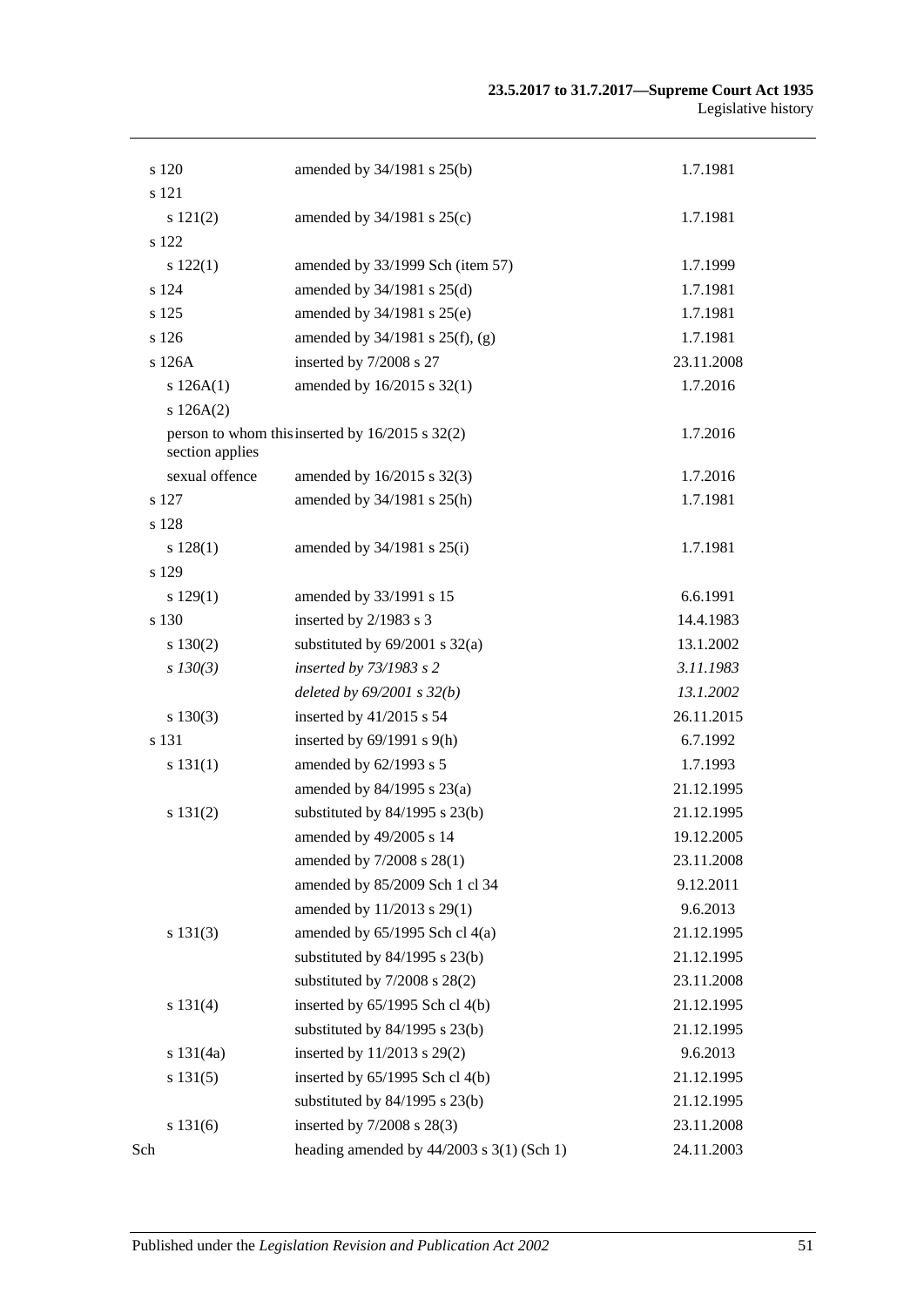## **Transitional etc provisions associated with Act or amendments**

### *Statutes Amendment (Courts Administration Staff) Act 1995*

### **20—Transitional provision**

(1) An appointment to a non-judicial office or position made or purportedly made before the commencement of this Act in accordance with an Act that is amended by this Act will be taken to have been duly made under the statutory provisions that, as amended by this Act, provide for the making of such an appointment as if this Act had been enacted and in force at the relevant time.

### *Statutes Amendment (Appeals) Act 2013, Sch 1—Transitional provision*

The amendments effected by this Act apply in relation to appeals instituted after the commencement of this Act, regardless of whether the offence to which the appeal relates was committed, or allegedly committed, before or after the commencement of this Act.

### **Historical versions**

Reprint No 1—15.1.1992 Reprint No 2—6.7.1992 Reprint No 3—1.7.1993 Reprint No 4—28.10.1993 Reprint No 5—1.1.1994 Reprint No 6—9.6.1994 Reprint No 7—7.7.1994 Reprint No 8—21.12.1995 Reprint No 9—30.9.1996 Reprint No 10—17.10.1996 Reprint No 11—23.4.1999 Reprint No 12—1.7.1999 Reprint No 13—3.1.2000 Reprint No 14—13.1.2002 Reprint No 15—1.12.2002 Reprint No 16—24.11.2003 1.9.2004 19.12.2005 4.9.2006 1.6.2007 23.11.2008 9.12.2011 5.8.2012 18.4.2013 5.5.2013 9.6.2013 17.5.2014